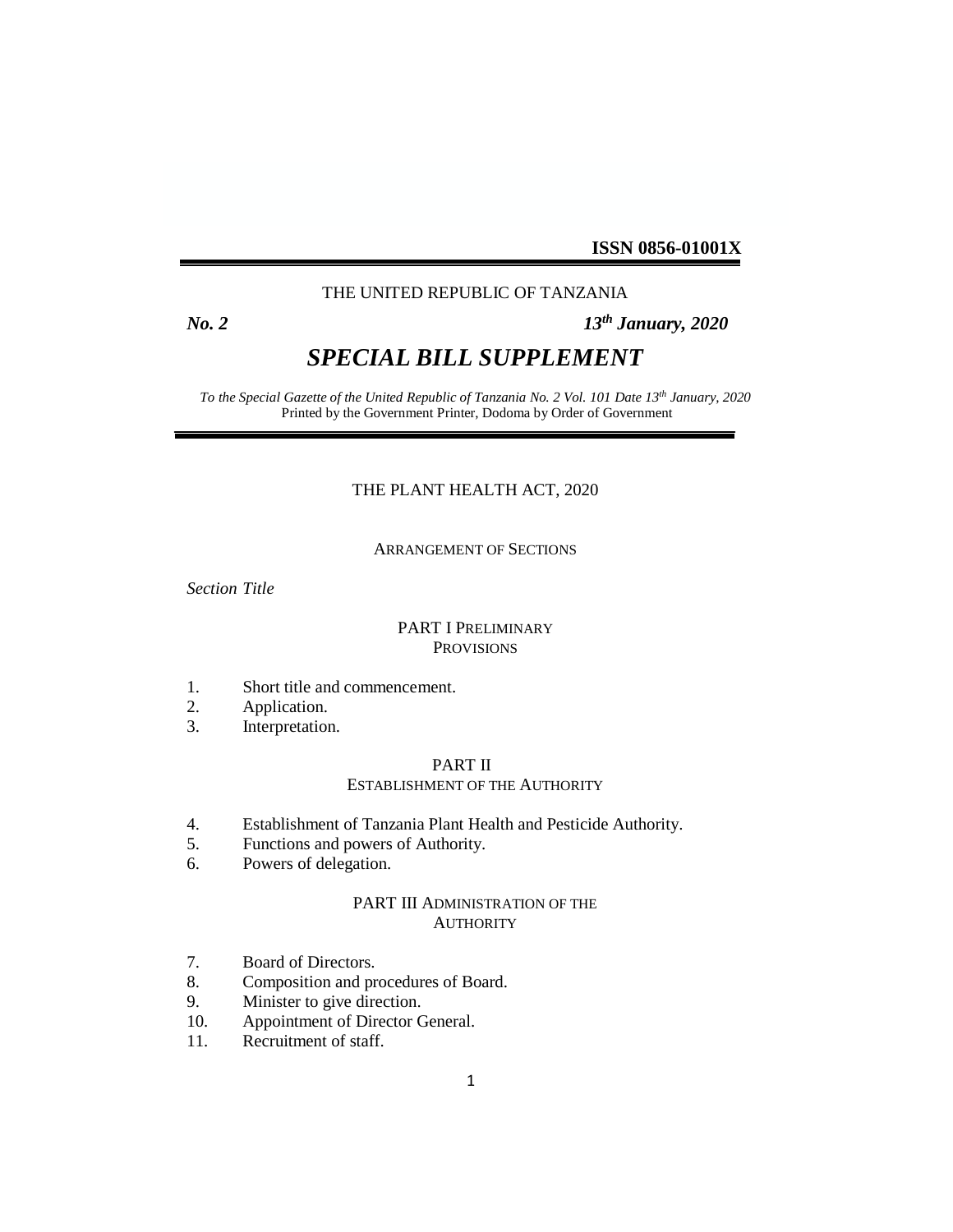- 12. Conflict of interest.
- 13. Registrar of Pesticides.

#### PART IV

# REGISTRATION, LICENSING AND PERMIT

### *(a) Registration*

- 14. Registration of pesticides.
- 15. Bio-efficacy trial and analysis.
- 16. Use of information from other countries.
- 17. Re-evaluation of registration.
- 18. Temporary prohibitions.
- 19. Registration of pesticide equipment.
- 20. Use of pesticide.

### *(b) Permit*

- 21. Import permit.
- 22. Import documents.
- 23. Phytosanitary requirements for imports.
- 24. Packaging materials.
- 25. Importation of unregistered pesticide or regulated articles.
- 26. Emergencies.
- 27. Duty to declare plant products or regulated articles.
- 28. Detention, destruction and reshipment.
- 29. Post entry quarantine stations.
- 30. Export.
- 31. Re-export.
- 32. Consignments in transit.
- 33. Point of entry.
- 34. Phytosanitary certificate.
- 35. Inspection at importers or exporters facility.

# *(c) Licensing*

- 36. Pesticides dealer's license.
- 37. Training in pesticides management.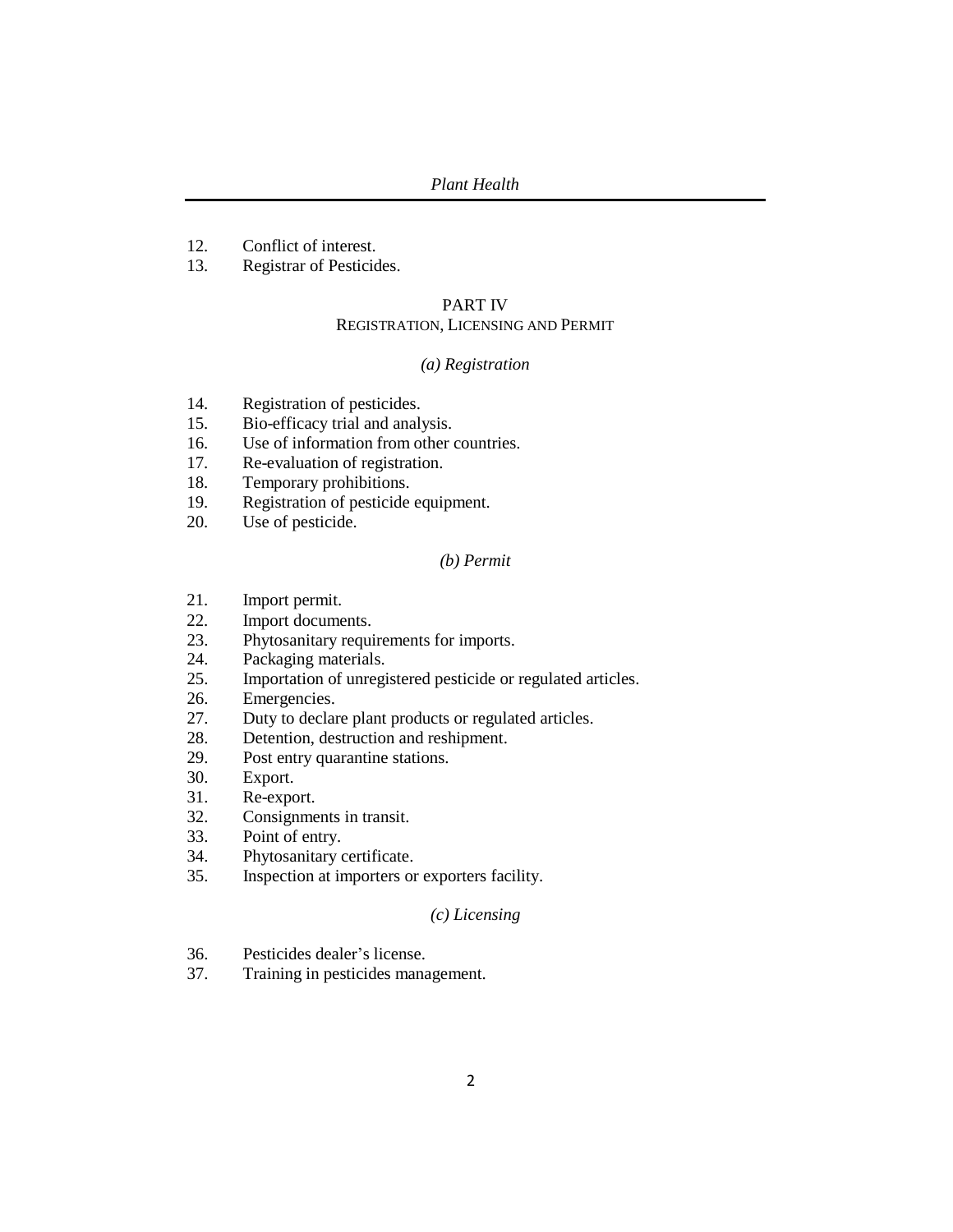# PART V

## ENFORCEMENT

- 38. Appointment of inspector and analyst.
- 39. Powers and functions of inspectors.
- 40. Management of samples.
- 41. Duties of other officers.

# PART VI

# CONTROL OF PESTS

- 42. Declaration of regulated pests.<br>43. Pest free area.
- Pest free area.
- 44. Duty of notification.
- 45. Phytosanitary measures during quarantine pest outbreaks.
- 46. Phytosanitary control measures.

# PART VII

# PESTICIDES SAFETY

- 47. Packaging and labeling of pesticides.
- 48. Re-packing of pesticides.<br>49. Advertising.
- Advertising.
- 50. Transportation of pesticide.
- 51. Storage of pesticide.
- 52. Restricted and banned pesticides.
- 53. Obsolete pesticides and pesticides empty containers.
- 54. Pesticide control order.
- 55. Substandard, counterfeit, fake and adulterated pesticides.

### PART VIII FINANCIAL **PROVISIONS**

- 56. Funds and resources of the Authority.
- 57. Accounts and audit.
- 58. Annual report.

# PART IX OFFENCES AND PENALTIES

- 59. Offences and penalties.
- 60. Compounding of offences.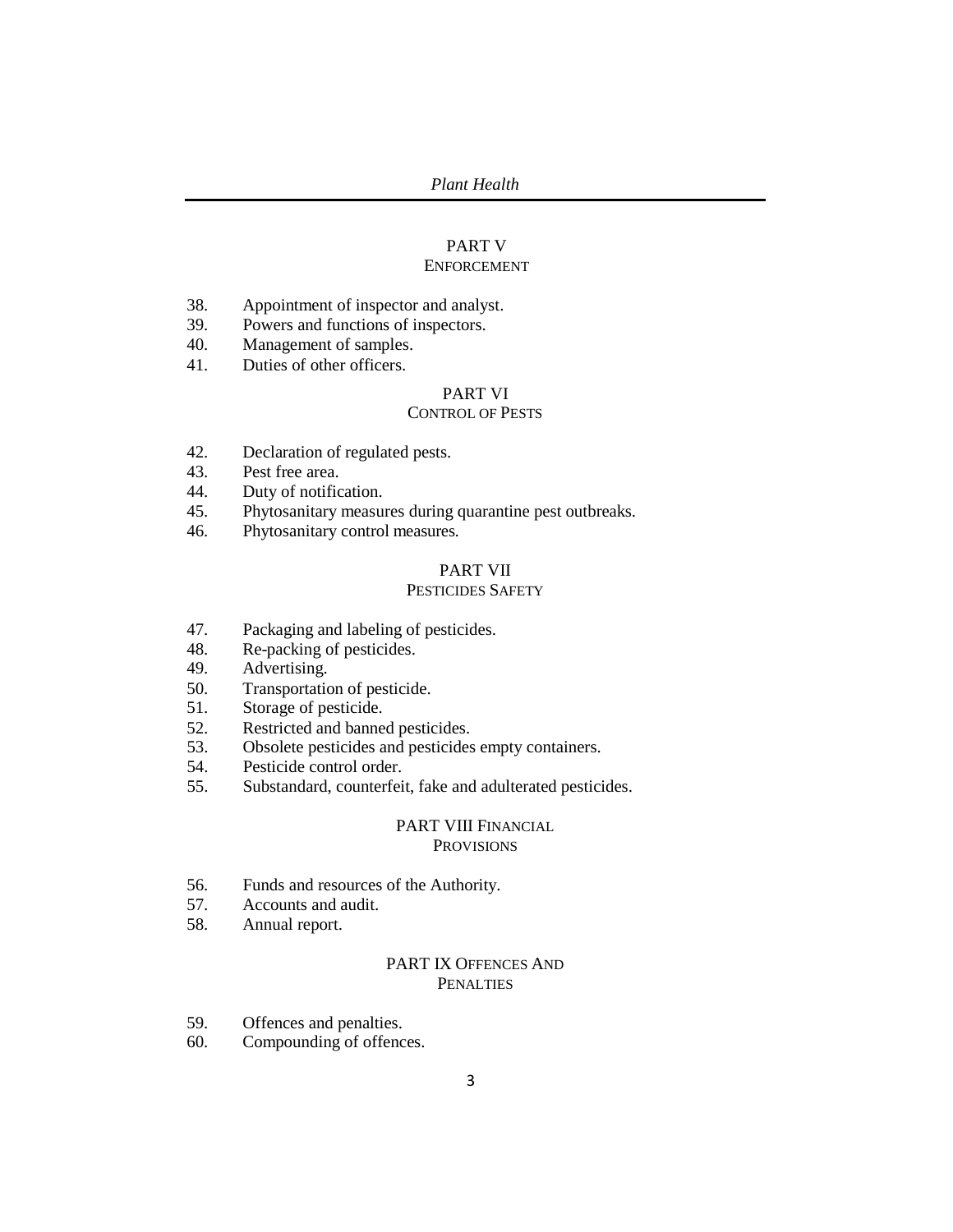*Plant Health*

- 61. Compensation for damage or loss suffered.
- 62. Indemnity.
- 63. Appeals.

# PART X

# GENERAL PROVISIONS

- 64. Power to make regulations.
- 65. Repeal.
- 66. Transfer of staff and their rights.
- 67. Rights of a person in undertaking.
- 68. Transfer of assets and liabilities.
- 69. Transfer of pesticide and plant protection regulatory functions.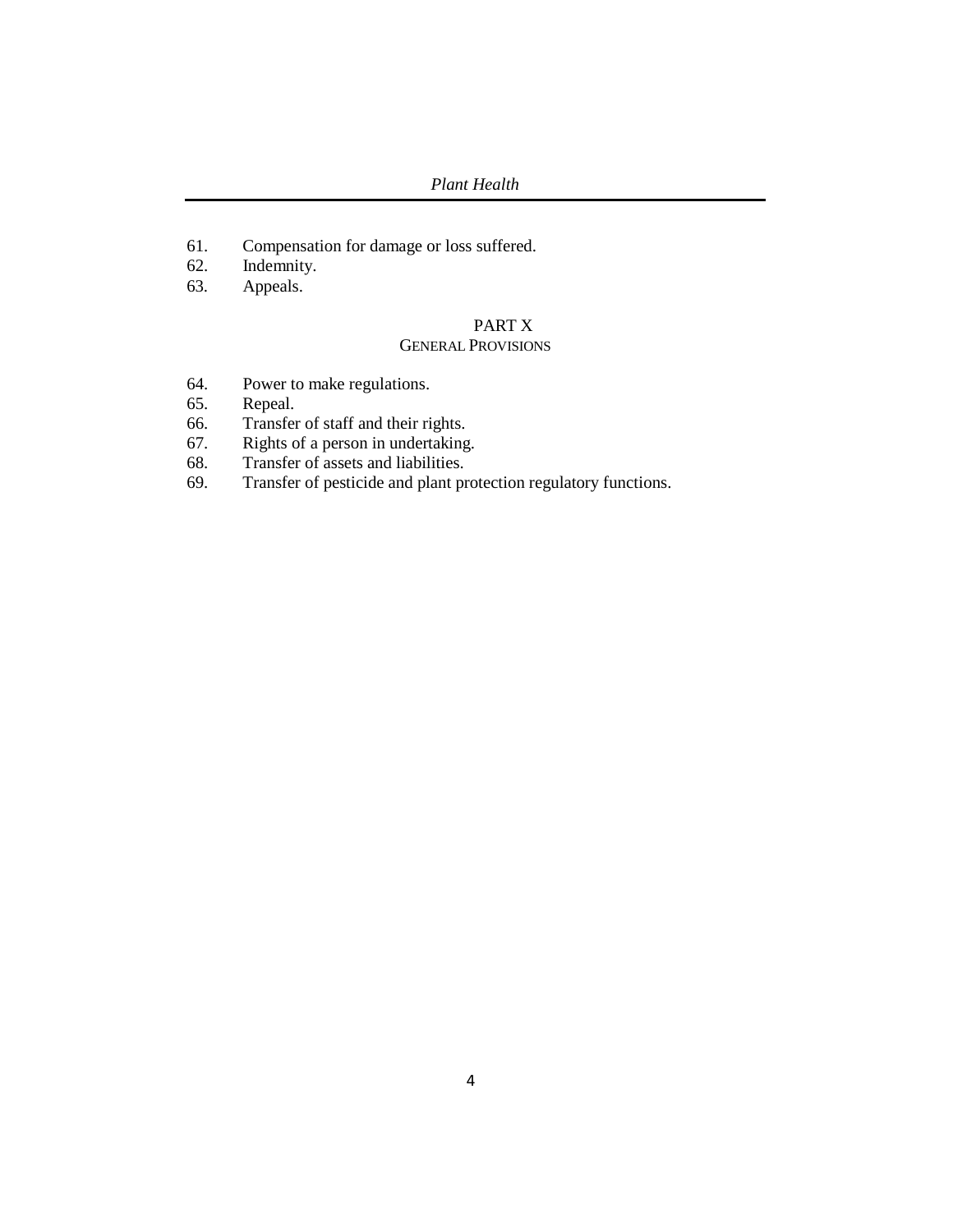*Plant Health*

# **NOTICE \_**

**\_** 

This Bill to be submitted to the National Assembly is published for general information to the public together with a statement of its objects and reasons.

9 th

Dodoma, JOHN W. H. KIJAZI **Secretary** to the Cabinet

# *A Bill*

# *for*

**An Act to make provisions for control of pesticides, phytosanitary measures, importation and use of plants and plant products, prevention of introduction and spread of pests, establishment of the Tanzania Plant Health and Pesticides Authority and for related matters.**

**ENACTED** by Parliament of United Republic of Tanzania.

# PART I PRELIMINARY **PROVISIONS**

| Short title and<br>commencement | 1. This Act may be cited as the Plant Health Act, 2020<br>and shall come into operation on such date as the Minister may,<br>by notice in the <i>Gazette</i> , appoint.                                                            |
|---------------------------------|------------------------------------------------------------------------------------------------------------------------------------------------------------------------------------------------------------------------------------|
| Application                     | This Act shall apply to Mainland Tanzania in<br>2.<br>relation to plant health, phytosanitary matters and management<br>of pesticides.                                                                                             |
| Interpretation                  | 3. In this Act, unless the context requires otherwise-<br>"active ingredient" means the biologically active part of the<br>pesticide present in a pesticide formulation;<br>"adulterated" with respect to a pesticide, means that- |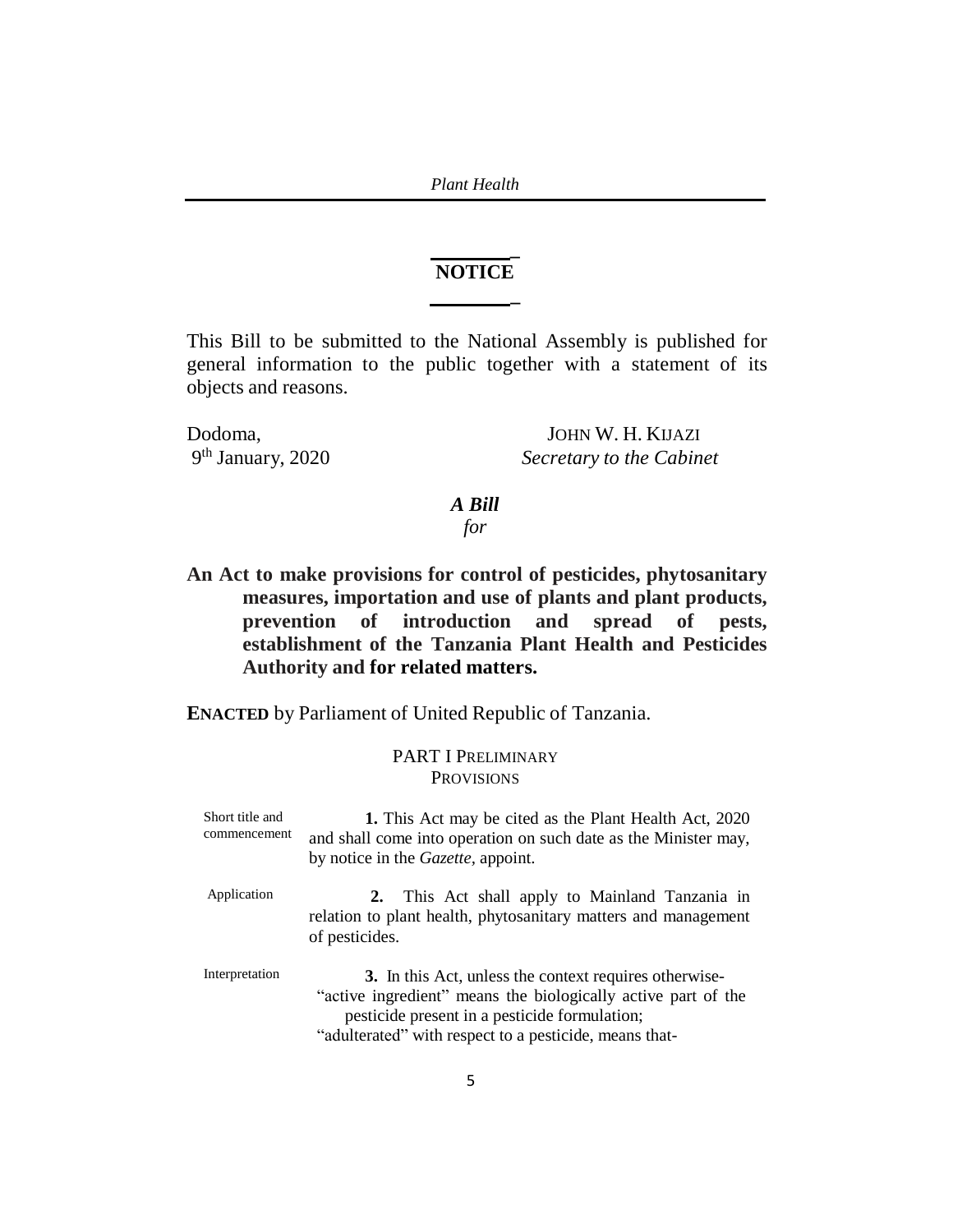- (a) any constituent has, in whole or in part, been omitted or abstracted;
- (b) damage or inferiority has been concealed in any manner;
- (c) any substance has been substituted wholly or partly;
- (d) any substance has been added to it, mixed or packed with it so as to increase its bulk or weight, or reduce its quality or strength, or make it appear better or of greater value than it is; or
- (e) any constituent exceeds the amount stated on the label or permitted by this Act;
- (f) its nature, substance, or quality has been injuriously affected;
- "advertising" means the promotion of the sale or use of pesticides by printed or electronic media, signs, displays, gift, demonstration or word of mouth;
- "analyst" means any person appointed or designated as such under section of 38 this Act;
- "application equipment" means any technical aid, equipment, implement or machinery which is used for the application of pesticides and includes all range of ground and aerial pesticides application equipment;
- "area of low pest prevalence" means an area declared by the Authority in which a specific pest occurs at low levels and which is subject to effective surveillance, control or eradication measures;
- "Authority" means the Tanzania Pesticides and Plant Health Authority established under section 4;
- "banned pesticide" means a pesticide for which all registered uses have been prohibited by the Minister or for which all requests for registration or equivalent action for all uses have, for health and environmental reasons, not been granted;
- "bio-efficacy trial" shall include any study-
	- (a) of the biology, ecology and behaviour of pests with a view to understanding their nature so as to find ways of controlling them by use of pesticides and other biological control agents; and
	- (b) with the view of evaluating the efficacy of pesticides in killing, repelling or attracting, inhibiting the feeding or arresting the growth of insects, weeds, pathogens,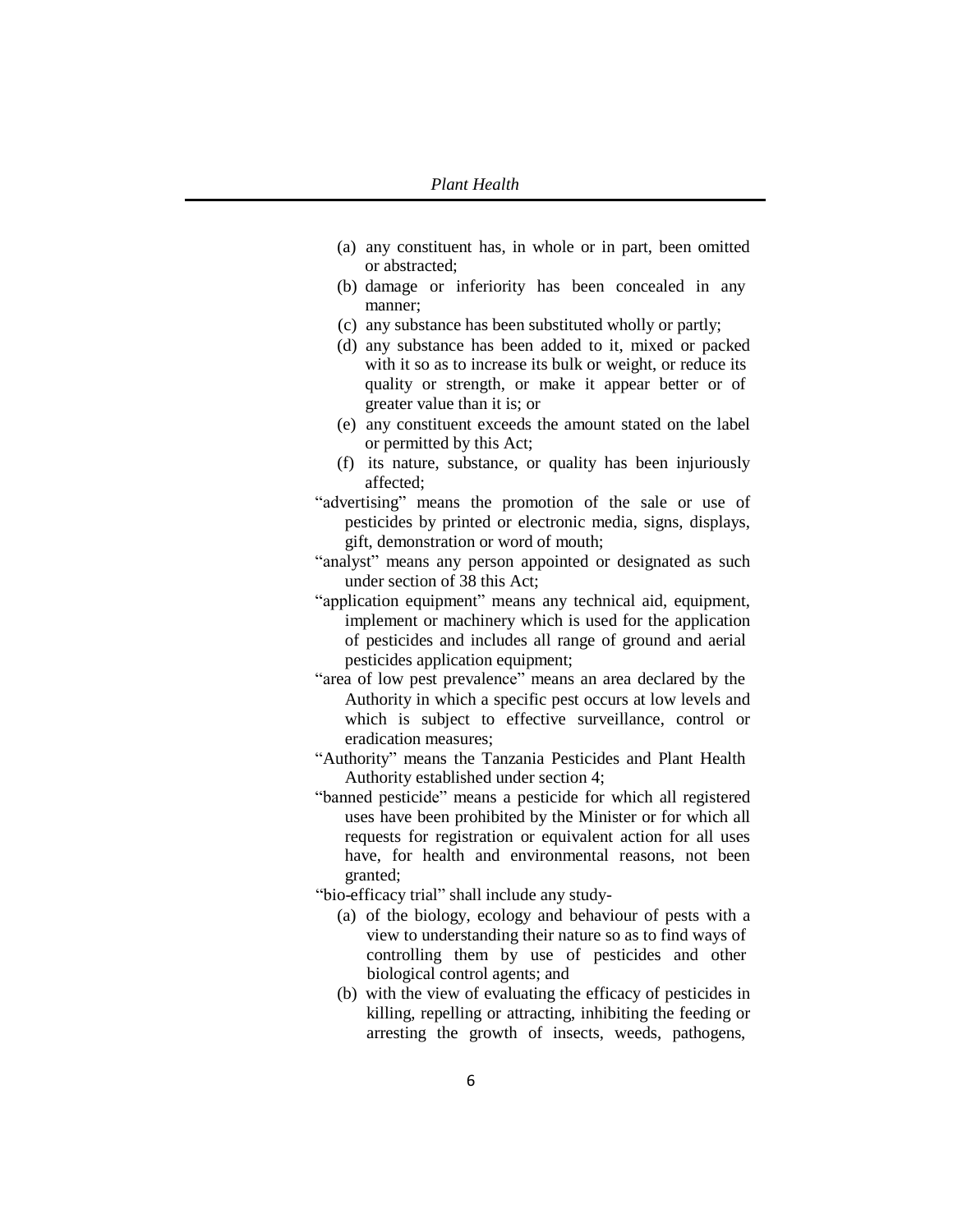fungi, rodents, bird pests or any other kind of pests;

- "bio-pesticide" means a biological control agent, usually a pathogen formulated and applied in a manner similar to a chemical pesticide;
- "biological control agent" means a natural enemy, antagonist or competitor or another organism, used for pest control;
- "Board" means the Board of Directors of the Authority established in section 7;
- "buffer zone" means an area surrounding or adjacent to an area officially delimited for-
	- (a) phytosanitary purpose order to minimize the probability of spread of the target pest into or out of the delimited area, and subject to phytosanitary or other control measures, if appropriate; or
	- (b) application of pesticide in order to minimize the probability of spread of the candidate pesticide in or out of the delimited area or a non-target area;
- "container" means anything in which or by which pesticides are encased, covered, enclosed, contained, or packed, including material in contact with the pesticide, box, bottle, casket, tin, barrel, case, receptacle, sack, bag, wrapper, or any other thing in which any plants, plant products or regulated articles is placed or packed;
- "consignment" means a quantity of plants, plant products or regulated articles being imported into the country or exported to another country and covered, when required, by single phytosanitary certificate and shall be composed of one or more commodities;
- "consignment in transit" means a consignment which passes through Tanzania without being imported, and that may be subject to phytosanitary measures;
- "conveyance" means any vessel, aircraft, train, truck, car, cart, cargo, container, animal or other device whereby goods, soil or other things may be moved from one place to another;
- "detention" means keeping a consignment in official custody or confinement, as a phytosanitary measure, and "detain" shall have a corresponding meaning;
- "Director General" means the Director General of the Authority appointed under section 10;
- "disposal" means any operation to recycle, neutralize, destroy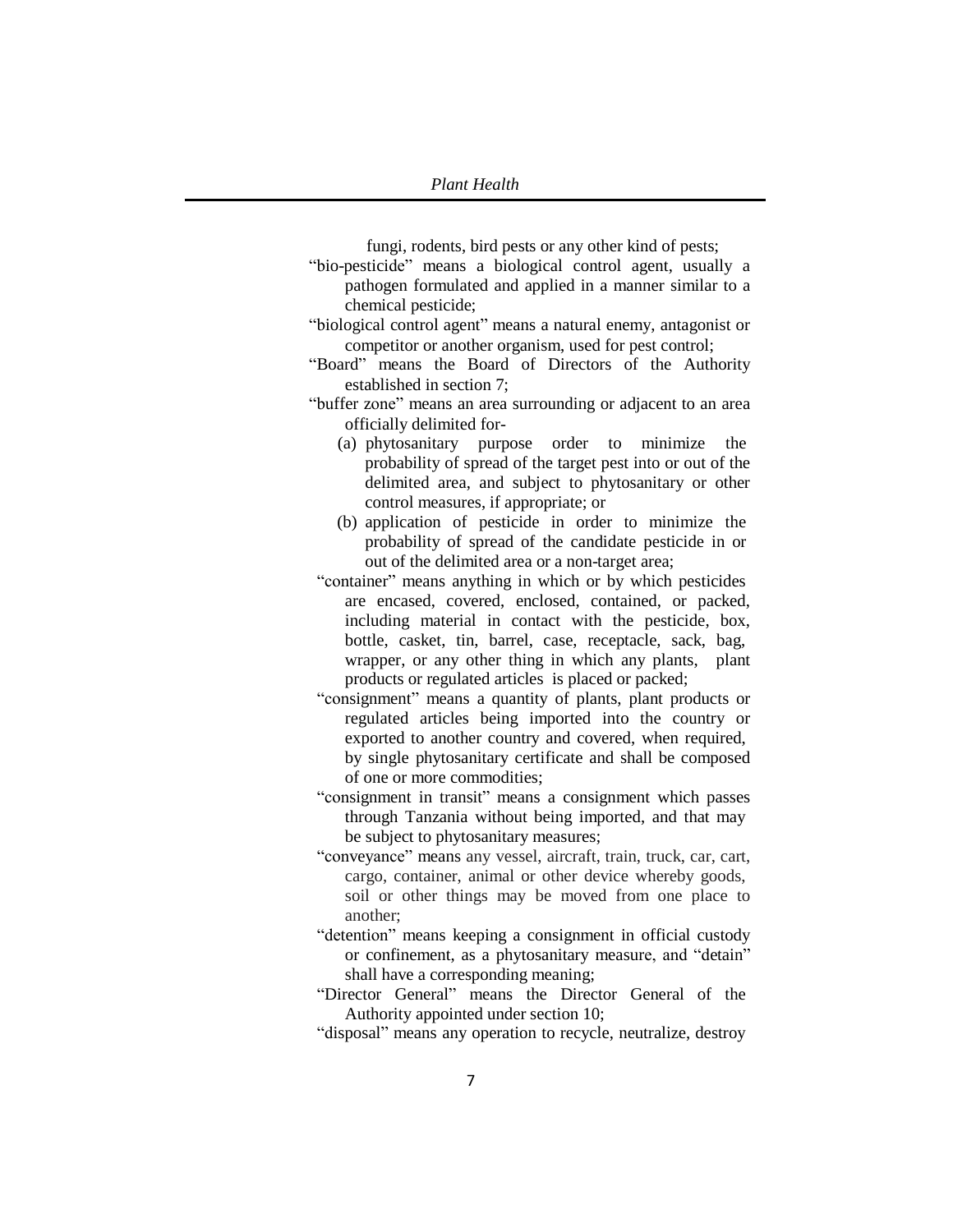or isolate any unwanted pesticide, used or unwanted pesticide empty containers, or contaminated materials;

"endangered area" means an area where ecological factors favour the establishment of a pest whose presence in the area will result in significant economical loss;

"formulation" means the combination of various ingredients designed to render a pesticide product useful and effective for the purpose claimed, or the form of the pesticide as purchased by users;

"hazard" means the inherent property of a substance, agent, or situation having the potential to cause undesirable consequences such as adverse effects or damage to human or animal health, the environment, or property;

"infestation" means presence in commodity of a living pest of the plant products concerned;

"inspector" means any person appointed or designated as such under this Act;

"label" means the written, printed, or graphic matter on, or attached to, the pesticide, or the immediate container thereof and the outside container or wrapper of the pesticide package;

"Minister" means the Minister responsible for agriculture;

- "national pest of concern" means a non-regulated pest with a significant economic impact whose biological and epidemiological characteristics determine that its control in Tanzania shall be performed at more than a local level, requiring the official intervention of the Authority for its management, for technical coordination or for enforcement;
- "outbreak" means a recently detected pest population, including an incursion, or a sudden significant increase in an established pest population of an area;
- "packaging" means any material used in supporting, protecting or carrying commodity, or container together with the protective wrapping used to carry pesticide products;
- "pest free area" means an area in which a specific pest does not occur as demonstrated by scientific evidence and in which, where appropriate, this condition is being officially regulated and maintained;

"pest risk analysis" means the process of evaluating biological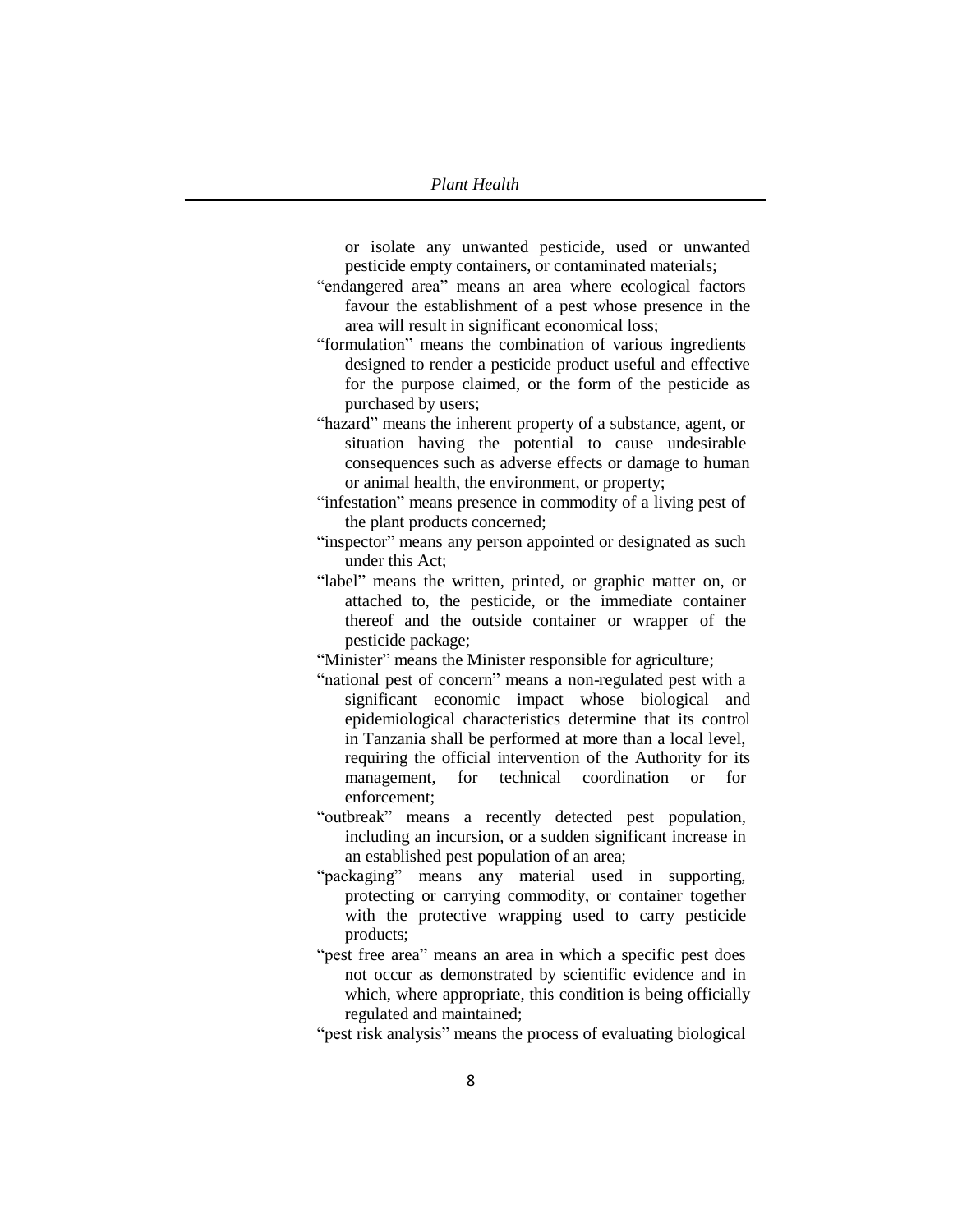or other scientific and economic evidence to determine whether an organism is a pest that need to be regulated and the strength of any phytosanitary measures to be taken against it;

- "pest" means any species, strain or biotype of plant, animal or pathogenic agent injurious to plants or plant products and includes invasive alien species;
- "pesticide" means substance, a mixture of substances or a living organism which includes-
	- (a) insecticides, herbicides, fungicides, rodenticides, nematicides, avicides, molluscicides and antimicrobials intended for preventing, destroying, repelling, or mitigating or used or intended to be used, either alone or together with other material or substance intended for preventing, destroying, repelling, or mitigating of-
		- (i) any type of pest; and
		- (ii) unwanted species of plants or animals causing harm during or otherwise interfering with the production, processing, storage, transport, or marketing of food, agricultural commodities, wood and wood products, or animal feedstuffs; and
	- (b) substances intended for use as a plant growth regulator, defoliant, desiccant, or agent for thinning fruit or preventing the premature fall of fruit, and substances applied to crops either before or after harvest to protect the commodity from deterioration during storage and transport to include bio-pesticides, bio-control agents, biochemical and gradients;
- "pesticides application" means getting pesticides formulation in a suitable form to the intended target pest for the intended purpose of pest control, using acceptable standard pesticides application equipment in such a prescribed manner of required dosage and application rates;
- "pesticide dealer" means a person engaged in the formulation, manufacture, packing, re-packing, labeling, import, export, storage, sale, distribution, transport, or application of pesticides for profit including spraying, fogging, fumigation and timber treatment;
- "phytosanitary action" means an official operation, such as inspection, testing, surveillance or treatment, undertaken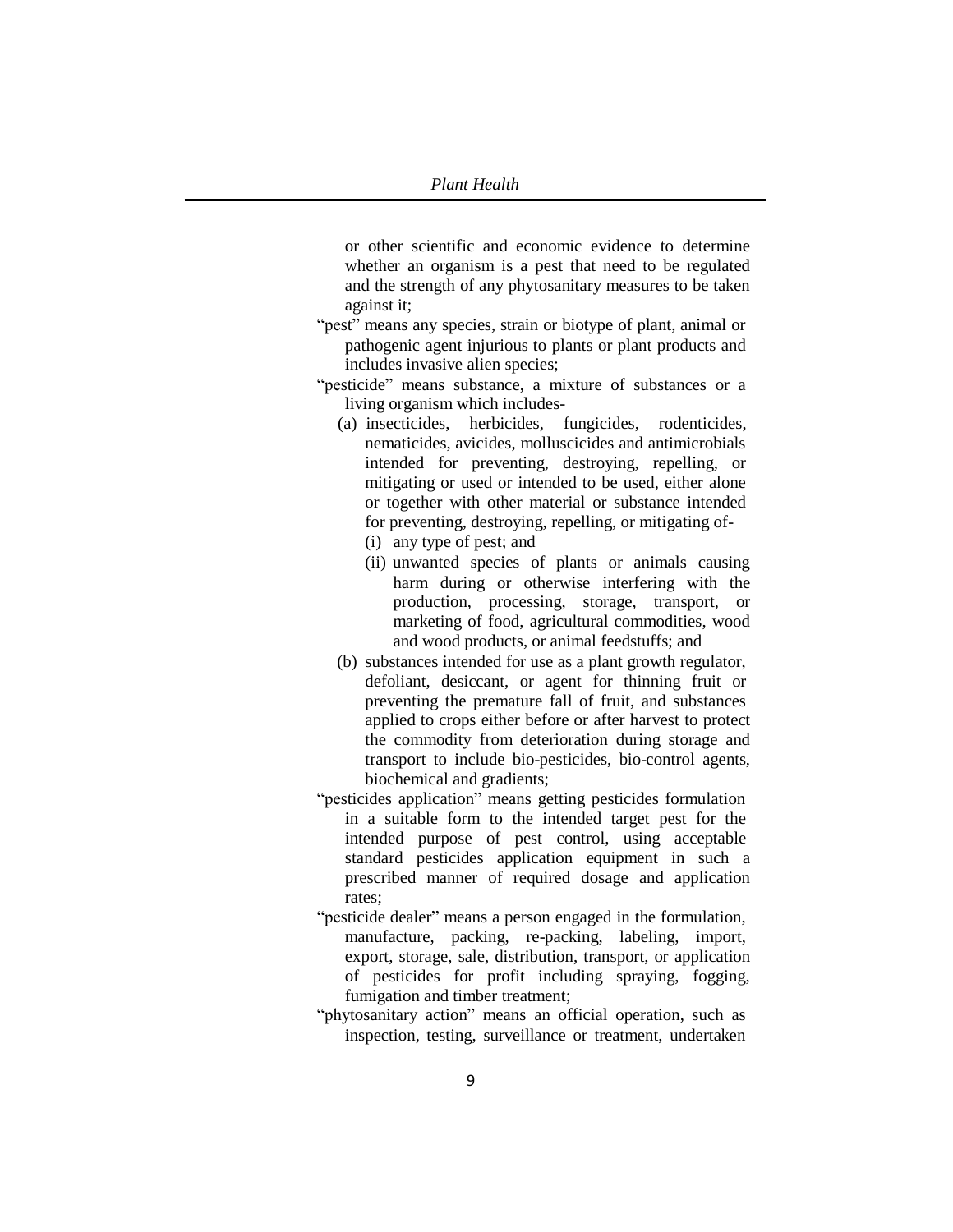to implement phytosanitary measures;

- "phytosanitary requirements" means any condition to be met by a particular consignment of particular plant, plant products or other regulated articles from a specific origin, having as its purpose the prevention of the introduction or spread of quarantine pests or limitation of the economic impact of regulated non-quarantine pests in Tanzania;
- "phytosanitary security" in relation to consignment, means the maintenance of integrity and prevention of re-infestation after phytosanitary certification and prior to export;
- "plant products" means any un-manufactured material of plant origin and those manufactured products which, by their nature or that of their processing, may create a risk for the introduction into or the spreading of pests over Tanzania;
- "plant" means any living plants or the parts thereof, including seeds and germplasm;
- "point of entry" means any seaport, airport, river or lake station, railway station, post office, transport terminal or border post, which the Minister may declare to be a point of entry under section 33 of this Act;
- "quarantine" means official confinement of plants, plant products or other regulated articles for surveillance and research or for further inspection, testing or treatment;
- "quarantine area" means an area where a quarantine pest is present and is being officially controlled;
- "quarantine pest" means a pest of potential economic importance to the area endangered thereby and not yet present there or present but not widely distributed and being officially controlled;
- "Registrar" means the Registrar of Pesticides appointed under section 13;
- "regulated articles" means any plant, plant products, storage place, packaging, conveyance, container, soil or any other organism, object or material capable of harbouring or spreading pests, deemed to require phytosanitary measures;
- "regulated non-quarantine pest" means a non-quarantine pest whose presence in plants and plant products s affects the intended use of those plants and plant products s with an economically unacceptable impact, and which is declared as such in this Act;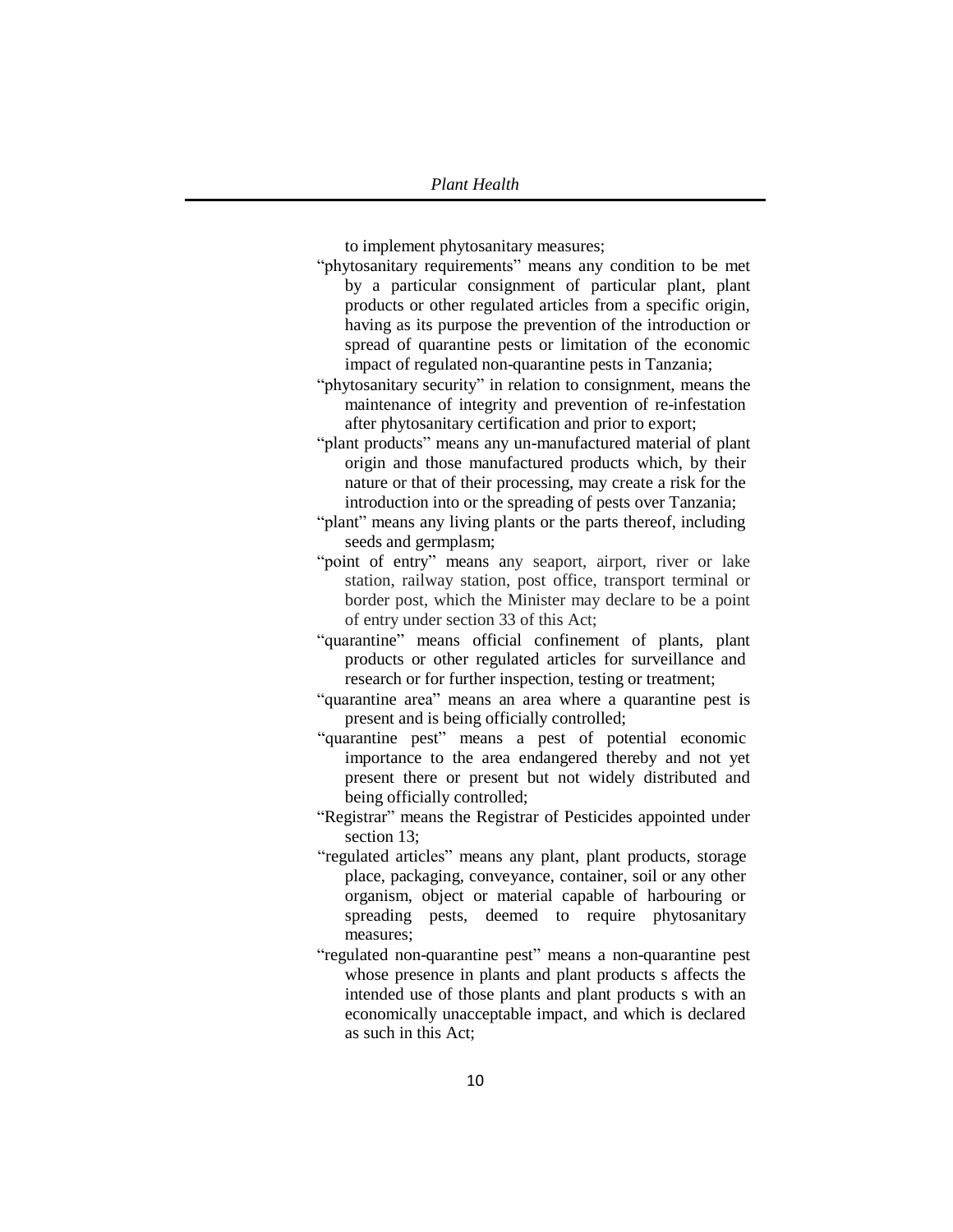- "regulated pest" means a quarantine pest or regulated nonquarantine pest;
- "repackaging" means the authorized transfer of a pesticide from any commercial package into any other, usually smaller container for subsequent sale;
- "restricted use pesticide" means a pesticide declared by the Minister under this Act to be unsafe for use;
- "surveillance" means an official process which collects, records and processes data on pest occurrence or absence by survey, monitoring and evaluating other procedures;
- "treatment" means an official procedure for the killing, inactivation or removal of pests or for rendering pests infertile or for devitalization; and
- "wood packaging material" means wood or wood products, excluding paper products, used in supporting, protecting or carrying a commodity includes dunnage.

### PART II

#### ESTABLISHMENT OF THE AUTHORITY

Establishment of Tanzania Pesticides Plant and Health Authority

**4.-**(1) There is hereby established an Authority to be known as Tanzania Pesticides and Plant Health Authority to be known in its acronym as TPPHA.

(2) The Authority established under subsection (1) shall be a body corporate with perpetual succession and a common seal and shall, in its own name be capable of-

- (a) suing and being sued;
- (b) acquiring, holding and alienating movable or immovable property;
- (c) exercising the powers and performing the functions conferred upon it by or under this Act; and
- (d) borrowing and lending.

Functions and powers of Authority

**5.-**(1) The Authority shall be responsible for plant health in the country.

- (2) Without prejudice to the provision of subsection (1), the Authority shall perform the followings functions:
	- (a) issuance of certificates relating to the phytosanitary certificate in accordance to the provision of this Act;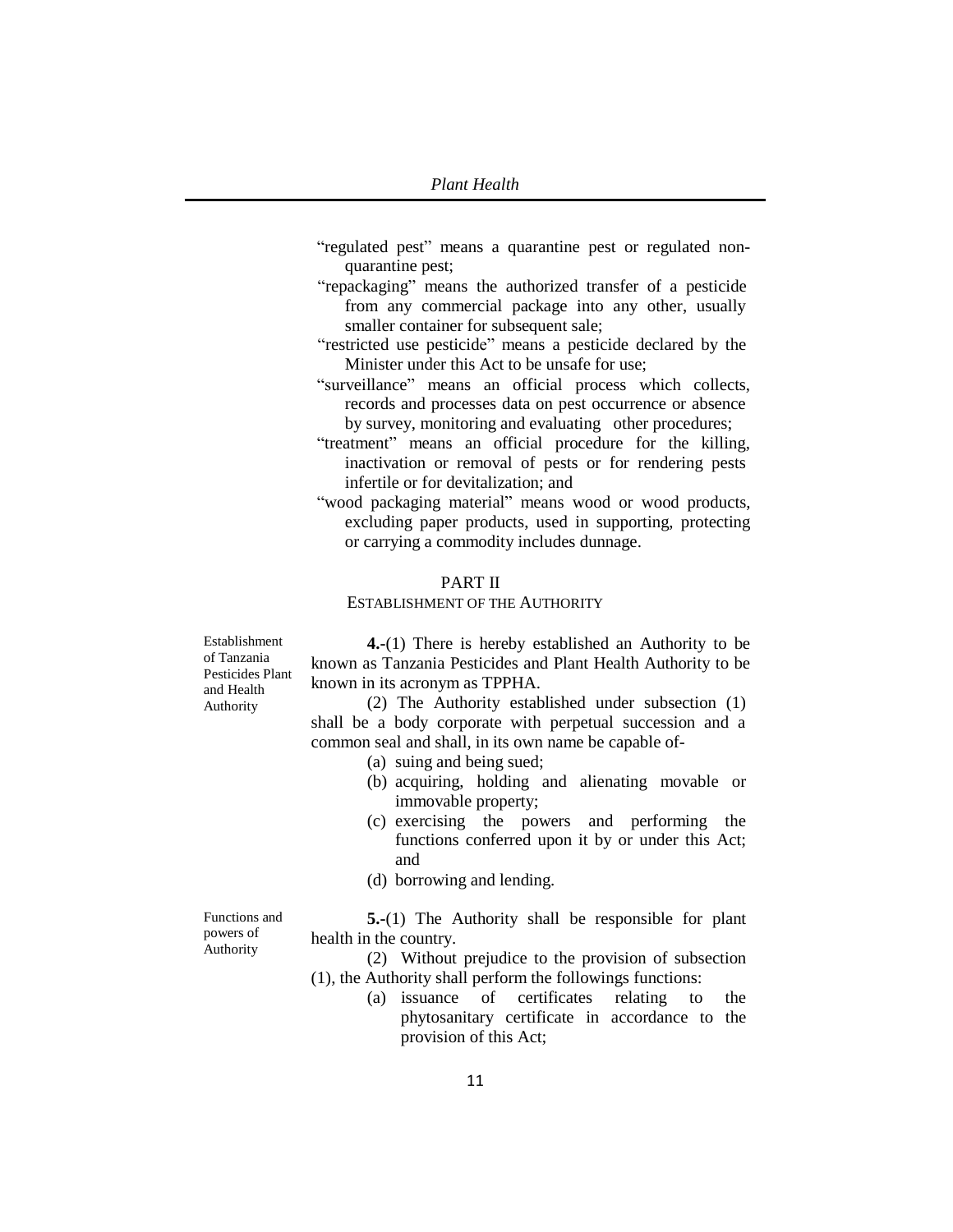- (b) surveillance of growing plants, including both areas under cultivation and wild flora and of plants and plant products in storage or in transportation, particularly with the object of reporting the occurrence, outbreak and spread of pests, and of controlling such pests;
- (c) disinfestation or disinfection of consignments of plants, plant products and other regulated articles moving in international traffic to meet phytosanitary requirements;
- (d) protection of endangered areas;
- (e) designation, maintenance, surveillance and declaration of pest free areas and areas of low pest prevalence;
- (f) conduct of pest risk analysis;
- (g) ensure through appropriate procedures that the phytosanitary security of consignments after certification regarding composition, substitution and reinfestation is maintained prior to export;
- (h) maintaining a list of quarantine pests, regulated articles and pests of national concern;
- (i) approving and implementing phytosanitary actions and measures;
- (j) regulating the movement of biological control agents within, from or into the country;
- (k) establishing procedures for accreditation of any post entry quarantine station, official analyst, official laboratory or any other person or institution;
- (l) carry out and promote the carrying out of bioefficacy trials and analysis of pesticides;
- (m) evaluate the fundamental aspects of pesticides application equipment and its applicability in relation to control of pests;
- (n) evaluate pesticides residues to determine maximum residual levels;
- (o) approve the recommended use of pesticides for crop quality;
- (p) conduct pesticides formulation analysis for quality assurance;
- (q) register pesticides and bio-pesticides;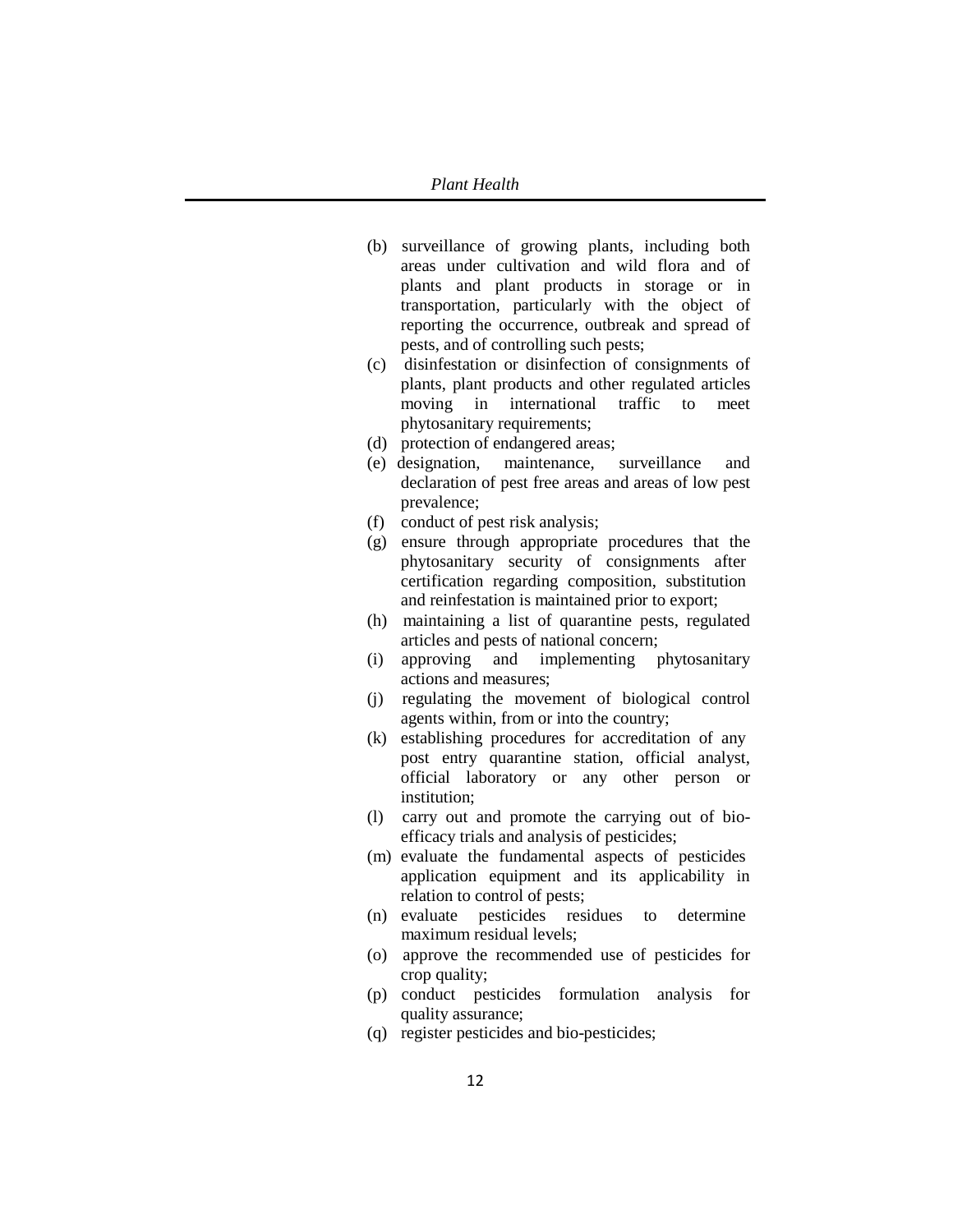- (r) licensing of pesticides and bio-pesticides dealers;
- (s) manage obsolete pesticides and pesticides empty containers;
- (t) regulate importation, exportation, manufacturing, distribution, sale and use of pesticides;
- (u) establish and maintain a National Herbarium which shall coordinate and render services on the plant taxonomy and related subjects;
- (v) maintain a pesticides poisoning node that shall feed into the National Poisoning Center;
- (w) promote Integrated Pest Management Approach;
- (x) set up mechanism for coordination and collaboration with relevant bodies to ensure effective compliance to the regional and international obligations on plant health; and
- (y) such other functions as may be required for effective implementation of this Act.

(3) National Herbarium established pursuant to section  $5(2)(u)$  shall-

- (a) be a center of collection of preserved plants specimen and associated information from the country and which shall be stored, catalogued and arranged systematically for study or reference as may be maintained from time to time by the Authority in accordance with the provisions of this Act; and
- (b) coordinate and render services on the plant taxonomy and related subjects;

(4) The Authority shall, in the performance of its functions under this Act have powers to:

- (a) demand any information, document, record or report in respect of plant, plant products, pesticide or regulated articles;
- (b) to enter and inspect any premises, vessel, aircraft, cart, bicycle, motorcycle, animal, container or anything that is used for plants, plant products, pesticides or other regulated articles;
- (c) suspend for prescribed time, the distribution, sale or use of any plant, plant products, pesticide or regulated articles, which he has reason to believe is being distributed, sold or used in contravention of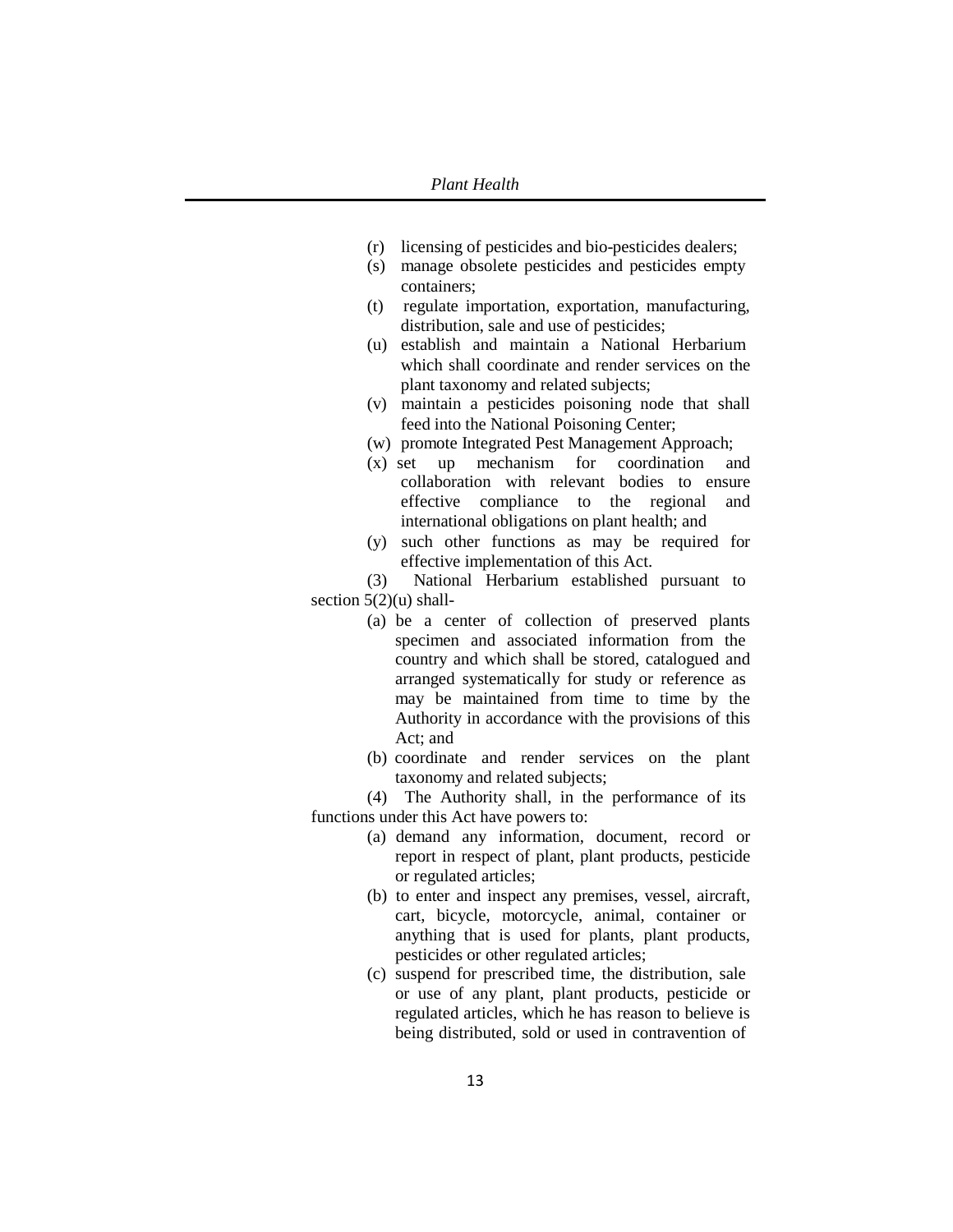the provisions of this Act;

- (d) seize any plant, plant products, pesticide or regulated articles believed to be used, distributed, or sold in contravention of this Act;
- (e) carry out pest surveillance and maintain up-to-date information on the pest status in the country;
- (f) examine records or other documents and take copies or extracts therefrom;
- (g) declare phytosanitary emergencies; and
- (h) manage complaints which may arise from implementation of this Act;

**6.** The Authority may delegate some or any of its functions stipulated in this Act to any person or institution dealing with pesticides or plants.

### PART III

### ADMINISTRATION OF THE AUTHORITY

Board of **Directors** 

Power of delegation

> **7.-**(1) There shall be a Board of Directors which shall be the governing body responsible for overseeing the business and affairs of the Authority.

(2) Without prejudice to the generality of subsection (1), the Board shall-

- (a) administer the properties of the Authority;
- (b) administer funds and other assets of the Authority;
- (c) signify the acts of the Authority by using the official seal;
- (d) receive and implement Government directives and proposals for the Authority;
- (e) appoint such officers of the Authority as it may deem necessary;
- (f) provide for the welfare of the staff of the Authority;
- (g) make guidelines for the implementation of this Act; and
- (h) do all acts which may, in the opinion of the Board be necessary for the proper carrying out of the functions of the Authority.

Composition **8.-**(1) The composition, tenure, quorum, proceedings

14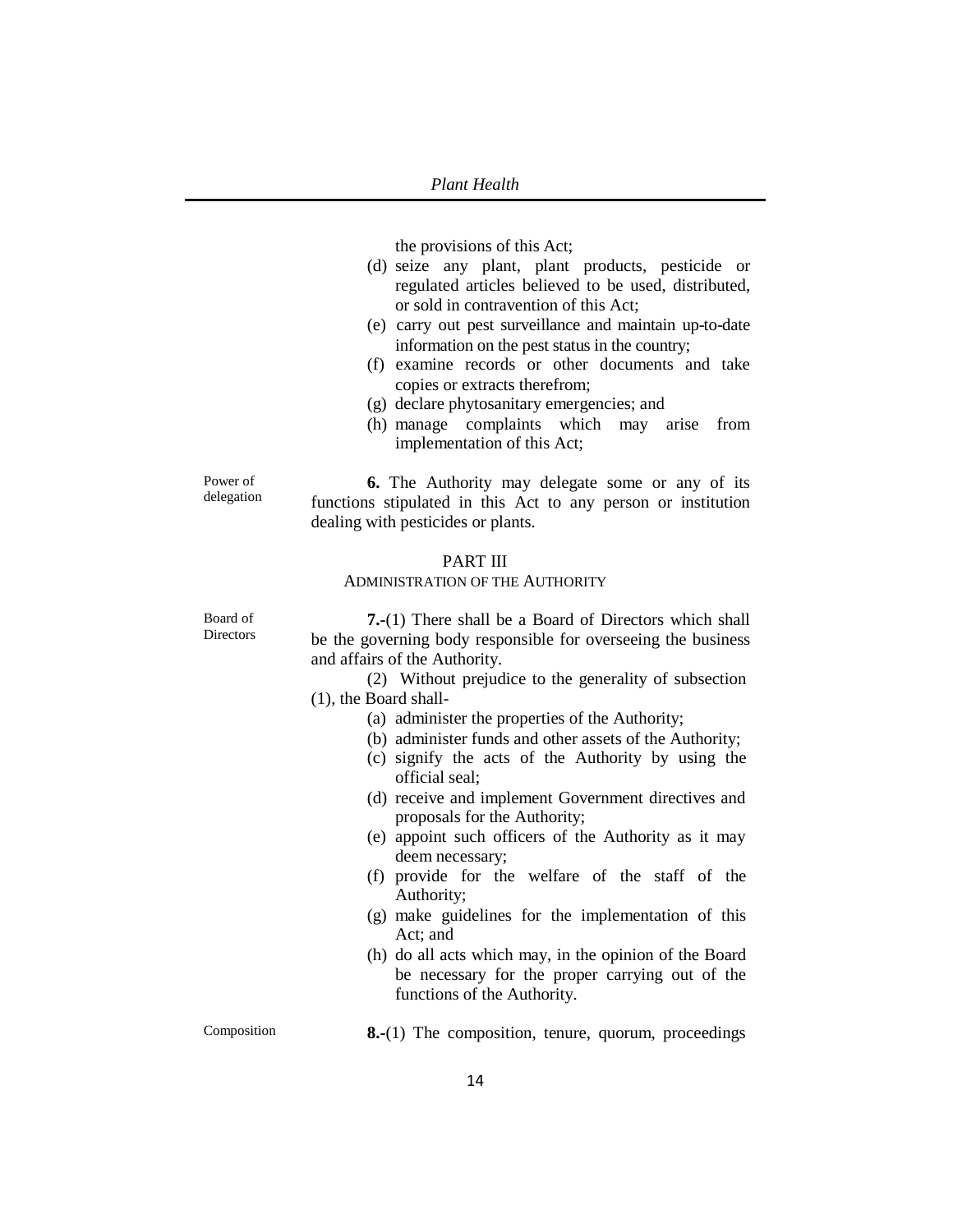and procedures of Board and meetings of the members of the Board shall be as provided for in the Schedule. (2) For proper discharge of its functions under this Act, the Board may establish such number of committees consisting members from amongst the members of the Board. Minister to give directions **9.** Notwithstanding section 7, the Minister may give to the Board directions of a general or specific nature which shall be consistent with the purposes and provisions of this Act and the Board shall give effect to the directions given by the Minister. Appointment of **Director General 10.-**(1) There shall be a Director General to be appointed by the President and who shall be the chief executive officer of the Authority. (2) The Director General shall be responsible for proper administration and management of the functions and affairs of the Authority and shall, in the performance of his functions be accountable to the Board. (3) The Director General shall be appointed from among persons holding a degree from a recognized university in the field of agricultural or physical science or related field and have at least eight years working experience in the relevant field. Recruitment of staff Cap 298 **11.-**(1) The Authority may recruit such number of staff as may be considered necessary or desirable for the efficient and effective discharge of the functions of the Authority and on such terms and conditions of service as may be determined by the Board subject to the provision of Public Service Act. (2) In discharging the duty imposed by subsection (1), the Authority shall be guided by the laws governing employment in the public service. (3) In the performance of their functions under this Act, staff of the Authority shall be accountable and report to the Director General. Conflict of interest **12**. For avoidance of conflict of interest, a member of the Board, staff, agent of the Authority or any person having contractual agreement with Authority shall not, during the term of his employment or engagement and one year thereafter,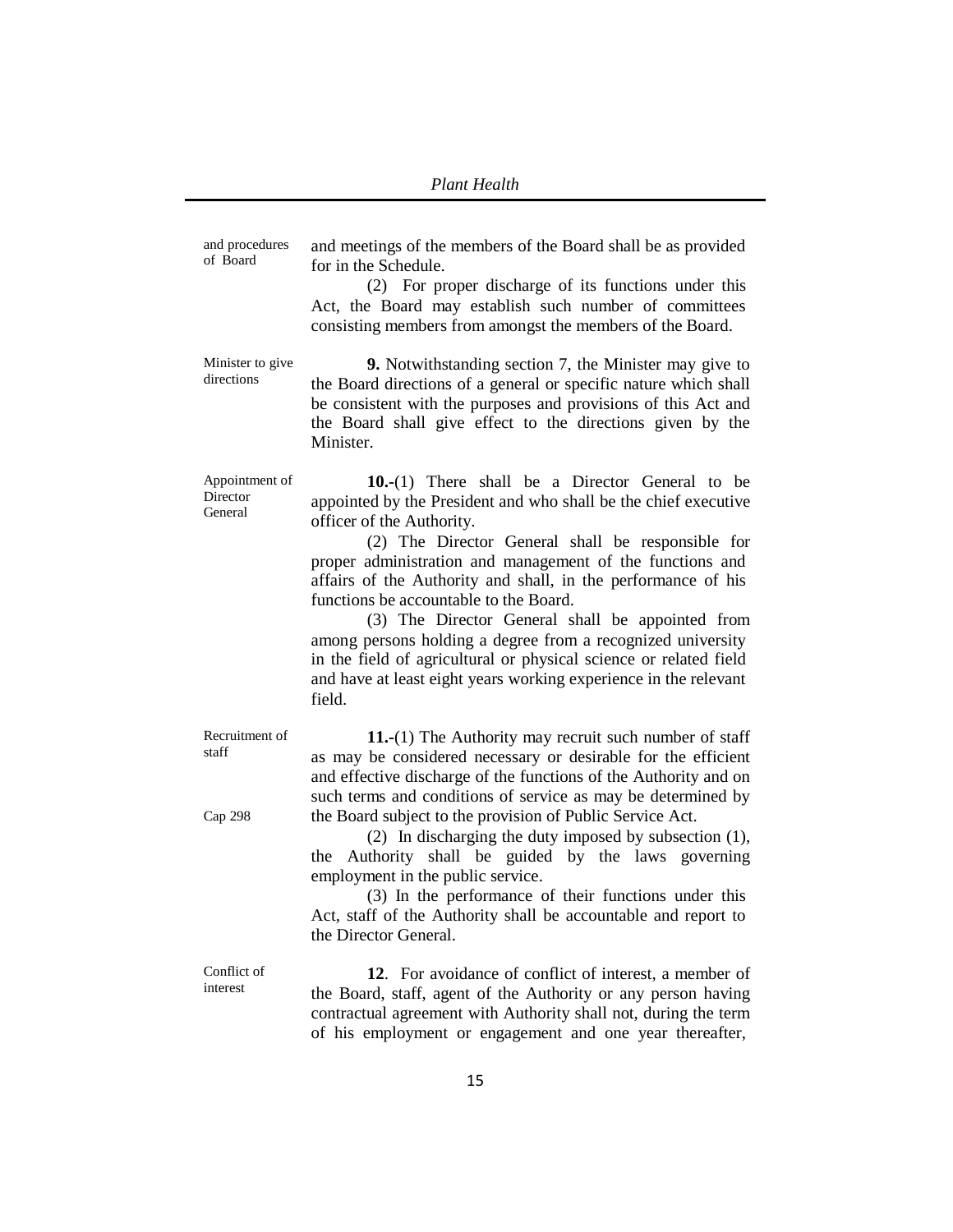carry out the business relating to the importation or exportation of pesticide, plant, plant products or regulated articles under this Act.

**13.-**(1) The Director General shall, for the purpose of this Act, be the Registrar of Pesticides.

- (2) The powers and functions of the Registrar shall be to-
	- (a) register pesticides in accordance with this Act;
	- (b) register premises for pesticides manufacturing, storage, sale and supply;
	- (c) establish and maintain a pesticides register in accordance with this Act;
	- (d) monitor the sale, quality and use of pesticides;
	- (e) collect and maintain statistical and other information concerning the import, manufacture, distribution, sale and use of pesticides and pesticide residues;
	- (f) prescribe code and guidelines of good practice in pesticide management;
	- (g) advise the Board on guidelines for registration procedures and processes;
	- (h) allow the continued use, restrict or prohibit the use of pesticides on reassessment of their safety and availability of safer alternatives;
	- (i) establish pesticide empty container collection scheme;
	- (j) maintain a national register of pesticides and pesticides dealers; and
	- (k) perform any other function in relation to pesticides as the Authority may require.

### PART IV

### REGISTRATION, LICENSING AND PERMIT

*(a) Registration*

Registration of pesticides

**14**.-(1) A pesticide dealer shall not formulate, manufacture, import, pack, re-pack, sell, store, label, distribute or use a pesticide unless such pesticide is registered in accordance with this Act.

(2) A person applying for registration of a pesticide

Registrar of Pesticides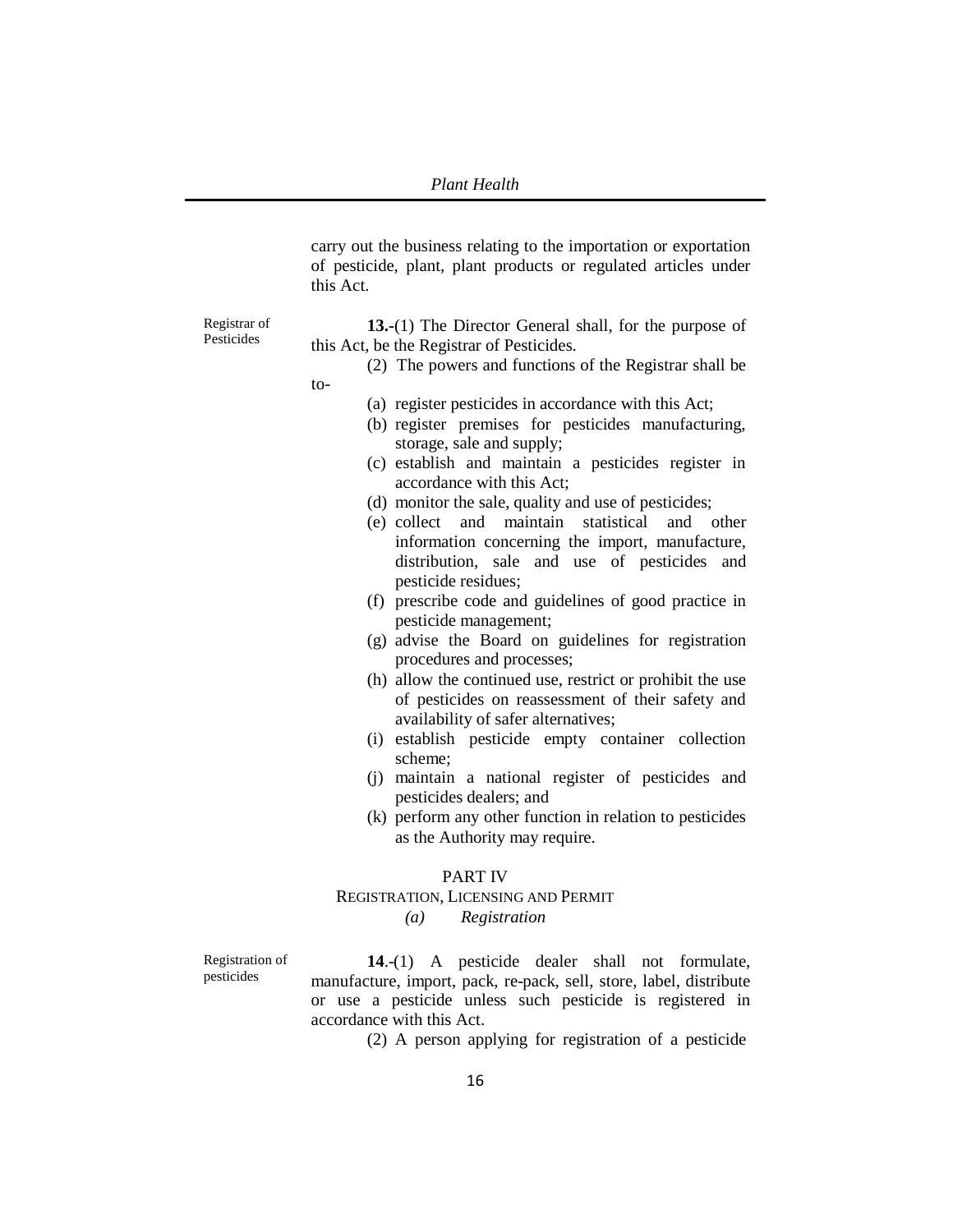shall comply with procedures and requirements prescribed in the regulations. Bio-efficacy trial and analysis Cap. 191 **15.-**(1) The Authority shall, before registration of any pesticides, carry out bio-efficacy trials and analysis. (2) The time for conducting field or laboratory analysis and release of the results shall be provided for in the regulations. (3) The Authority may coordinate and cooperate with other recognized institutions or individual experts to undertake the pesticides bio-efficacy trials. (4) Every person engaged in pesticide bio-efficacy trials shall comply with the provisions of the Environmental Management Act. **16.** The information on a review or evaluation of a pesticide by the registration authority of a country having harmonised system of pesticides regulation with Tanzania, may be used in Tanzania, if- (a) the proposed uses of the pesticide are similar to those reviewed in such other country; and (b) the pesticide contains one or more active ingredients present in any pesticide already registered. Re-evaluation of registration **17**. The Registrar may initiate a re-evaluation of a registered pesticide if there is reasonable ground. Temporary prohibitions **18.** Where it has been demonstrated that the use of a registered pesticide has resulted in damage to human health, animal health or environment, the Registrar may, upon recommendation by the Authority, temporarily prohibit the importation, sale, distribution and use of that pesticide. Registration of pesticide equipment **19.-**(1) A person shall not import, distribute or sell any pesticide application equipment unless the equipment is registered by the Authority. (2) Procedures for application for registration, testing, evaluation and calibration of pesticides application equipment shall be prescribed in the regulations.

Use of information from other countries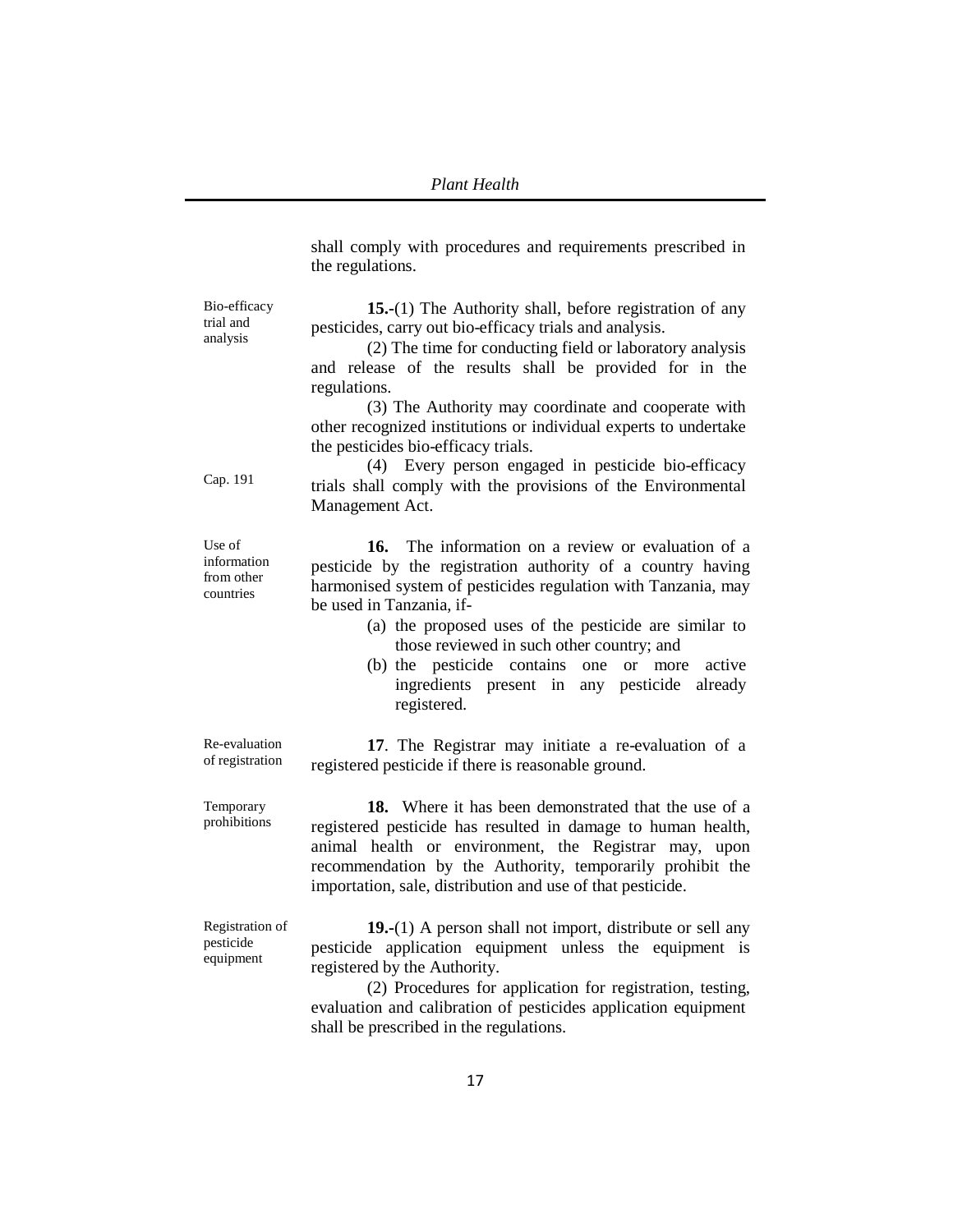Use of pesticide **20.-**(1) A person shall not use, require any person to use or recommend the use of a pesticide in a manner or for purposes other than for which it was registered or for purposes not stated in the pesticides information leaflet.

> (2) A person shall not use, store, discharge, release, place or cause to be placed any pesticides in a manner likely to cause adverse effect to the environment.

> (3) Any person who uses pesticides shall ensure compliance with the standards prescribed in the regulations.

#### *(b) Permit*

Import permit **21**. A person who imports plants, plant products, pesticides or regulated articles shall apply for an import permit in a manner prescribed in the regulations.

> **22.-**(1) All consignments of pesticides, plant, plant products or other regulated articles for import through official points of entry shall be accompanied by-

- (a) import permit issued by the Authority;
- (b) original phytosanitary certificate if the consignment is of plants,
- (c) plant products or regulated articles;
- (d) copies of shipping documents; and
- (e) any other documents as may be required by the Authority

(2) The phytosanitary certificate referred to in subsection (1) shall be from the relevant authority of the exporting country and in conformity with the model certificate of the International Plant Protection Convention;

(3) The Authority may, by written notice, review, modify or revoke an import permit at any time in a manner prescribed in the regulations.

**23.-**(1) The Authority shall establish phytosanitary requirements or conditions, phytosanitary measures and prohibitions on the import of plants, plant products and other regulated articles.

(2) Where there is change in conditions, the Authority

Import

documents

Phytosanitary requirements for imports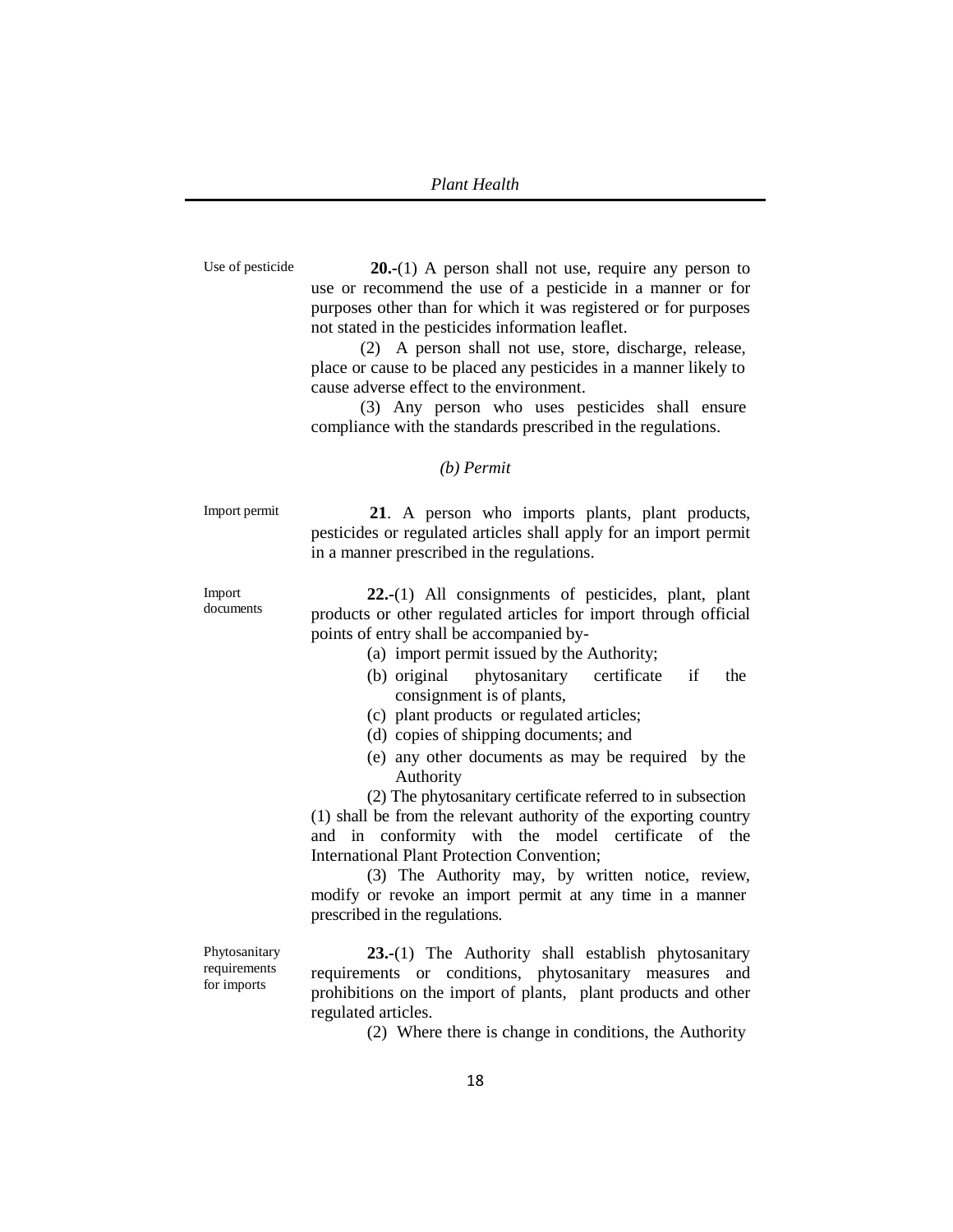may, without undue delay modify or revoke phytosanitary requirements, phytosanitary measures and prohibitions.

(3) The Authority may evaluate and accept alternative phytosanitary measures proposed by the authority or equivalent institution of the exporting country as being equivalent to the phytosanitary requirements and measures required under subsection  $(1)$ .

**24**.-(1) A person shall not introduce into Tanzania any packaging material including hay, straw, rice husks, peat, chaff or other substance likely to harbour or support harmful organisms.

(2) Without prejudice to subsection (1), no person shall import or introduce into the country any wood packaging material unless it is treated.

**25.-**(1) The Registrar may permit the importation of an unregistered pesticide in prescribed quantities and according to prescribed conditions where, the pesticide is-

- (a) imported for research or experimental purposes only; or
- (b) is in transit through Tanzania and the Registrar is satisfied that the pesticide is permitted to enter the country of destination.

(2) The Minister may, based on pest risk analysis, permit the importation of specified plant, plant products or other regulated articles for scientific research or experiment.

(3) The importation under subsection (2) shall be done subject to terms and conditions prescribed in the regulations.

(4) A permit issued under subsection(1)(a) shall remain in force for a period of one year from the date of issue, or for such extended period as may be specified by the Registrar.

(5) The Registrar may cancel a permit issued under subsection $(1)(a)$  upon satisfaction that its terms and conditions are being or have been violated, or that the continued use of that pesticide is likely to cause substantial adverse effects on animal health, human health or the environment.

Emergencies 26. The Minister may, in the event of phytosanitary emergency and where no other available alternative exists,

Importation of unregistered

pesticide

Packaging Material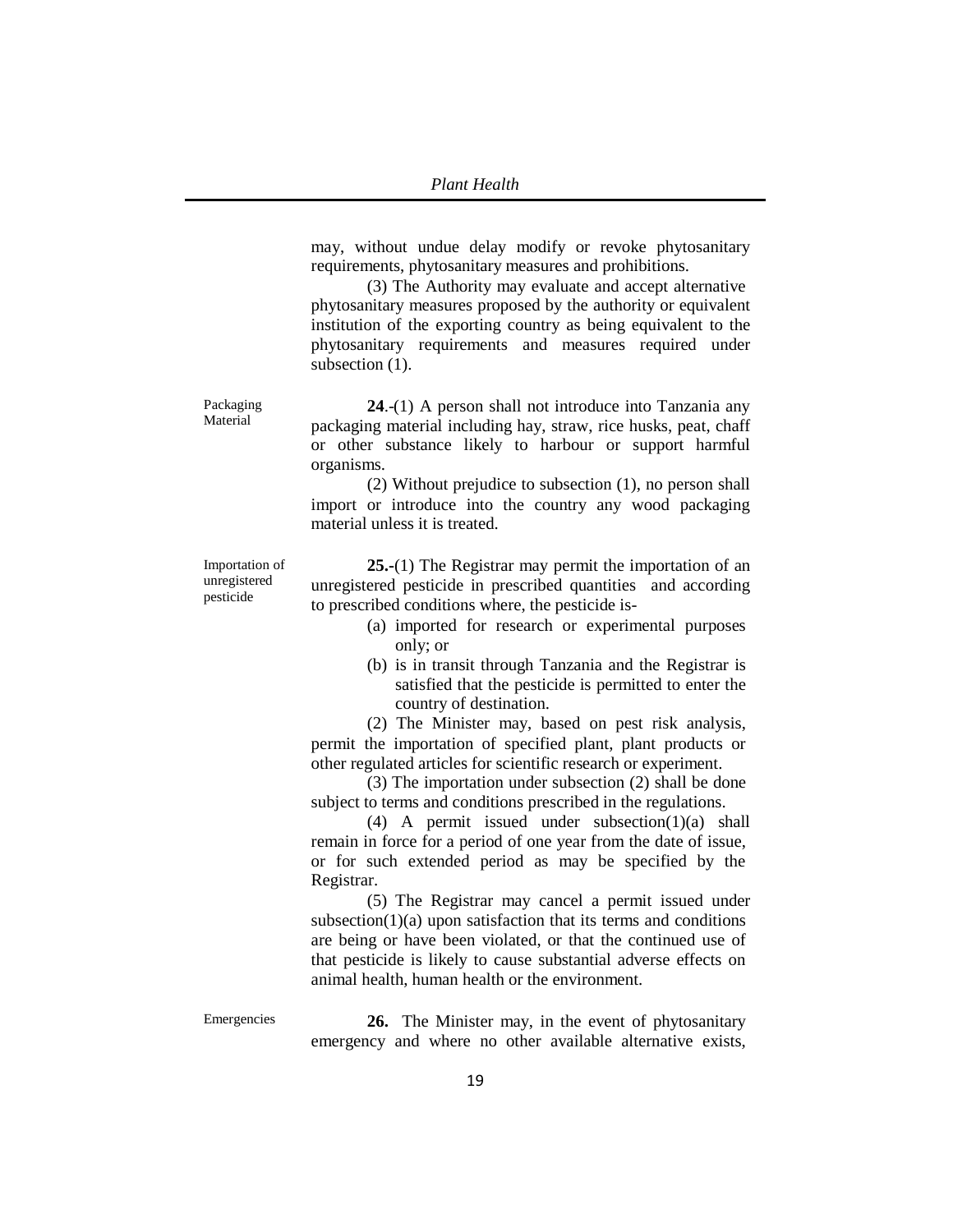permit importation and distribution of unregistered pesticides for such time and in such quantities as may be specified in a notice.

Duty to declare plants, plant products or regulated articles

**27.** Any person arriving in the country with a plants, plant products or regulated articles, shall declare such items to the inspector at the point of entry.

Detention, destruction and reshipment

**28.-**(1) Where a consignment is not accompanied by all relevant documentation required by this Act or fails to comply with any requirements under this Act, an inspector shall serve a written notice on the importer that part of or whole of the consignment is subject within, a prescribed period of time, to the following actions-

- (a) detention until the collection of additional information or the completion of sampling and testing;
- (b) removal, for treatment, to a quarantine station or any other location identified by the Authority;
- (c) reshipment; or
- (d) destruction.

(2) Where an inspector is of the opinion that destruction of a consignment is urgently required and giving of notice is impracticable, the inspector may order destruction of the consignment and give written justification to the Authority for the action taken under this section.

(3) Any consignment which does not comply with phytosanitary requirements shall be destroyed in a manner prescribed in the regulations.

**29**. The Authority may designate certain places as post entry quarantine stations where plant, plant products or other regulated articles shall be kept for phytosanitary observation, research, inspection, testing, treatment or removal for such period as shall be specified by the Authority.

Export **30.-(1)** Where the issuance of a phytosanitary certificate is required by an importing country, the exporter shall-

Post entry quarantine stations

20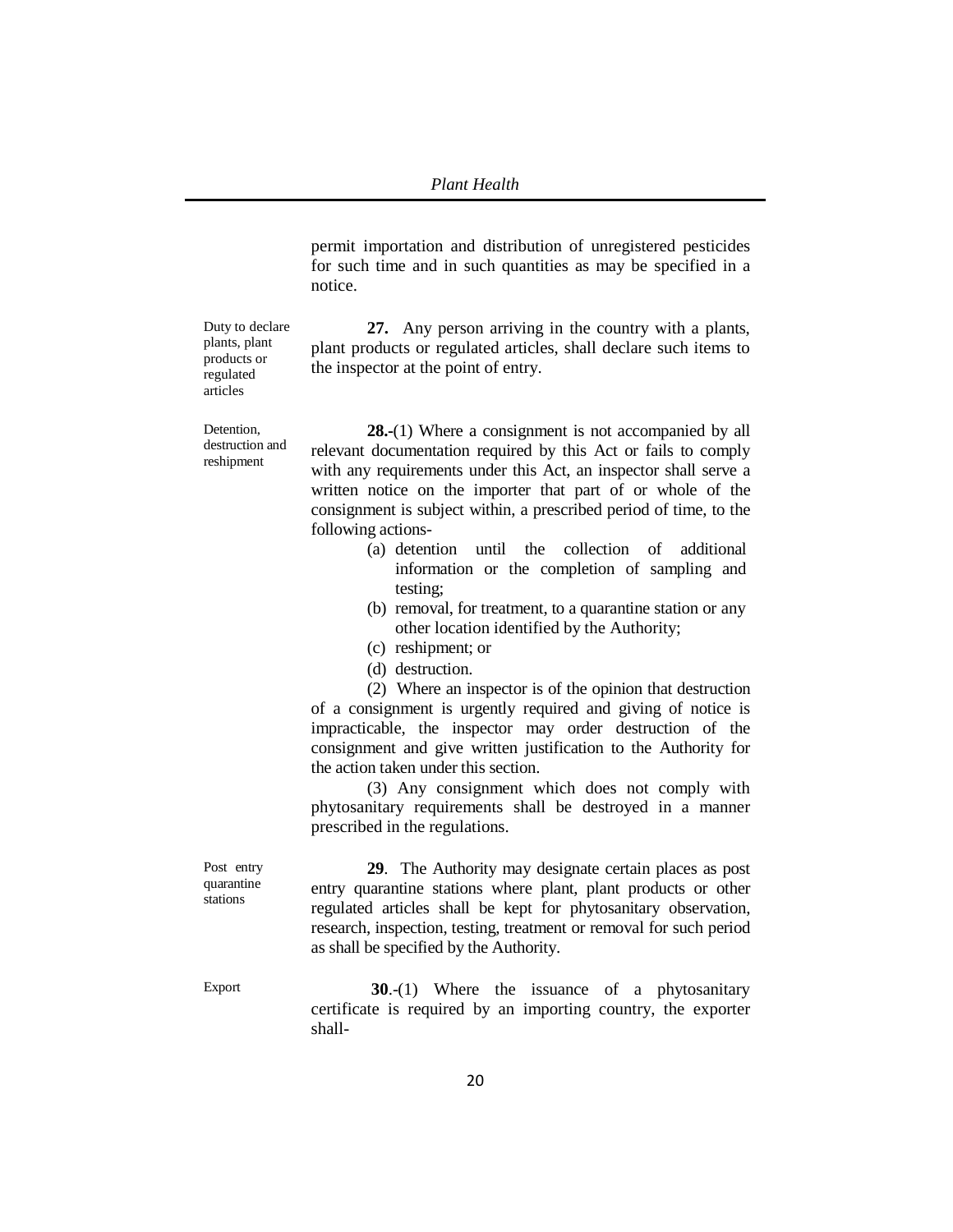- (a) apply in the prescribed form to the Authority for a phytosanitary certificate;
- (b) provide all documentation as shall be prescribed;
- (c) make the consignment available for inspection; and
- (d) pay any applicable fees as may be prescribed.

(2) Where the exporter has complied with conditions stipulated in subsection (1), the Authority shall inspect the consignment and issue a phytosanitary certificate.

(3) Without prejudice to subsection (2), where the consignment needs to be treated before shipment, the inspector shall supervise treatment.

(4) The exporter shall export the consignment in compliance with instructions of the Authority in order to maintain the phytosanitary security and physical integrity of a consignment after certification.

(5) Where the conditions for import in the country of destination are not complied with, the Authority shall deny certification.

Re-export **31.-**(1) Where a consignment of plants, plant products or regulated articles is imported into Tanzania and then exported to a country of destination, the exporter shall-

- (a) apply to the Authority for a re-export phytosanitary certificate;
- (b) provide all documentation as shall be prescribed;
- (c) pay any applicable fee as shall be prescribed; and
- (d) make the consignment available for inspection.

(2) The Authority shall verify the documents presented and inspect the consignment to determine whether the consignment is free from pests or disease.

(3) The exporter shall re-export the consignment in compliance with instructions of the Authority to maintain phytosanitary security.

(4) All original documentation and phytosanitary certificates from the country of origin shall accompany any consignment to be re-exported.

(5) Where a consignment for re-export has been exposed to infestation or contamination by pests, has lost phytosanitary security or has been processed to change its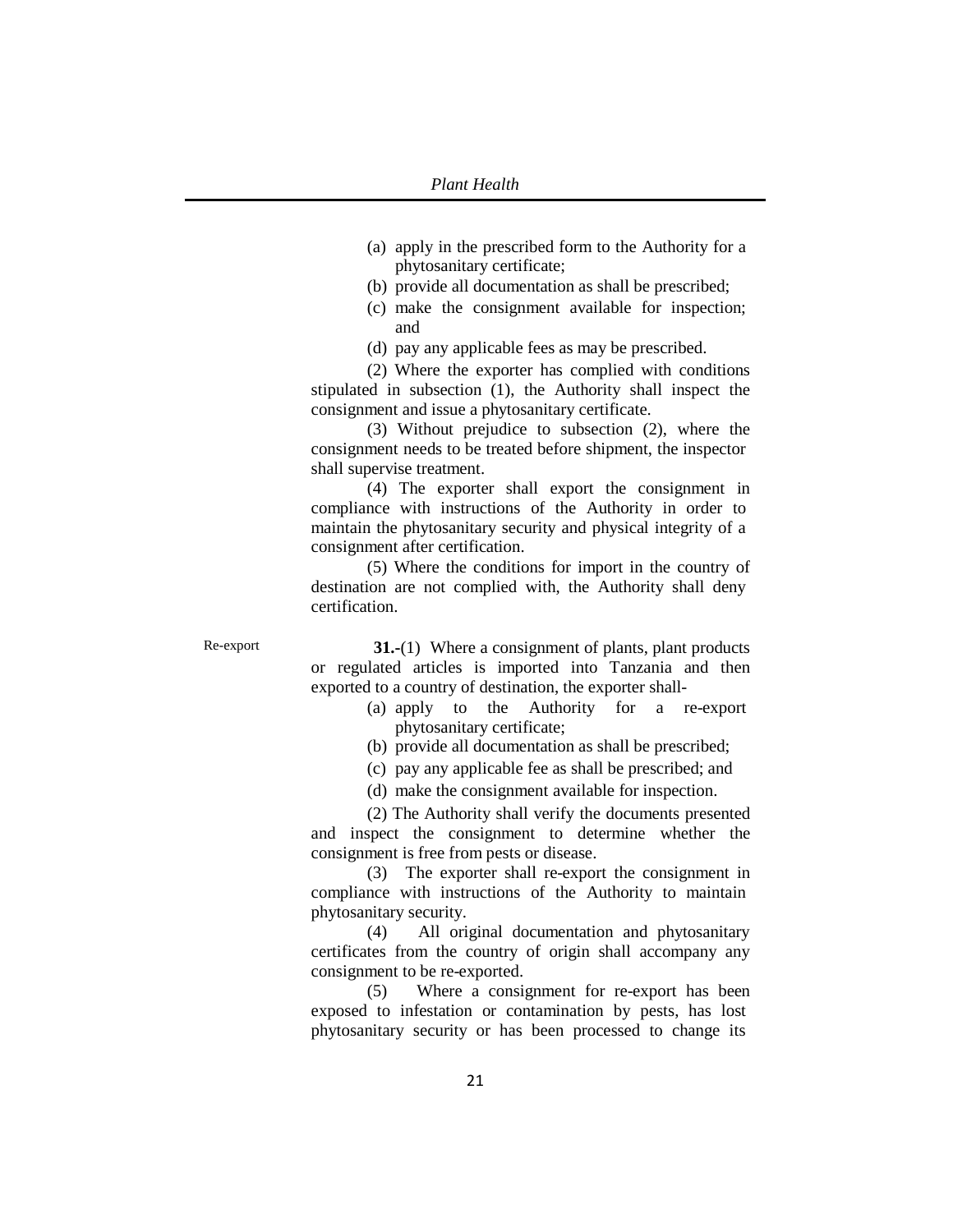nature, the Authority shall order the exporter to treat the consignment and issue a new phytosanitary certificate which shall indicate the country of origin of the consignment.

Consignments in transit

**32.-**(1) A consignment of plant, plant products or other regulated articles in transit shall be cleared by written notice of the Authority upon receipt of a transit application by the importer and subject to the payment of such fees as shall be prescribed.

(2) Phytosanitary import requirements of this Act shall not apply to a consignment in transit where the-

- (a) consignment has been packed in such a way that there is no risk of the spread of regulated pests that might be present in the consignment;
- (b) consignment as well as the accompanying documents comply with the phytosanitary requirements of the country of destination;
- (c) phytosanitary certificate of the country of origin is in conformity with the consignment; and
- (d) consignment has not been exposed to pests or become infested with pests.

Point of entry **33.** The Minister may, from time to time, by notice published in the Gazette declare any-

- (a) points of entry to be the only points-
	- (i) where pesticides, plant, plant products, harmful organisms, beneficial organisms, soil or any other material or substance provided under this Act, may be imported into Tanzania; and
	- (ii) of entrance of passengers in possession of plants, plant products or regulated articles; and
- (b) suitable premises to be quarantine stations, or post entry quarantine stations.

Phytosanitary certificate

**34**. The Phytosanitary certificate referred to in this Act, means a certificate issued to show that the consignment has been examined and certified that, the consignment-

- (a) is free from harmful pests or plant diseases;
- (b) has been treated; or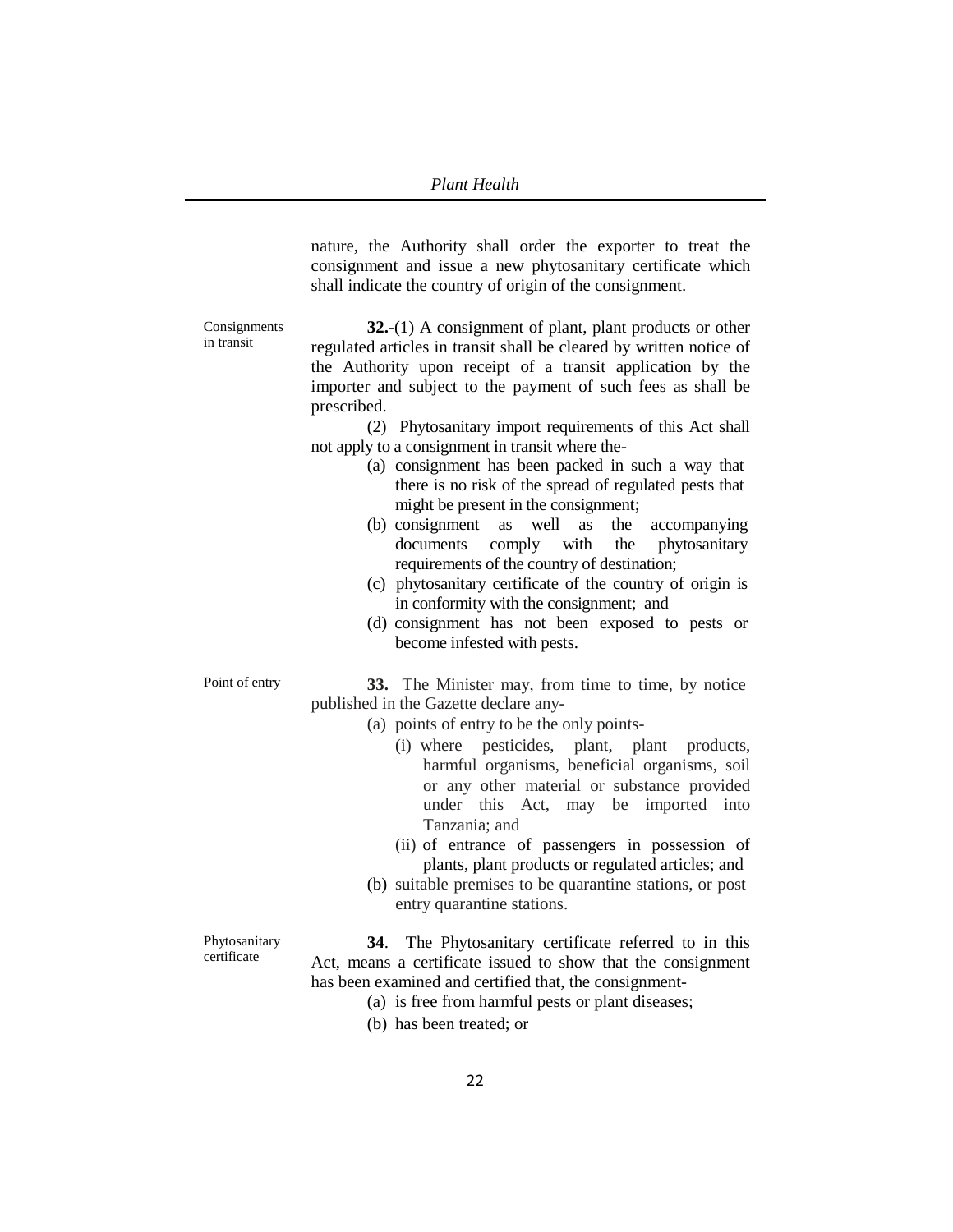(c) it meets the phytosanitary requirements of importing country.

**35.-**(1) An importer or exporter may apply to the Authority, for a consignment to be inspected at the importers' or exporters' facility-

- (a) if the facility is approved or certified by the Authority; and
- (b) upon payment of the prescribed fees.

(2) Where the importer makes an application under subsection (1), the consignment shall be sealed and labeled.

### *(c) Licensing*

Pesticides and bio-pesticides dealer's licence

**36.-**(1) Any person who intends to manufacture, formulate, pack, repack, import, export, store, sell, distribute or transport pesticide, bio-pesticides or offer pesticide application services shall apply to the Authority for a dealer's license in such form and manner as may be prescribed in the regulations.

(2) An applicant for dealers license shall indicate in the application compliance to pesticide empty container collection scheme that encourages end users to return containers and unused pesticides to dealers.

Training in pesticides management

**37.**-(1) A person shall not manufacture, formulate, pack, repack, import, export, store, sell, distribute or transport pesticides or offer pesticide application services unless that person is trained in pesticide management and has attained necessary qualifications specified in the regulation.

(2) Possession of training referred under subsection (1) shall be pre-condition for the issuance of a pesticides dealer's license.

(3) Without prejudice to the requirement under subsection (1), commercial applicators, fumigators and any other persons dealing in restricted use pesticides shall undergo special training and attain necessary qualifications specified in the regulations.

Inspection at importers or exporters facility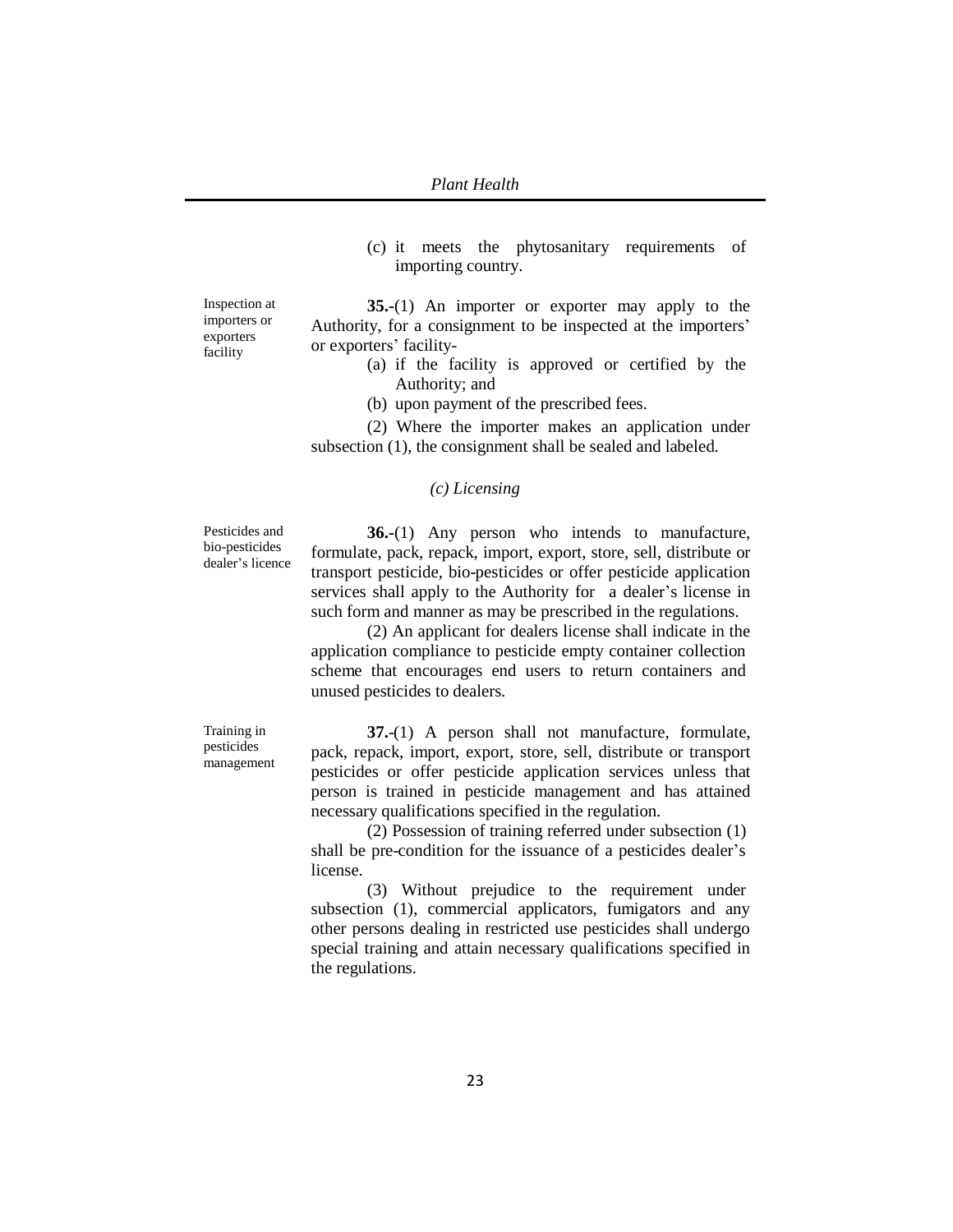### PART V ENFORCEMENT

Appointment of inspectors and analysts

**38.-**(1) The Minister shall, by notice published in the *Gazette*, appoint or designate any person with qualifications to be inspectors and analysts for the purposes of enforcement of this Act.

(2) A person shall not, being an inspector appointed under subsection (1), engage directly or indirectly in any trade or business connected with the manufacture, importation, sale or distribution of pesticides.

Powers and functions of inspectors

**39**.-(1) An inspector may, in the performance of his duties under this Act-

- (a) detain, open, inspect, take sample and submit for examination, direct removal from quarantine station, remove from treatment and treat any plants, plant products , pesticides or regulated articles to which this Act applies in such manner as he thinks fit;
- (b) enter and inspect any area or premises, vehicle, vessel, cart, bicycle, motorcycle, container, animal or aircraft in which any pesticide, plants, plant products or regulated articles is under cultivation, kept or in transport or in which he has reasonable grounds for suspecting that any pesticide, plants, plant products or regulated articles is cultivation, kept or in transport in order to report the existence, outbreak and spread of pests;
- (c) inspect consignments of plants, plant products or other regulated articles intended for import into or export from the country or in transit, to determine whether they are infested by regulated pests and, where necessary, verify the pest status of consignments;
- (d) order the treatment, disposal, destruction, reshipment or confinement in a quarantine station, of pests, any plant, plant products or regulated articles imported into the country or in transit, whether or not covered by import permit or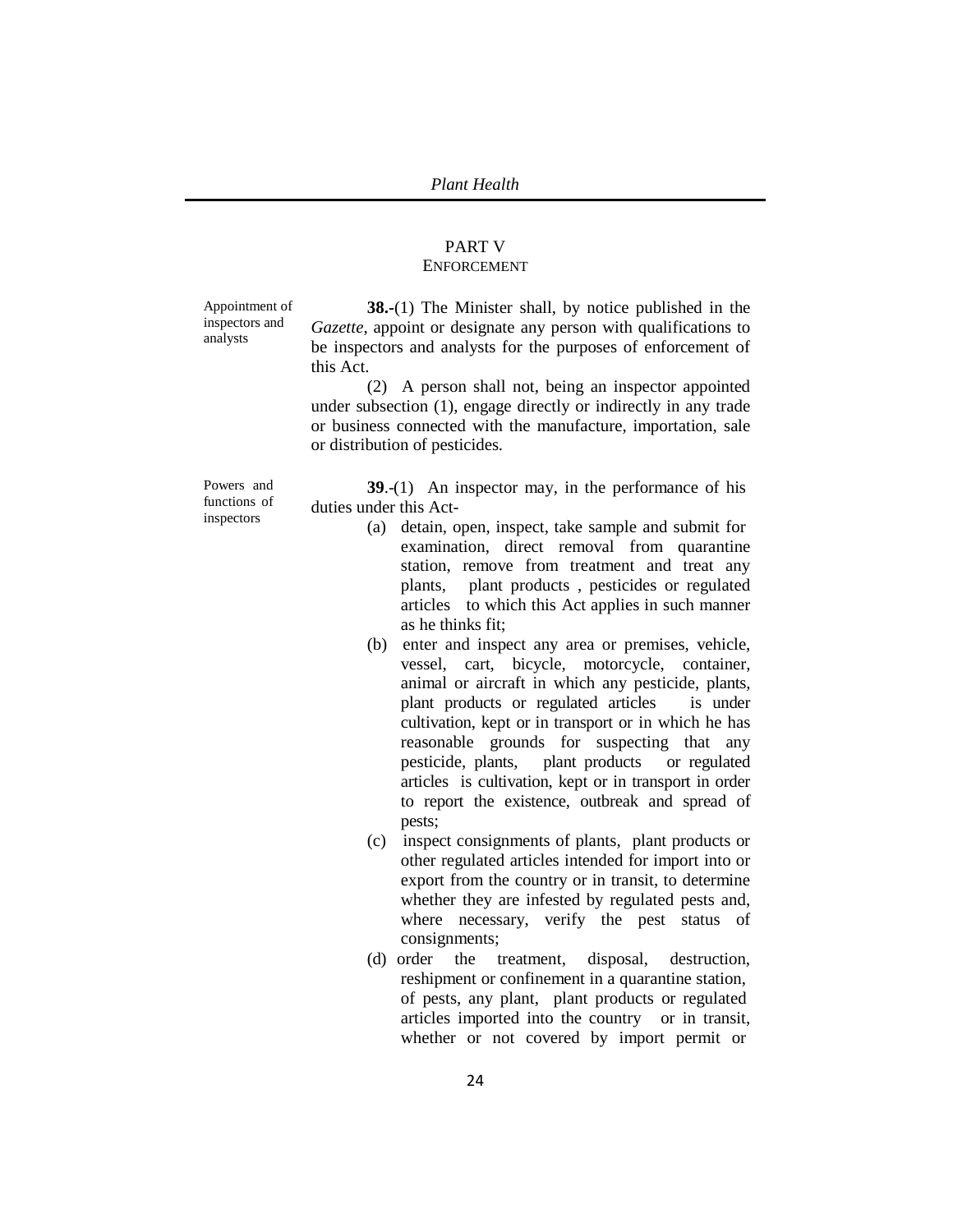phytosanitary certificate, where he considers it necessary for the prevention of spread of any pest reasonably believed to be amongst such plant, plant products or regulated articles;

- (e) seize or suspend the distribution, sale or use of any plant, plant products, pesticide or regulated articles, which he has reason to believe is being distributed, sold or used in contravention of the provisions of this Act;
- (f) handle and dispose garbage from conveyance in manner prescribed in the regulations;
- (g) require any person to produce any information or documentation concerning pesticides, plants, plant products and regulated articles from the owner or person in charge of the pesticides, plants, plant products or regulated articles;
- (h) inspect, examine, make copies of such documentation or take extracts of registers or records and relating to plants, plant products or regulated articles;
- (i) stop and search without a warrant any person, baggage, packaging, conveyance or any other regulated articles, upon entry into, movement within or exit from the country;
- (j) ensure that the phytosanitary security of consignments after certification is maintained up to the time of export;
- (k) carry out pest surveillance and maintain up-to-date information on the pest status in the country; and
- (l) carry out any phytosanitary action required under this Act.

(2) In the exercise of his powers and discharge of his duties under subsection (1), an inspector may apply any appropriate examination methodology including visual, electronic, animal sniffing examination, taking of samples and testing of these samples or otherwise.

Management of samples

**40**.-(1) The inspector may take sample of any pesticide substance, plant protection substance, plants or plant products and submit to an analyst or authorised laboratory technician for analysis, examination or laboratory diagnostic.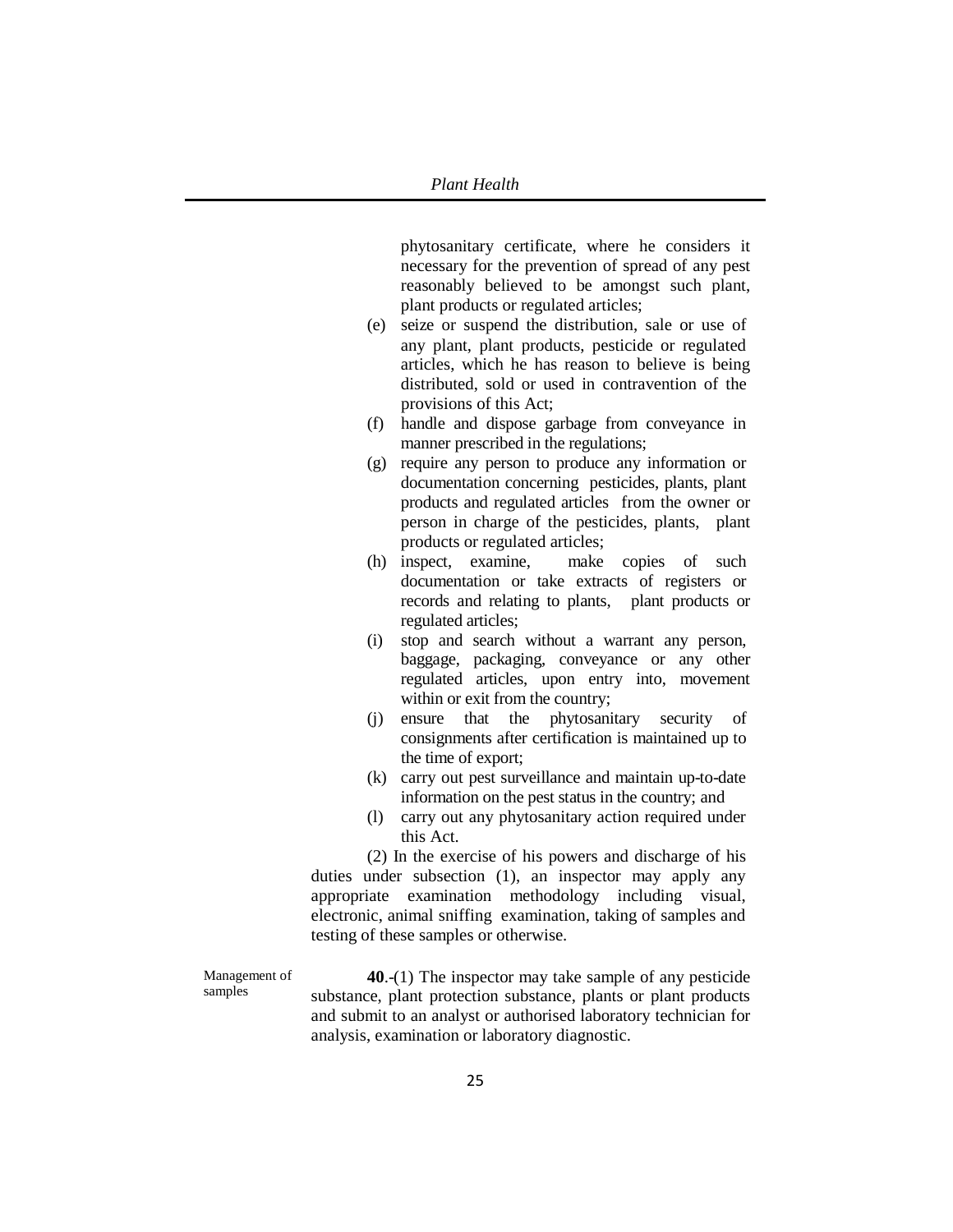(2) A sample shall be taken, managed, retained and disposed in a manner prescribed in the regulations.

(3) The Authority shall not be liable for any change of form or alteration to a sample that may occur during and after analysis if that change or alteration does not affect the original nature of the plant or chemical composition.

Duties of other officers

**41.**-(1) Officers in the customs and postal services shall offer assistance to inspectors in the performance of their functions and the exercise of their powers under this Act, and in particular shall-

- (a) notify an inspector of the importation of anything to which this Act applies; and
- (b) handover to an inspector any such thing for inspection and subsequent action in accordance with this Act.

(2) Harbours, airports, post offices, railways and other authorities at points of entry shall provide on their premises, for the purposes of this Act-

- (a) a suitable area for office and inspection facilities;
- (b) suitable containers for holding garbage and conveying it for destruction; and
- (c) suitable and adequate space for display of public notices regarding the requirements of this Act.

# PART VI

### CONTROL OF PESTS

Declaration of regulated pests

**42.-**(1) The Authority may, by notice published in the *Gazette*, declare a pest to be-

- (a) a quarantine pest or a regulated non-quarantine pest, based on pest risk analysis;
- (b) a national pest of concern, based on pest surveillance and the potential local economic impact of the pest.

(2) The Authority shall maintain and periodically review the list of regulated pests of concern and shall submit such list to the Minister for approval and publication.

(3) The Authority shall, upon request and on such terms and conditions as it may considers appropriate, provide the list of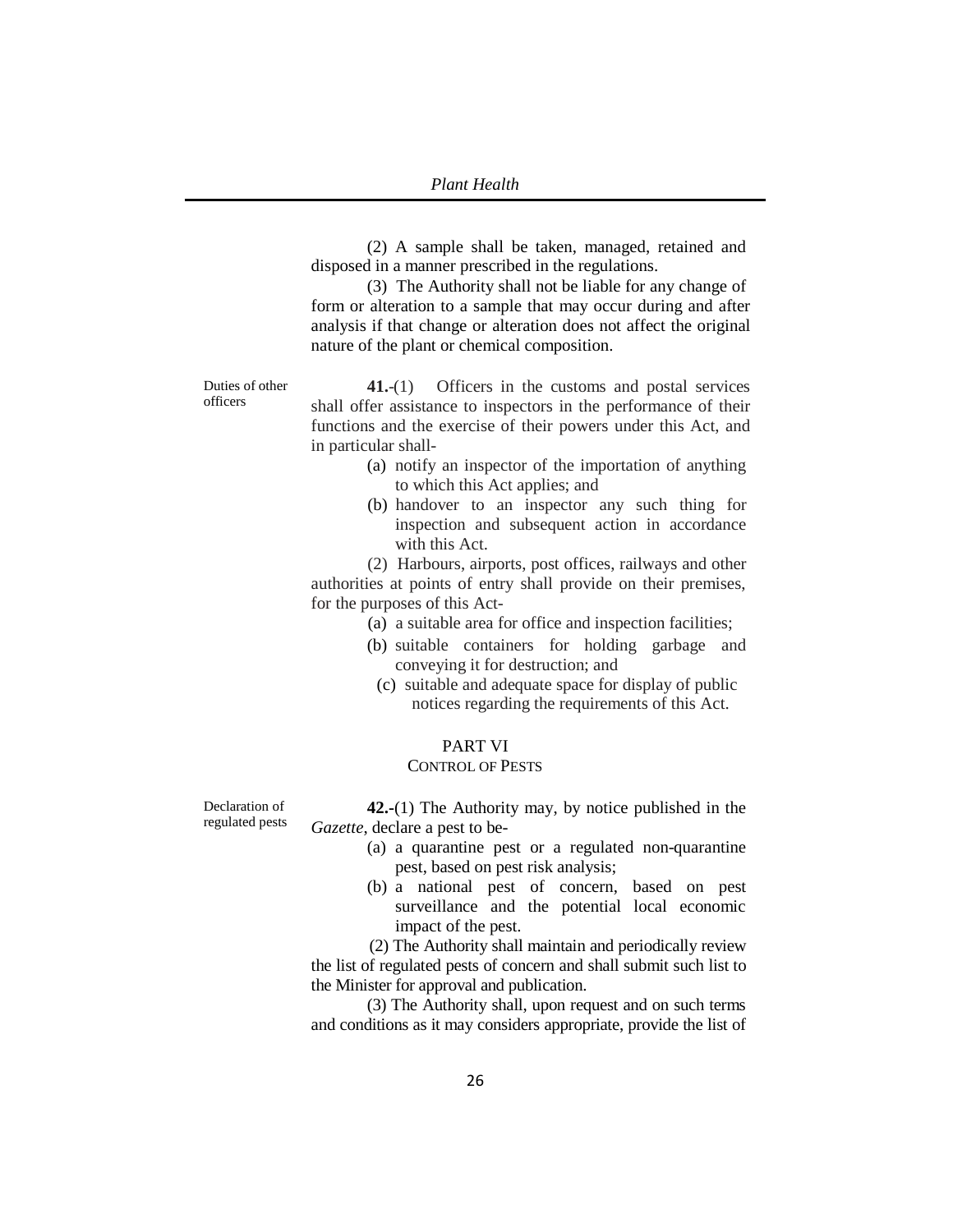regulated pests, pest free areas and national pests to international, regional organisations or other national plant protection organisations.

Pest free area **43.** The Authority shall, upon approval of the Minister, establish, declare and maintain pest free areas and areas of low prevalence.

notification **44.** An occupier or owner of any land or premises on which a quarantine pest is present or suspected to be present shall immediately notify an officer of the Authority or agricultural officer at the local authority of the respective area who shall report the matter to the Authority.

Phytosanitary measures during quarantine pest outbreaks

Duty of

**45.-**(1) Where an inspector believes that a quarantine pest may be present at an area, he shall-

- (a) enter such area or premises, inspect plants, plant products or other regulated articles and take such samples as necessary, in accordance with this Act; and
- (b) declare such place to be a provisional quarantine area.

(2) Upon declaration of a provisional quarantine area, the Authority may take emergency measures.

(3) Where a provisional quarantine area has been declared in accordance with subsection (1), the Authority may within thirteen days-

- (a) by notice published in a *Gazette*, declare the area or premises that is infested or is suspected to be infested as a quarantine pest area and specify the period of quarantine and conditions for subsequent renewals of the declaration; or
- (b) revoke the provisional quarantine area declaration.

(4) A notice of declaration under subsection (3) may, for the purposes of containing the spread of the quarantine pest-

- (a) prescribe the measures for the treatment or disposal;
- (b) specify the period of quarantine;
- (c) prohibit, restrict or otherwise specify measures for controlling the removal of a quarantine pest or a plant material, soil or associated packaging from an infected area; and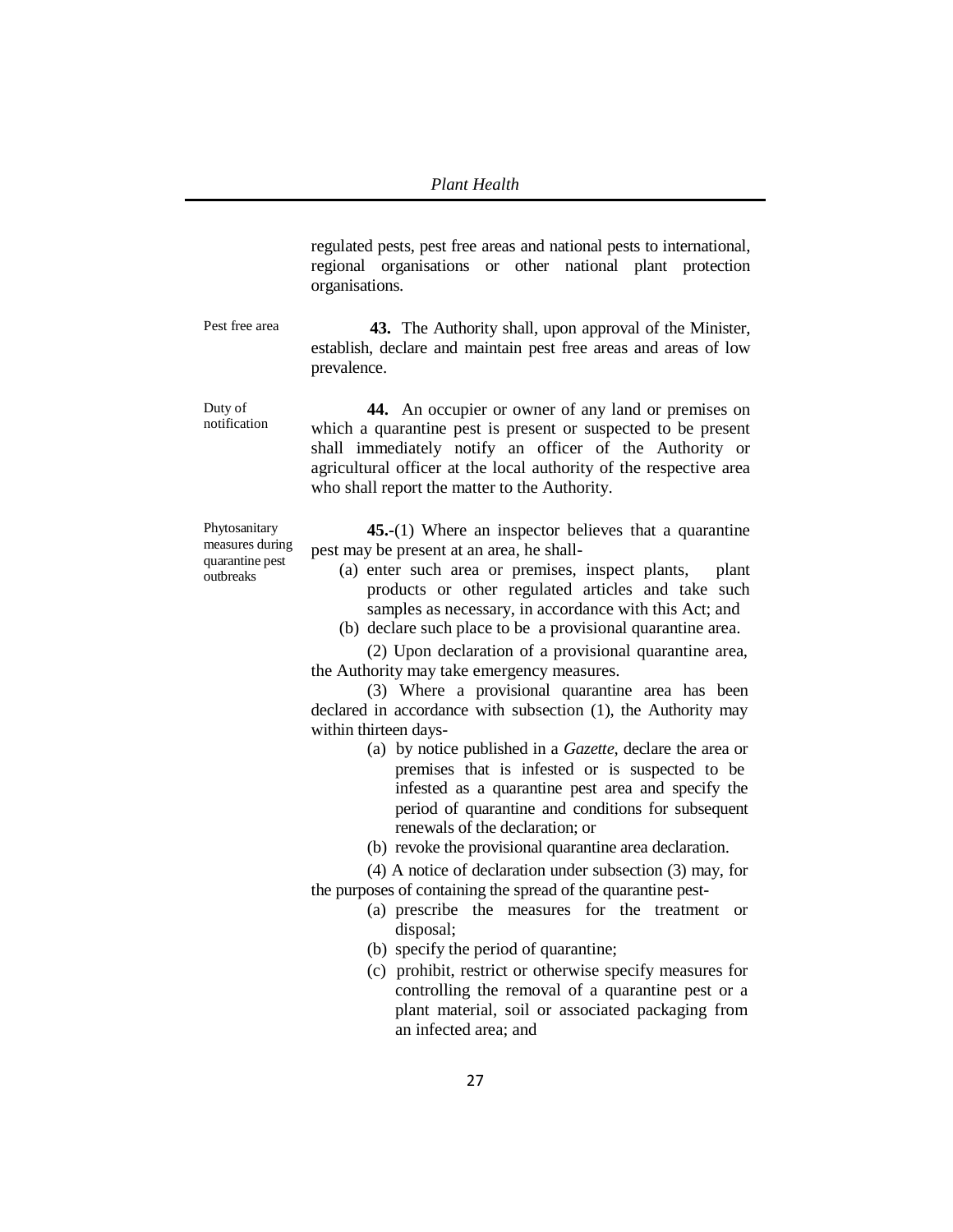(d) provide that, within a period specified in the notice, any plant specified in the notice or propagative material of that plant, shall not be planted in an infected area or place declared to be an infected area.

Phytosanitary control measures

**46.-**(1) The Authority shall, for purposes of controlling infestation or suspected infestation, take necessary phytosanitary action and approve phytosanitary measures as necessary.

(2) The Authority may, by written notice served on the owner or occupier, instruct phytosanitary control measures in accordance with such notice, and within a specified period of time.

(3) Where under subsection (2) the inspector does not know the identity of the owner or occupier of any premises or land or the said premises or land is otherwise not occupied by any person, the officer may affix the notice in a conspicuous place on the premises or land and the notice shall be deemed to have been served on the owner and occupier for the purposes of the subsection (2).

(4) Where the owner or occupier of land on whom notice has been served under this section fails to comply with the requirement of the notice, the inspector may enter the premises or land and carry out the required measures for the purpose of complying with the notice.

(5) The owner or occupier referred to in this section shall, be liable for all reasonable expenses incurred by the inspector under subsection (4) and the amount so incurred shall be recovered from the owner or occupier as a debt due to the Government.

(6) Any area that is infested or suspected to be infested by a regulated pest, as well as any pest free area, area of low pest prevalence or buffer zone may be subject to the following phytosanitary measures-

- (a) treatment or destruction;
- (b) prohibition or restriction of movement;
- (c) prohibition of planting or replanting specific plants in a specified location; or
- (d) any other phytosanitary measures which the Authority deems necessary.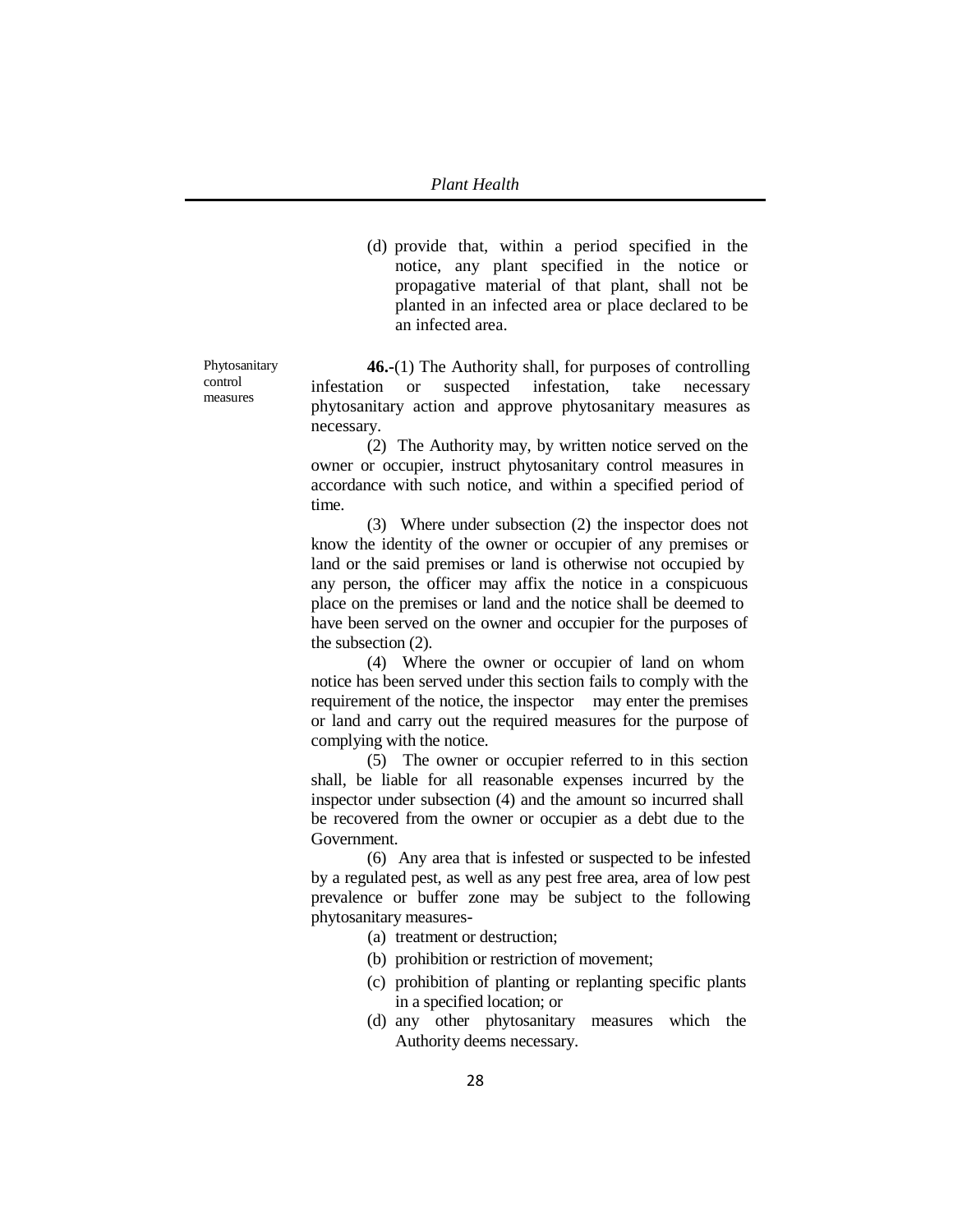# PART VII PESTICIDES SAFETY

| Packaging and<br>labeling of<br>pesticides | 47. A person shall not import, distribute or sell any<br>pesticide unless it is in a container, which is-<br>(a) appropriate for storage, handling or use and is<br>adequate to prevent any harm to human or animal<br>health and the environment;<br>(b) prominently and legibly labeled in English and<br>Kiswahili and the said label-<br>(i) cannot easily be detached;<br>(ii) is printed with indelible ink; and<br>contains such information as<br>(iii)<br>shall<br>be<br>prescribed by regulations.                                                                      |
|--------------------------------------------|-----------------------------------------------------------------------------------------------------------------------------------------------------------------------------------------------------------------------------------------------------------------------------------------------------------------------------------------------------------------------------------------------------------------------------------------------------------------------------------------------------------------------------------------------------------------------------------|
| Re-packaging<br>of pesticides              | 48. A person shall not repack pesticide except-<br>(a) where repackaging is necessary for prevention of<br>contamination in cases of damage to the original<br>packaging; and<br>(b) specific authorisation from the Registrar has been<br>obtained and conditions for the repackaging are<br>provided.                                                                                                                                                                                                                                                                           |
| Advertising                                | 49. Any person advertising registered pesticides shall<br>comply with rules and conditions for advertising prescribed in<br>the regulations.                                                                                                                                                                                                                                                                                                                                                                                                                                      |
| Transportation<br>of pesticides            | <b>50.</b> -(1) A person who transports pesticides shall<br>comply with such regulations as may be prescribed.<br>(2) A person shall not transport any pesticides in<br>passenger compartments of transport vehicles, in the same<br>compartments as animals or in the same compartment as food,<br>feed, drugs toys, clothing cosmetics or any other item that can<br>be hazardous to human health if contaminated.<br>(3) Any spillages, leaks or contamination during<br>transport shall be reported to the Registrar or local government<br>authority of the particular area. |
| Storage of                                 | $51-(1)$ A person shall not store pesticides in the same                                                                                                                                                                                                                                                                                                                                                                                                                                                                                                                          |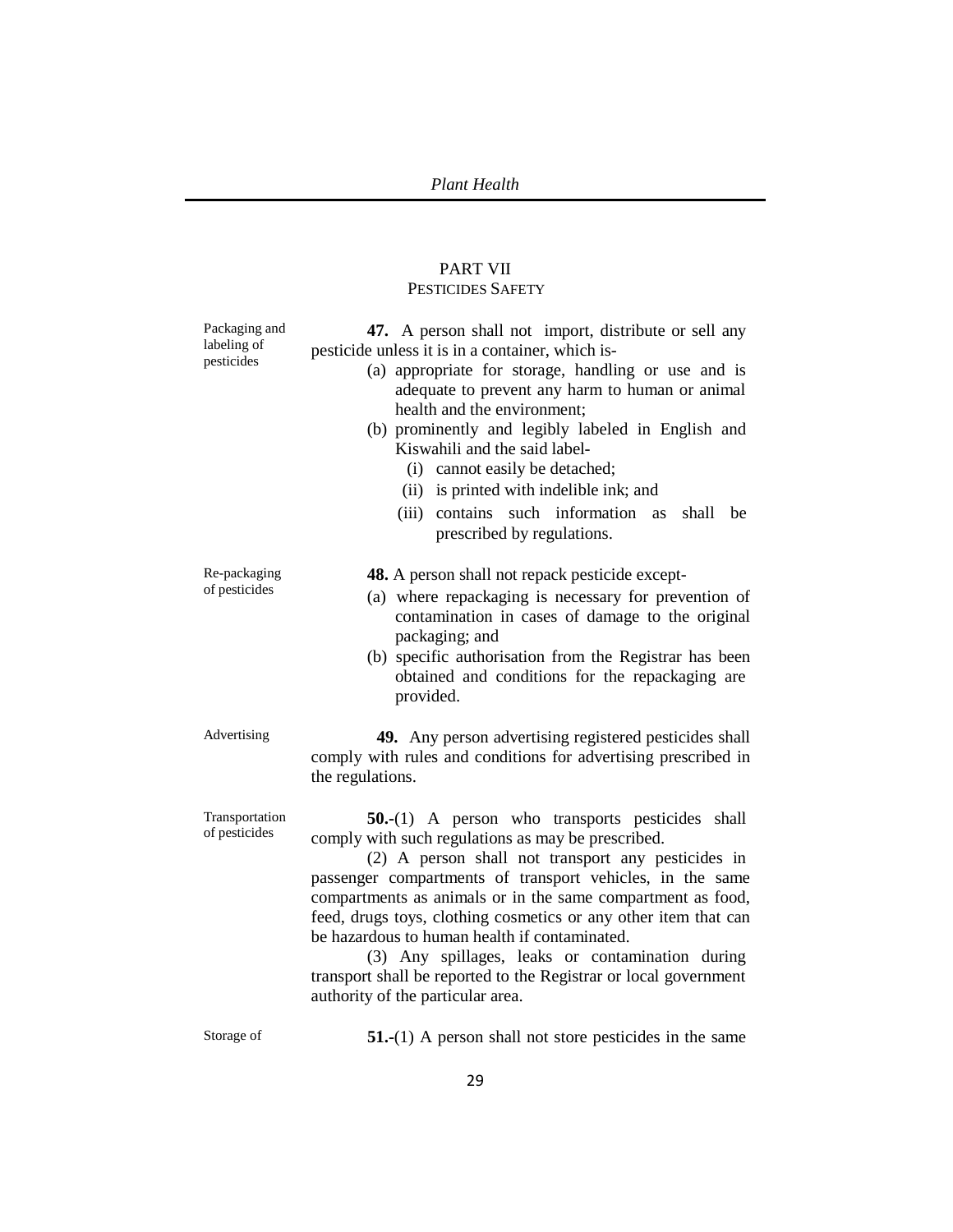pesticides premises as food products or consumables, feedstuffs or animals.

> (2) Storehouses for pesticides shall not be close to hospitals, schools, shops, densely populated urban areas, protected areas or water bodies.

> (3) All pesticides shall be stored in a manner and in such facilities as prescribed in the regulations.

Restricted and banned pesticides **52.-**(1) A person shall not import, manufacture, formulate, transport, distribute, export or sell restricted or banned pesticides in the country.

(2) Subject to subsection (1), the Registrar shall, by notice in the *Gazette,* publish a list of banned or restricted pesticides.

Obsolete pesticides and pesticides empty containers

**53.-**(1) Any person who deals, formulates, manufactures, imports or distributes pesticides shall take steps and precautions to ensure obsolete pesticides and pesticides empty containers are appropriately disposed of.

(2) A person shall not dispose obsolete pesticides and pesticides empty containers without obtaining a permit from the Authority.

(3) A permit for disposal of obsolete pesticides or pesticides empty containers shall be issued after consultation with the National Environment Management Council or any other authority as the Board may determine.

(4) A person who fails to comply with the requirements provided under this section commits an offence.

Pesticides control order

**54.-**(1) Where there are reasonable grounds to believe that the use, handling, storage, sale, disposal, display or method of application or of transportation of a pesticide or of a substance containing a pesticide-

- (a) causes or is likely to cause injury or damage to or impairment of the quality of the natural environment;
- (b) causes or is likely to cause injury or damage to property, plant or animal life;
- (c) adversely affects or is likely to adversely affect the health or safety of any person; or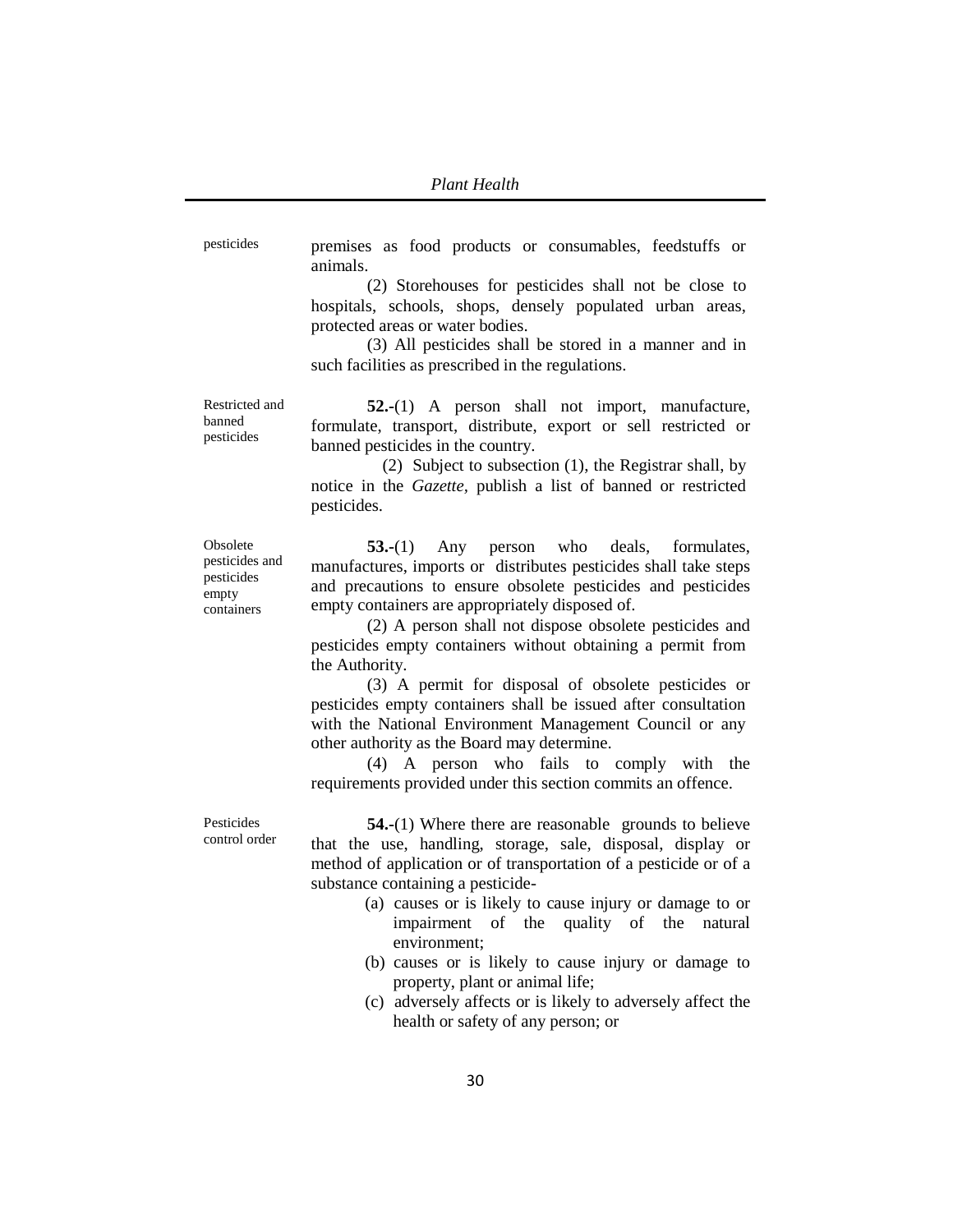(d) renders or is likely to render, directly or indirectly, any property, plants or animal life unfit for use by human beings,

the Authority shall issue a pesticide control order to a person responsible for the pesticide or the substance containing pesticide.

(2) The order referred to in subsection (1) may direct the person to remove, dispose or reship such pesticide or substance containing substance within time as the Authority may determine.

(3) Where a person fails to comply with the pesticide control order, the Authority shall comply with the order and the cost incurred in effecting compliance with an order shall be-

- (a) paid on demand by the person to whom the order was directed; and
- (b) recoverable by the Minister as a debt due to the Government.

(4) Any person who fails to comply with the pesticide control order commits an offence.

(5) The Authority shall make guidelines for proper implementation of this section.

Substandard, counterfeit, fake, and adulterated pesticides

**55.-**(1) A person who sells adulterated pesticides or pesticide reasonably believed to be substandard, counterfeit, fake or adulterated commits an offence.

(2) Any person, who has reason to believe that a substandard, counterfeit, fake or adulterated pesticide is being sold, shall immediately notify an inspector.

(3) The Registrar may order any substandard, counterfeit, fake or adulterated pesticides to be, destroyed or shipped back to the country of origin, at the expense of the importer.

### PART VIII

#### FINANCIAL PROVISIONS

Funds and resources of Authority

**56.-**(1) The funds and resources of the Authority shall consist of-

(a) monies appropriated by the Parliament;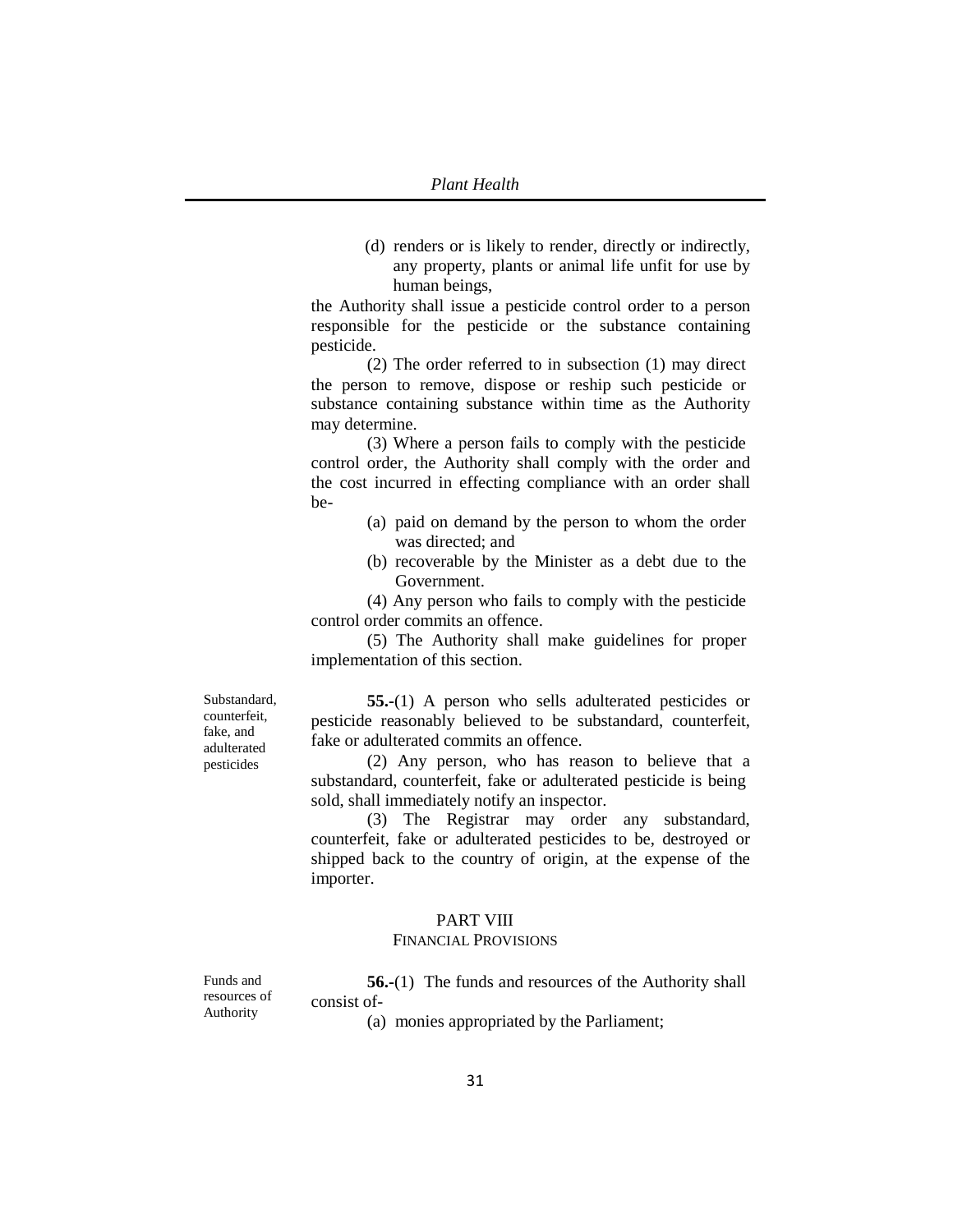- (b) all other payments or property due to the Authority in respect of any matter incidental to its functions;
- (c) any grants, donations, bequests, monies or other contributions made to the Authority;
- (d) any other monies legally acquired or received by the Authority for the execution of its functions; and
- (e) any monies derived from loans or other payments or property due to the Authority in respect of any matter incidental to its functions.

(2) The Board shall ensure that the funds of the Authority are effectively utilized for the purpose of achieving the objectives of this Act.

Accounts and audit

**57.-**(1) The Authority shall keep proper books of accounts and maintain proper records of its operation in accordance with public sector accounting standards and any other approved national accounting standards.

(2) The accounts of the Authority may, at any time and shall, at the end of each financial year, be audited by the Controller and Auditor-General or any other person appointed by him.

(3) The Authority shall cause to be kept all proper books and audited records of accounts of the income, expenditure, assets and liabilities of the Authority.

(4) The Authority shall, within a period of three months after the end of each financial year, submit to the Controller and Auditor-General the accounts of the Authority together with-

- (a) a statement of financial performance during the year;
- (b) a statement of the financial position of the Authority on the last day of that year;
- (c) a statement of change in equity during the year;
- (d) a statement of cash flow for the year; and
- (e) notes, comprising of a summary of significant accounting policies and other explanatory notes.

Annual report **58.-**(1) The Authority shall, on or before the 30<sup>th</sup> September of each year, prepare an annual report in respect of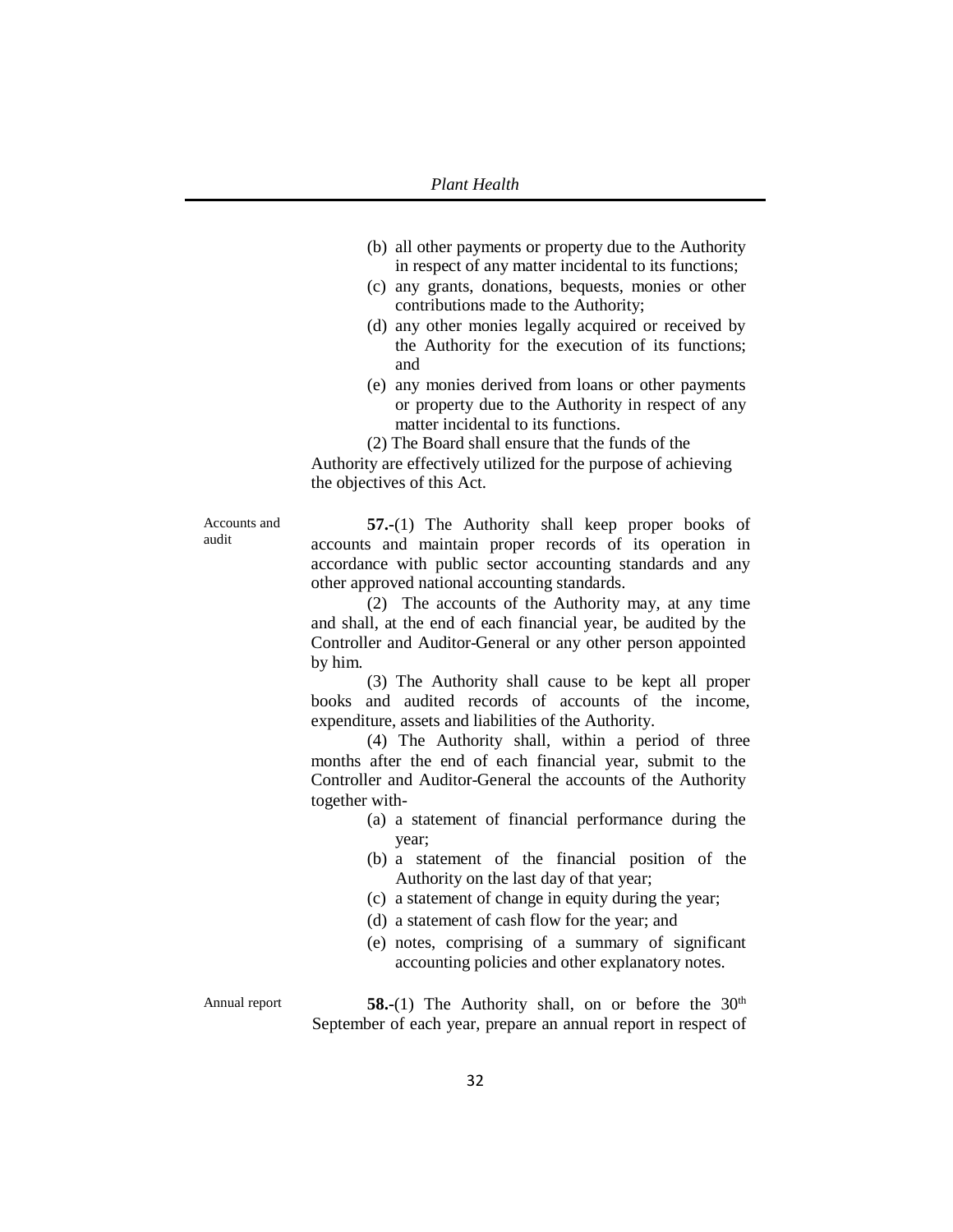that financial year up to the preceding 30th June and submit it to the Minister who shall lay it before the National Assembly.

- (2) The annual report shall consist of-
- (a) a detailed information regarding the physical and financial performance of the Authority during the year to which it relates;
- (b) a copy of the audited accounts of the Authority together with the Controller and Auditor-General's report; and
- (c) any other information as the Authority may be required to include in the annual report by this Act.

### PART IX OFFENCES AND PENALTIES

Offences and penalty

**59**.-(1) Any person who-

- (a) wilfully delays, obstructs, threatens or assaults an inspector or officer of the Authority in the course of executing his functions under this Act;
- (b) wilfully refuses to provide any information required by the Authority or any other officer carrying out his functions under this Act;
- (c) wilfully destructs or tampers with any information required for proper administration of this Act;
- (d) fails to comply with an order issued under this Act;
- (e) tampers with any sample taken or anything seized in terms of this Act;
- (f) having been duly summoned to appear before the Authority, fails without lawful excuse to enter appearance;
- (g) not being qualified as an analyst or inspector, purports to act in that capacity;
- (h) exports or imports a plant, plant products, pesticides or a regulated articles otherwise than in accordance with this Act;
- (i) possesses, keeps, distributes or introduces pesticides, plant, plant products or regulated articles contrary to this Act;
- (j) fails to perform any duty or obligation imposed on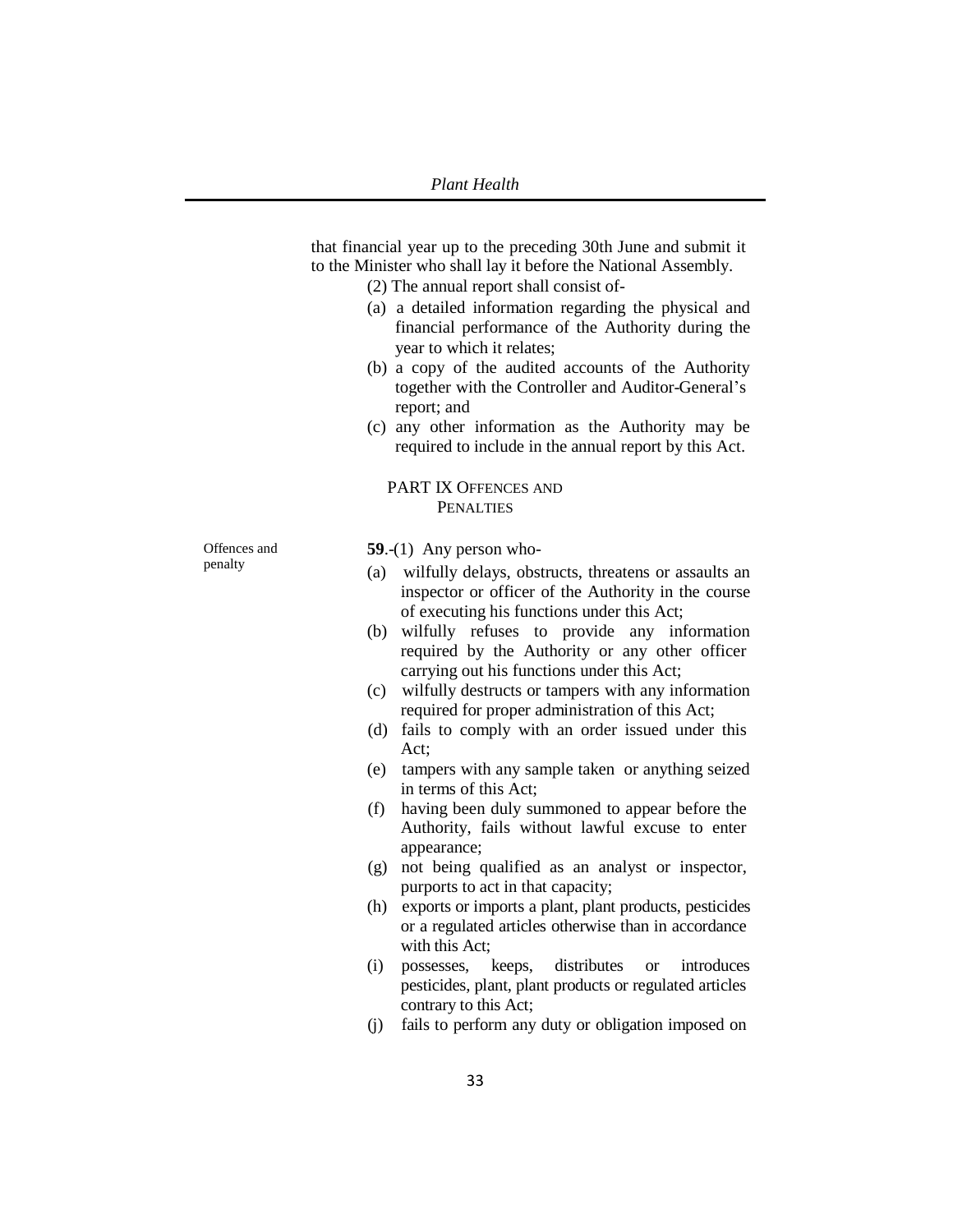him by this Act;

- (k) uses or causes another person to use pesticide application equipment which has not been approved by the Authority;
- (l) knowingly provides information which is false or misleading in material respect for any purpose under this Act;
- (m) defaces, destroys, forges or alters any document provided for under this Act; or
- (n) contravenes any provisions of this Act,

commits an offence and shall upon conviction be liable to-

- (a) in the case of a body corporate, to a fine of not less than ten million shillings but not exceeding five hundred million shillings; or
- (b) in the case of a natural person, to a fine of not less than fifty thousand shillings but not exceeding ten million shillings or to a term of imprisonment for a term of not less than three months but not exceeding three years or both.

(2) The court may, in addition to a penalty imposed under this Act, order forfeiture of any article in respect of which such offence is committed or used for the commission of such offence.

Compounding of offences

**60**.-(1) Notwithstanding the provisions of this Act relating to penalties, where a person admits in writing that he has committed an offence under this Act or any other sector legislation, the Director General or a person authorised by him in writing may, at any time prior to the commencement of the proceedings by a court of competent jurisdiction, compound such offence and order such person to pay a sum of money not exceeding two thirds of the amount of the fine to which such person would otherwise have been liable to pay if he had been convicted of such offence.

(2) Where the person fails to comply with the compounding order issued under this section within the prescribed period, the Director General or a person authorised by him may, in addition to the sum ordered, require the person to pay an interest at the rate prescribed in the regulations.

(3) Where the person fails to comply with subsection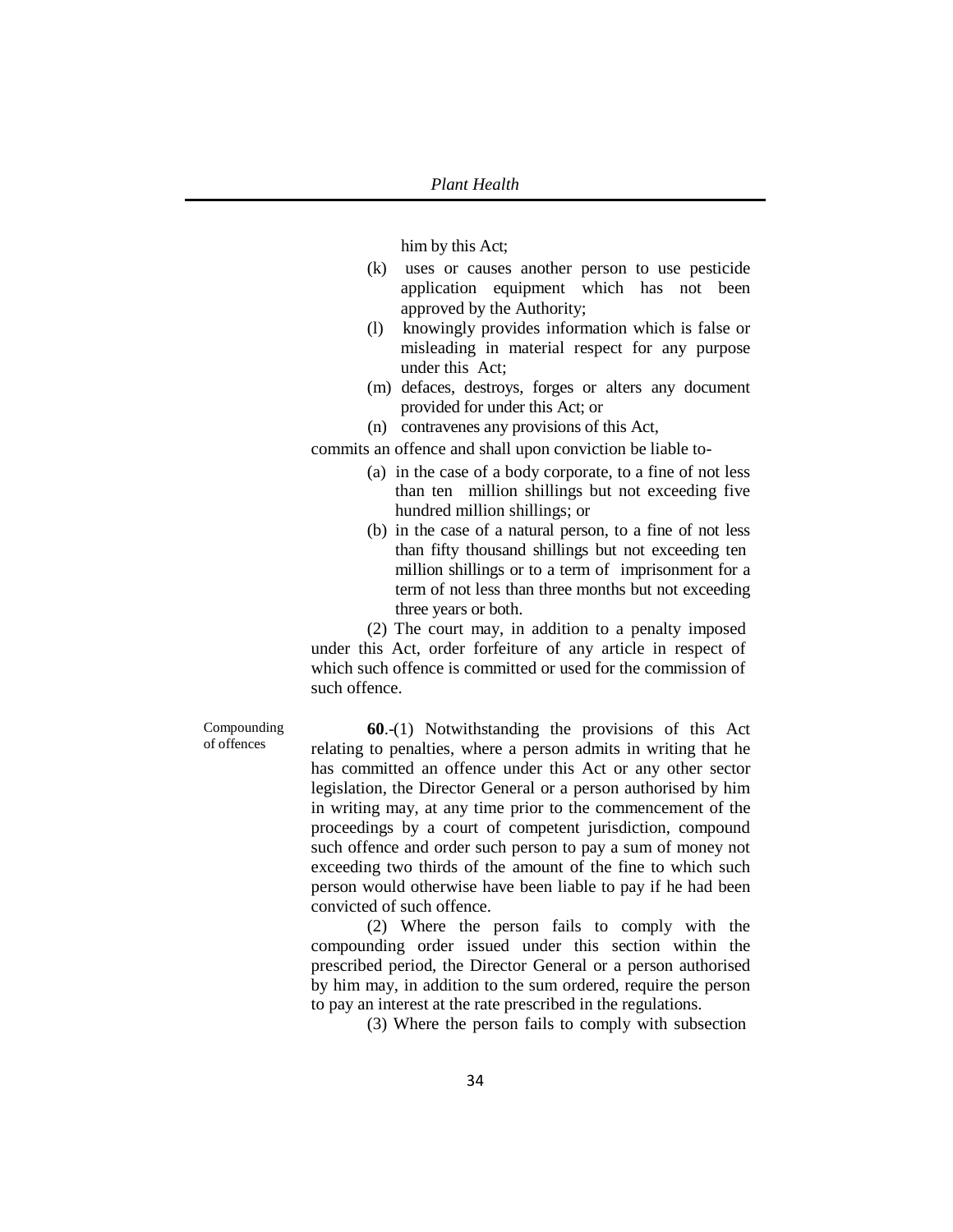(2), the Director General may enforce the compounding order and interest accrued thereof in the same manner as a decree of a court.

(4) The Director General shall submit quarterly reports of all compounded offences under this section to the Director of Public Prosecutions.

(5) The forms and manner of compounding of offences shall be as prescribed in the regulations made under this Act.

Compensation for damage or loss suffered **61.** Where a person has suffered a direct damage or loss of property due to commission of an offence by another person, the court may, in addition to the penalty provided under this Act, order compensation for the loss suffered or damage caused.

> **62.** Without prejudice to the provisions of section 284A of the Penal Code, no matter done by any person exercising or purporting to exercise any function under this Act shall, if done in good faith in the execution or purported execution of his functions under any of the provisions of this Act subject such person to any action, liability, claim or demand whatsoever.

Appeals **63.** A person who is aggrieved by the decision of the Authority may, within thirty days upon receipt of such decision, appeal to the Minister.

### PART X GENERAL **PROVISIONS**

Power to make regulations

Indemnity Cap.16

> **64.-**(1) The Minister may make regulations for the better carrying out of the provisions of this Act.

(2) Without prejudice to the generality of subsection (1), Minister may make regulations prescribing-

- (a) manner in which bio-efficacy trial will be conducted;
	- (b) registration of pesticides and pesticide application equipment;
- (c) procedure and condition for review, revocation or modification of import permit;
- (d) manner and procedure for destruction of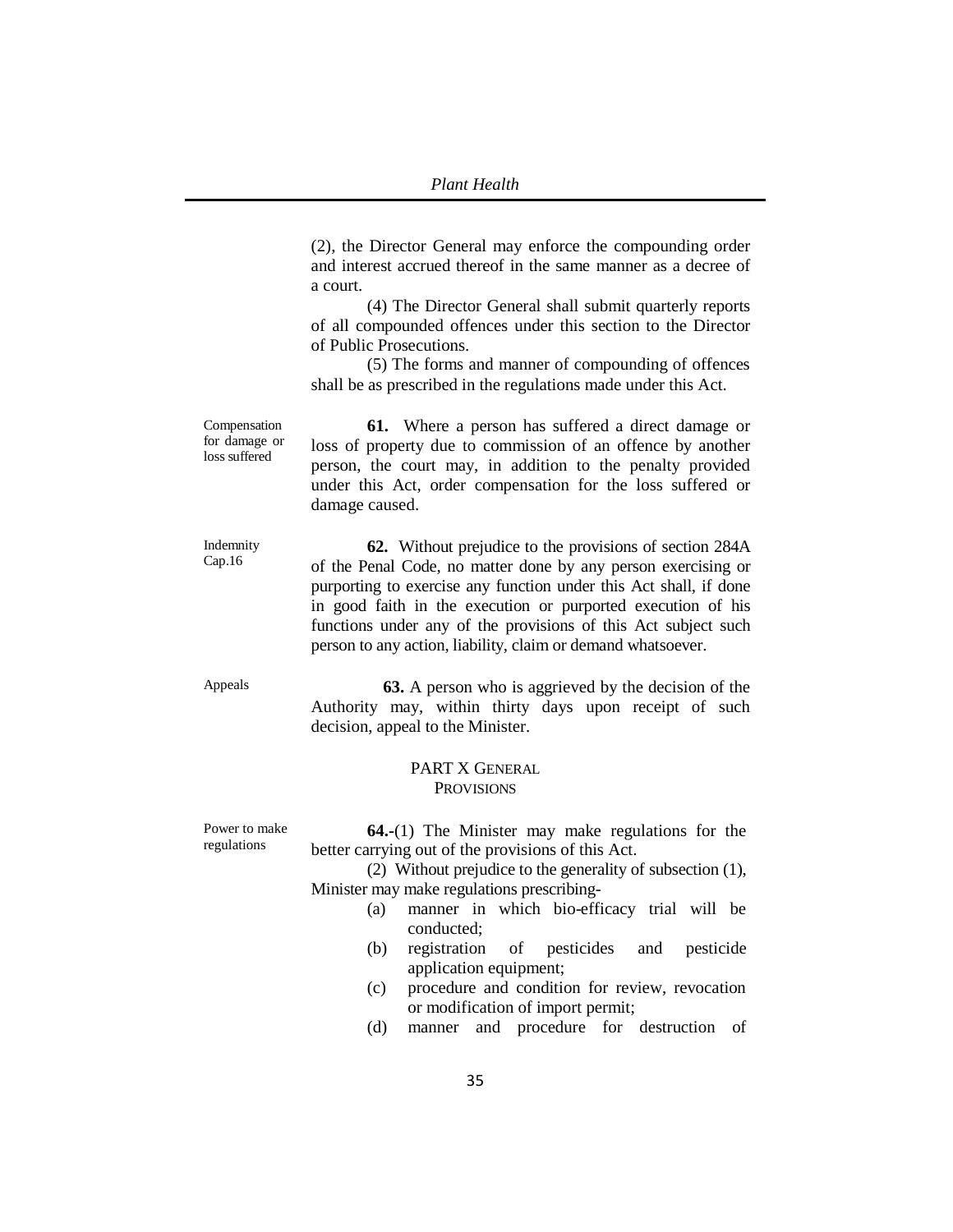consignments which do not comply with phytosanitary requirements;

- (e) import and export of any plant, plant products, pesticides or regulated articles;
- (f) procedures for processing, handling, packaging, distribution, sale, disposition, loading, unloading and movement of pesticides;
- (g) movement of plant, plant products s or other regulated articles s that are or could be infested with pests or that constitute or could constitute biological control agents to the control of pests;
- (h) issuance, renewal, amendment, suspension and revocation of permits, certificates or licence;
- (i) for manner of disposal of plant related garbage, obsolete pesticides and empty pesticides containers;
- (j) for manner of investigations and survey for detection of pests and identification areas of infestation;
- (k) procedures for implementation of phytosanitary measures and establishing emergency plans;
- (l) procedures for surveillance, inspection, sampling, testing, analysis, examination and treatment;
- (m) use of places and disposition of things, that are or are suspected to be infested with pests and of things that are, or are suspected to be pests or infested with pests or that constitute or could constitute biological obstacles to the control of pests;
- (n) procedures regarding inspection;
- (o) procedures for establishment and treatment of centres and quarantine stations;
- (p) the treatment and subsequent issuance of phytosanitary certificate for plant or plant products s before export;
- (q) fees, rates and charges chargeable for the services rendered by the Authority;
- (r) procedures for appeal under this Act;
- (s) manner of keeping records by manufacturers, importers and sellers of pesticides;
- (t) minimum standards for composition and efficacy of pesticides and substances capable of being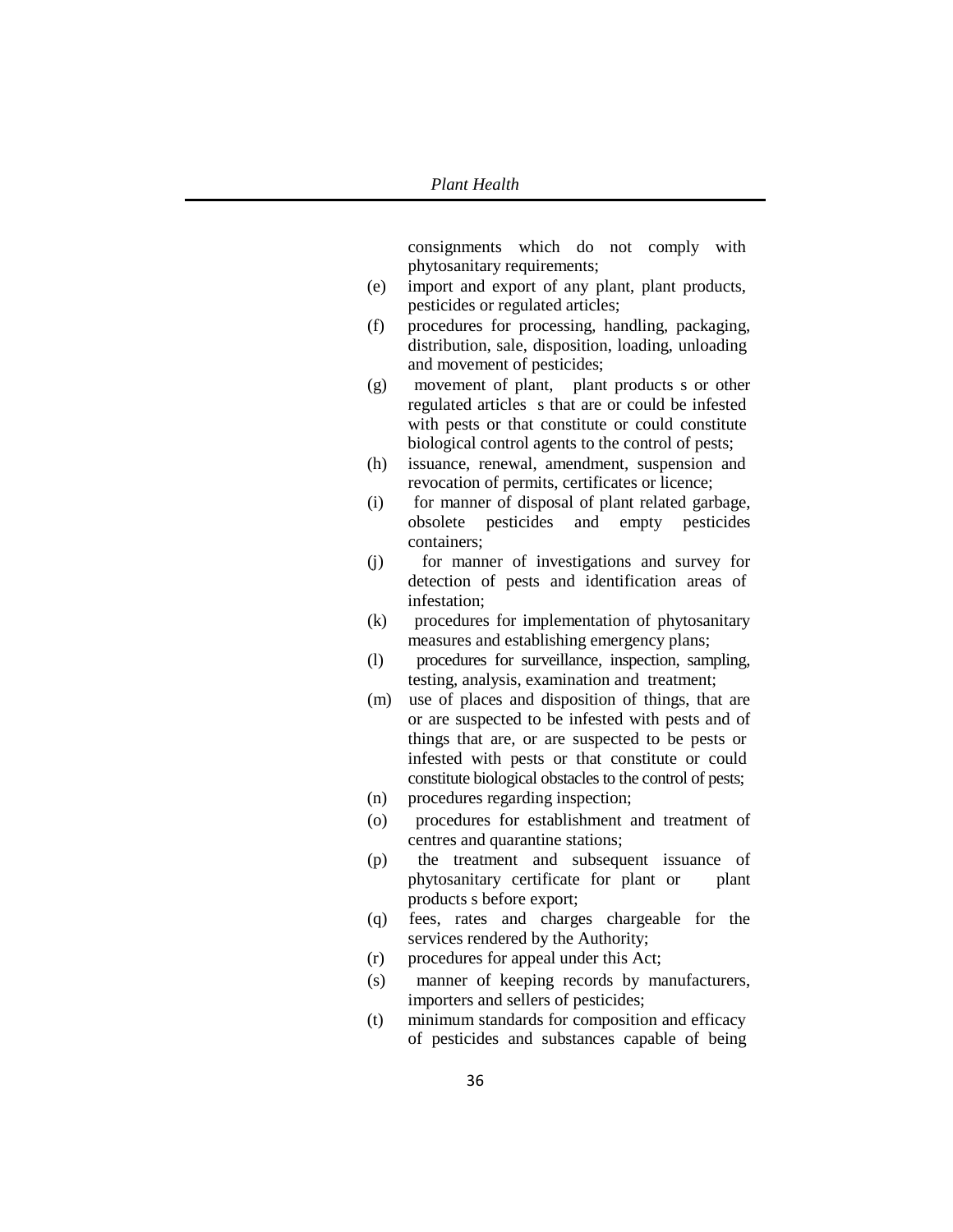used in the manufacture of pesticide; and

(u) prescribing anything which may be prescribed under this Act.

Repeal Caps. 133 and 161

**65.-**(1) The Plant Protection Act and the Tropical Pesticides Research Institute Act are hereby repealed.

(2) Notwithstanding the repeal of the Plant Protection Act and the Tropical Pesticides Research Institute Act, any contract, document, licence, permission or resolution prepared, made, granted, or approved under the repealed Acts, shall so far as it is not inconsistent with the provisions of this Act or any other written laws, continue to exist and be deemed to have been prepared, made, granted or approved under the provisions of this Act until revoked, replaced or rescinded.

(3) Any subsidiary legislation and all exemptions made or given under the provisions of the repealed Acts, which were in force immediately before the commencement of this Act shall, so far as they are not inconsistent with the provisions of this Act, remain in force as if they were made under this Act.

(4) The repeal of the Plant Protection Act and the Tropical Pesticides Research Institute Act shall not affect any public right, interest, title, power established or exercisable or any status or capacity existing prior to the repeal or affect any duty, obligation, liability or burden of proof imposed, created or incurred prior to the repeal or affect any investigations, legal proceeding or remedy in respect of any right, interest, power, duty, obligation, liability or otherwise.

**66.** The provisions of the Public Service Act shall apply in relation to matters relating to employees of the former schemes.

Rights of person in undertaking

Provision regarding employees Cap. 298

> **67.** This Act shall not operate so as to affect in a prejudicial way the rights of any person under any undertaking or licence granted in connection with pesticides, plants or plant products prior to the effective date of this Act or any undertaking entered into prior to the effective date of this Act.

Transfer of assets and liabilities

**68.-**(1) As from the commencement date, all assets, interests, rights, privileges, liabilities or obligations vested in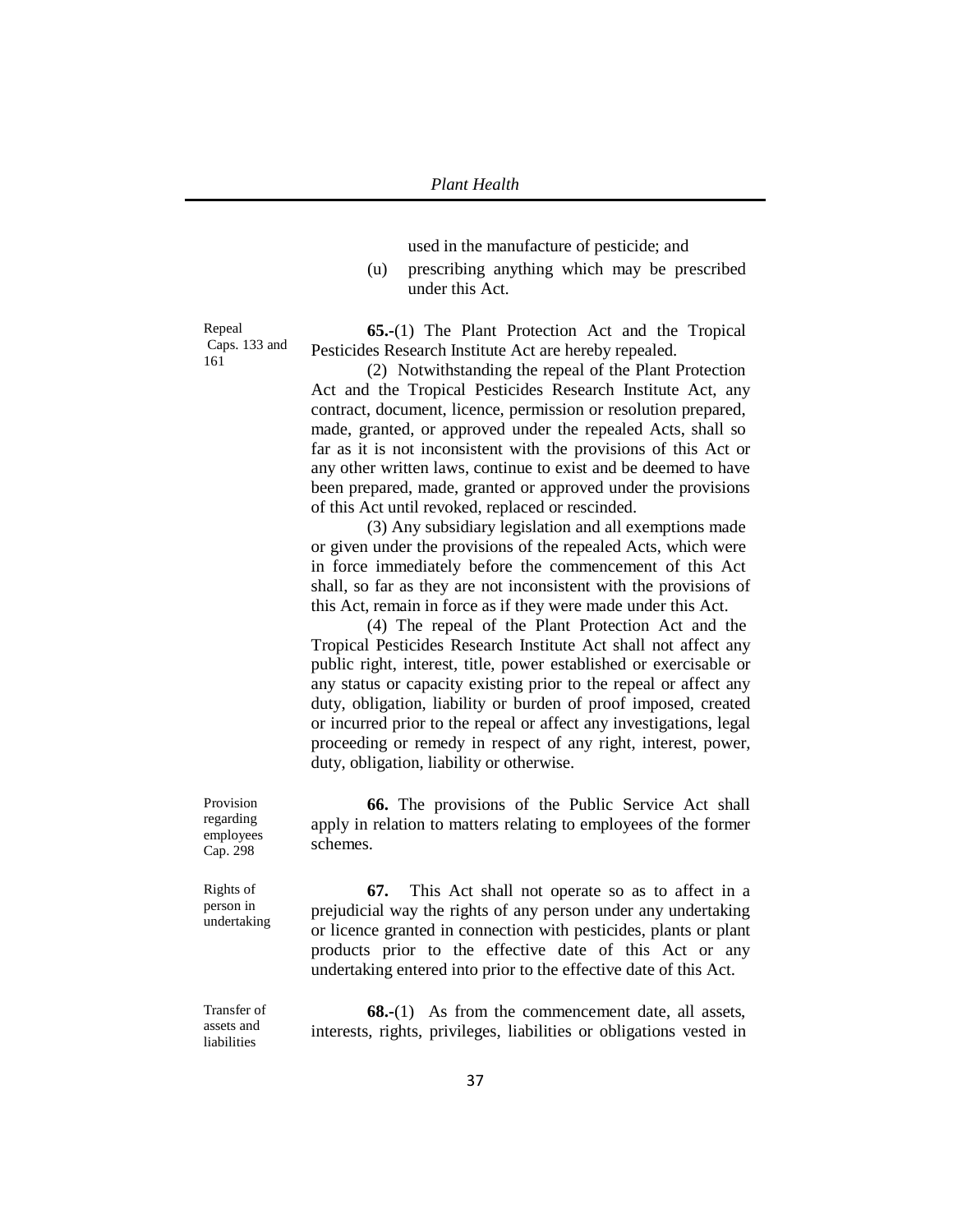the Tropical Pesticides Research Institute shall be transferred to and be vested in the Authority without further assurance

(2) Where any question arises as to whether any particular property, or any particular asset, interest, right, privilege, liability or obligation has been transferred to or vested in accordance with provisions of subsection (1), a certificate under the hand of the Minister shall be conclusive evidence that the property, asset, interest, right, privilege, liability or obligation was or was not so transferred or vested.

Transfer of pesticides and plant protection regulatory functions

**69.** As from the date of commencement of this Act, the pesticides and plant protection regulatory functions formerly performed by Tropical Pesticides Research Institute and Ministry responsible for Agriculture shall be transferred to and performed by the Authority.

### **SCHEDULE**

*(Made under section 8)*

#### **COMPOSITION AND PROCEDURES OF THE BOARD**

Composition of Board and its operational procedures

**1**.-(1) The Board shall consist of the Chairperson to be appointed by the President and other members to be appointed by the Minister as follows:

- (a) a representative from the Ministry responsible for agriculture;
- (b) a representative from the Ministry responsible for industry;
- (c) a representative from the Ministry responsible for local government;
- (d) a representative from the Ministry responsible for environmental matters;
- (e) a representative from the Office of the Attorney General;
- (f) a representative from the Government Chemistry Laboratory Authority;
- (g) a representative from private sector associations responsible for pesticides; and
- (h) a representative from farmers association responsible for horticulture.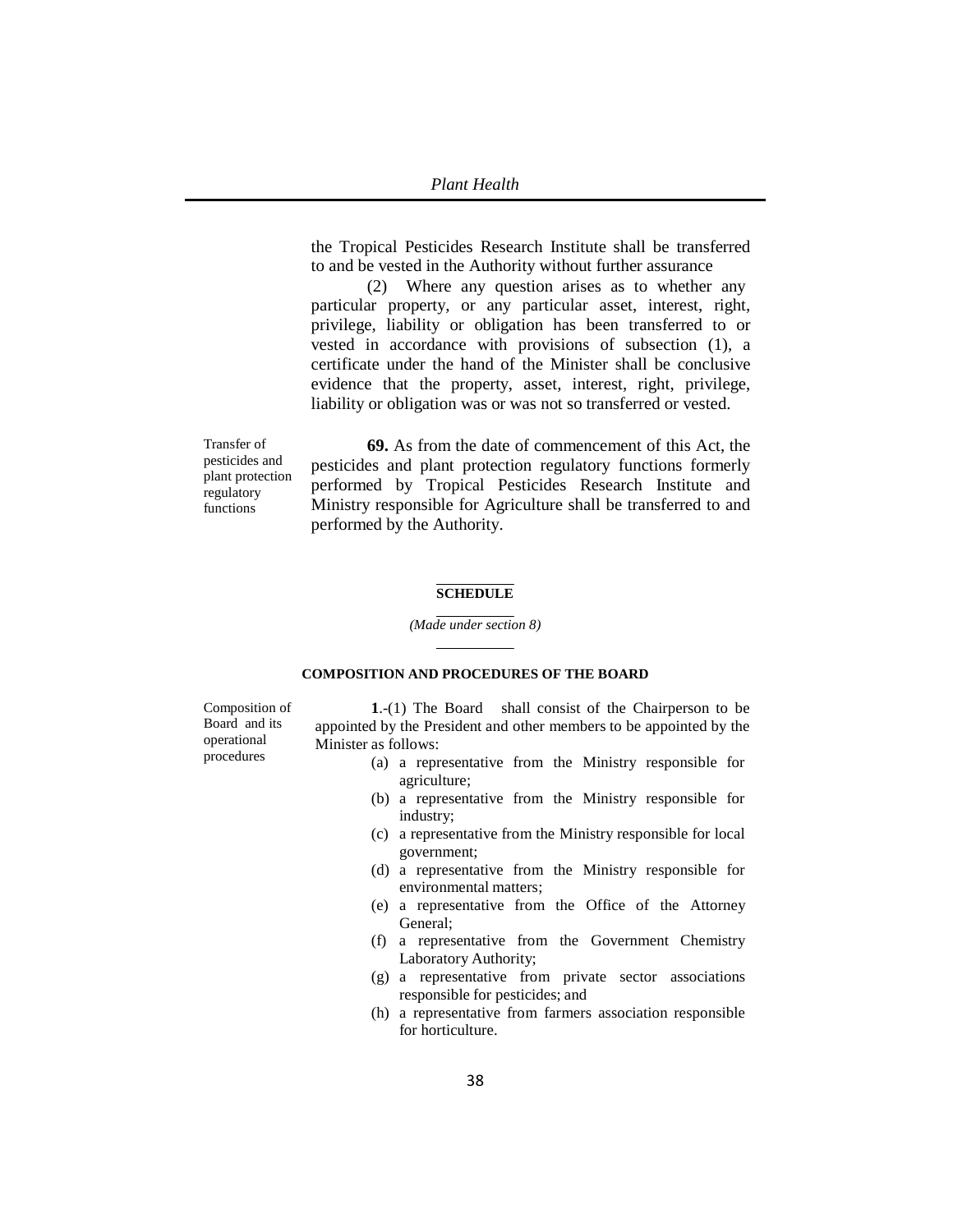|                                               | (2) At least two of the members appointed under<br>subparagraph (1) shall be women.<br>(3) The Director General shall be the Secretary to the<br>Board.<br>(4) The Board may co-opt any person to attend its meetings<br>as may be deemed appropriate for the purposes of rendering<br>technical advise but such co-opted person shall have no right to vote.<br>(5) Any member of the Board or a sub-committee of the<br>Board, who is engaged in any trade or business of importation,<br>manufacturing, distribution or sale of any plant, plant products,<br>pesticide or regulated articles<br>shall, while holding such<br>membership, not participate in the decision making of the Board or<br>sub-committee, if the Board is of the opinion that such trade or<br>business may prejudice his opinion on that particular subject matter. |
|-----------------------------------------------|--------------------------------------------------------------------------------------------------------------------------------------------------------------------------------------------------------------------------------------------------------------------------------------------------------------------------------------------------------------------------------------------------------------------------------------------------------------------------------------------------------------------------------------------------------------------------------------------------------------------------------------------------------------------------------------------------------------------------------------------------------------------------------------------------------------------------------------------------|
| Procedures of<br>Board                        | 2. The Board shall regulate its own procedure and the<br>conduct of its business in conformity with this Act.                                                                                                                                                                                                                                                                                                                                                                                                                                                                                                                                                                                                                                                                                                                                    |
| Vice Chairman                                 | 3. The members shall elect one among them to be the Vice-<br>Chairman of the Board and shall, subject to his continuing to be a<br>member, hold office for a term of one year from the date of election,<br>and shall be eligible for re-election.                                                                                                                                                                                                                                                                                                                                                                                                                                                                                                                                                                                               |
| Tenure of office<br>of members of<br>Board    | 4. Every members of the Board shall hold office for a term<br>of not exceeding three years and shall be eligible for re-appointment<br>for one further term.                                                                                                                                                                                                                                                                                                                                                                                                                                                                                                                                                                                                                                                                                     |
| Termination and<br>cessation of<br>membership | 5. The appointment of a member of the Board may be<br>terminated where the member-<br>(a) is adjudged bankrupt or enters into a composition or<br>scheme of arrangement with his creditors;<br>convicted of an offence and sentenced<br>$(b)$ is<br>to<br>imprisonment for a term exceeding six months without<br>option of fine;<br>(c) is incapacitated by prolonged physical or mental illness<br>from performing his duties as a member of the Board;<br>or<br>(d) becomes, for any reason, incapable of properly<br>performing the functions of the office of a member.                                                                                                                                                                                                                                                                     |
| Alternate<br>members                          | 6. Where a member dies, resigns or otherwise vacates office<br>before the expiry of the term of office, the appointing authority shall<br>appoint another person in place of such member who shall hold<br>office for remainder of the term of office of his predecessor.                                                                                                                                                                                                                                                                                                                                                                                                                                                                                                                                                                        |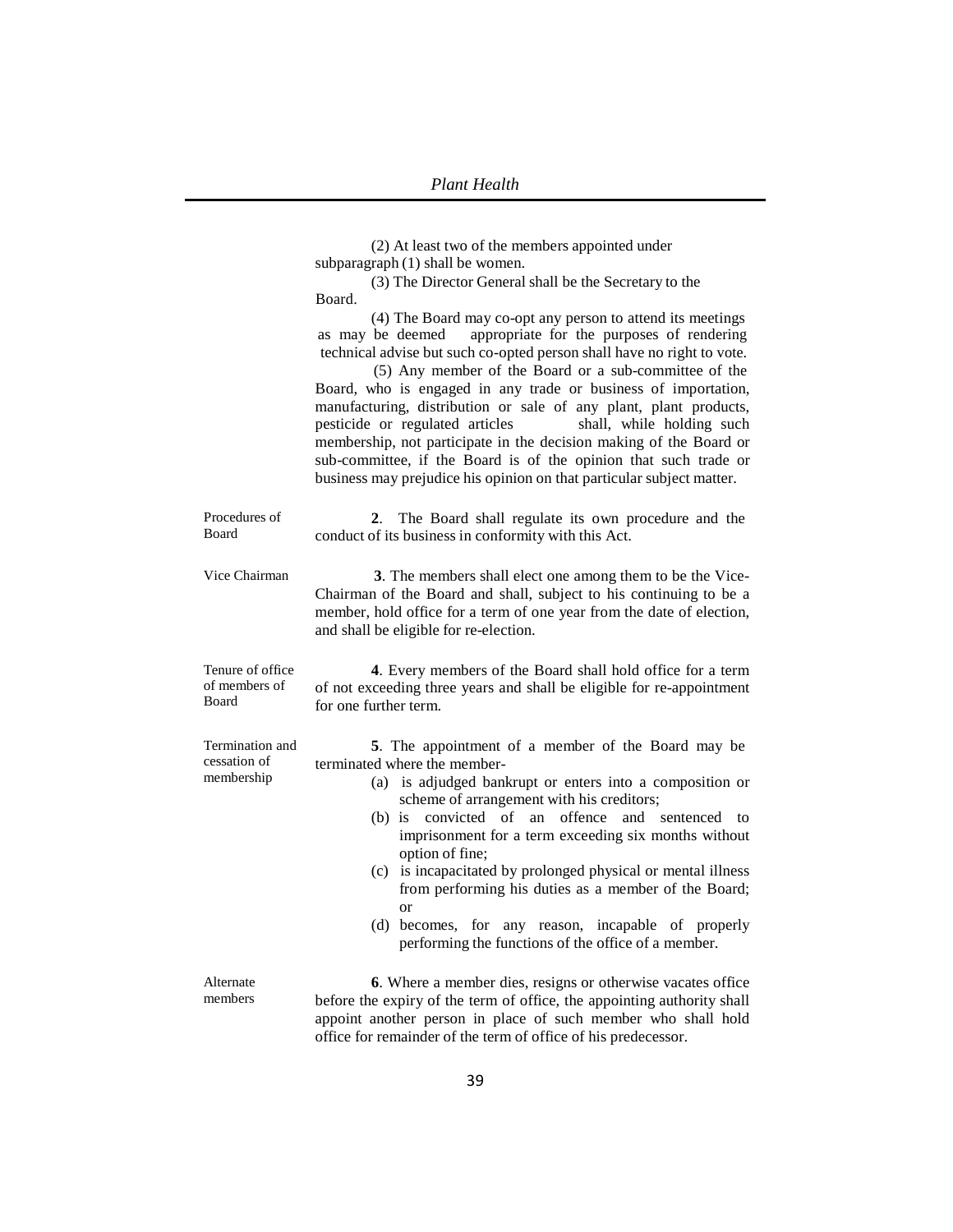Meetings and procedures of Board

**7**.-(1) Subject to subparagraph (2), the Board shall hold its meetings at least four times in a year for the transaction of its business.

(2) The Board may hold an extra-ordinary meeting if requested in writing by half of the members or at any other time where necessity so requires.

(3) The Secretary of the Board shall give to each member adequate notice of the time and place of each meeting.

(4) The Board may invite any person who is not a member to participate in the deliberation of any meeting of the Board, but any person so invited shall not be entitled to vote.

(5) Where at any meeting of the Board the Chairman is absent the Vice- Chairman shall preside.

(6) In the absence of both the Chairman and the Vice-Chairman at any meeting of the Board, the members present shall, from amongst their number elect, a temporary Chairman who shall preside at the meeting.

(7) The Chairman or a person presiding at the meeting of the Board shall in the event of an equality of votes have a casting vote in addition to his deliberative vote.

Quorum for meeting

**8**.-(1) The quorum at any meeting of the Board shall be one half of the members.

(2) Where a member of the Board who is a member by virtue of his holding some other office is unable for any reason to attend any meeting he may nominate in writing another person from his Ministry or Authority to attend the meeting in his lace.

(3) All decisions by the Board shall be arrived at unanimously except in the case of disagreement the decision shall be made by a majority vote.

(4) Notwithstanding sub-paragraph (3), a decision may be made by the Board without meeting by circulation of the relevant papers among the members, and the expression in writing of the view of the majority of the members.

(5) Each member of the Board shall have one vote.

Minutes of Board meetings

**9**.-(1) The Board shall cause to be recorded and kept minutes of all business conducted or transacted at its meeting and the minutes of each meeting of the Board shall be read and confirmed or amended and confirmed, at the next meeting of the Board and signed by the person presiding at the meeting.

(2) Any minutes purporting to be signed by the person presiding at a meeting of the Board shall, in the absence of proof or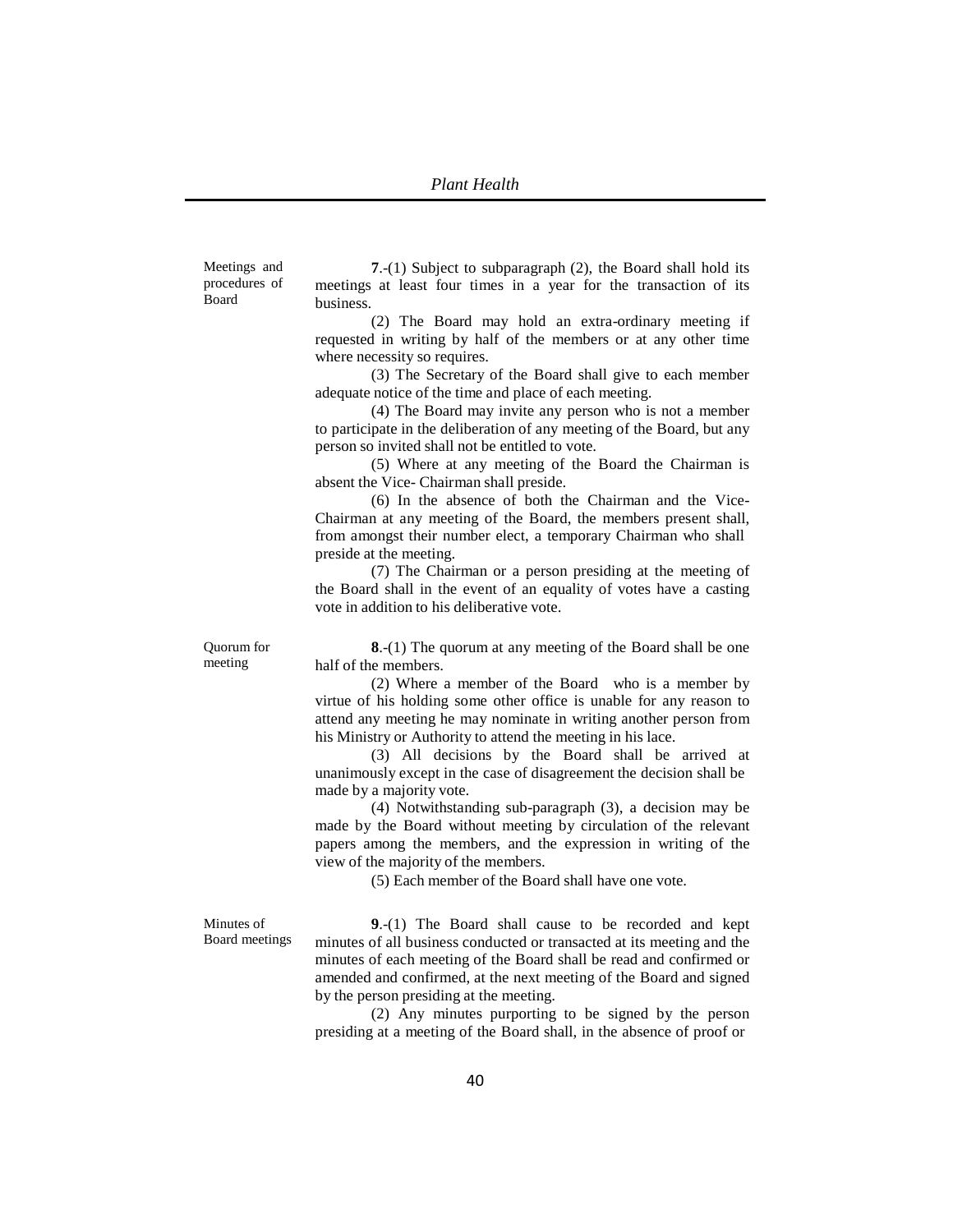error, be deemed to be a correct record of the meeting, whose minutes they purport to be.

Vacancy not to invalidate proceedings **10**. The validity of any act or proceeding of the Board shall not be affected by any vacancy among its members or by any defect in the appointment of any of them.

Orders, directions of the Board

**11**. All orders, directions, notices or other documents issued by or on behalf of the Board shall be signed by:

(a) the Chairman; or

(b) the Secretary or any officer or officers of the Authority authorised in writing in that behalf by the Board.

Common seal **12**. The common seal of the Authority shall be duly affixed if witnessed under the hand of the Chairman, the Director General or any other member of the Board and such affixation on any document executed or authenticated shall be judicially noticed.

## **OBJECTS AND REASONS**

This Bill intends to provide for an enactment of the Plant Health Act, 2020 with a view to consolidating the Plant Protection Act and the Tropical Pesticides Research Institute Act, Caps. 133 and 161 respectively and putting in place a consolidated legal framework for plant health and pesticides, and to establish the Tanzania Plant Health and Pesticides Authority which shall be the main regulatory body for pesticides and plant health. The proposed legal framework will also provide for provision that to facilitate competition and efficiency in plants and plant products trade in the country and internationally. Further to that, the Bill also intends to introduce provisions for safeguarding human health and the environment (ecosystem) by ensuring sustainable and efficient management of pesticides, plant health, and phytosanitary issues through effective monitoring and surveillance system of inspectors and reputable laboratory analysis.

This Bill is divided into X Parts.

Part I contains preliminary provisions which include short title, commencement date, application and interpretation of various terms and phrases used in the Bill.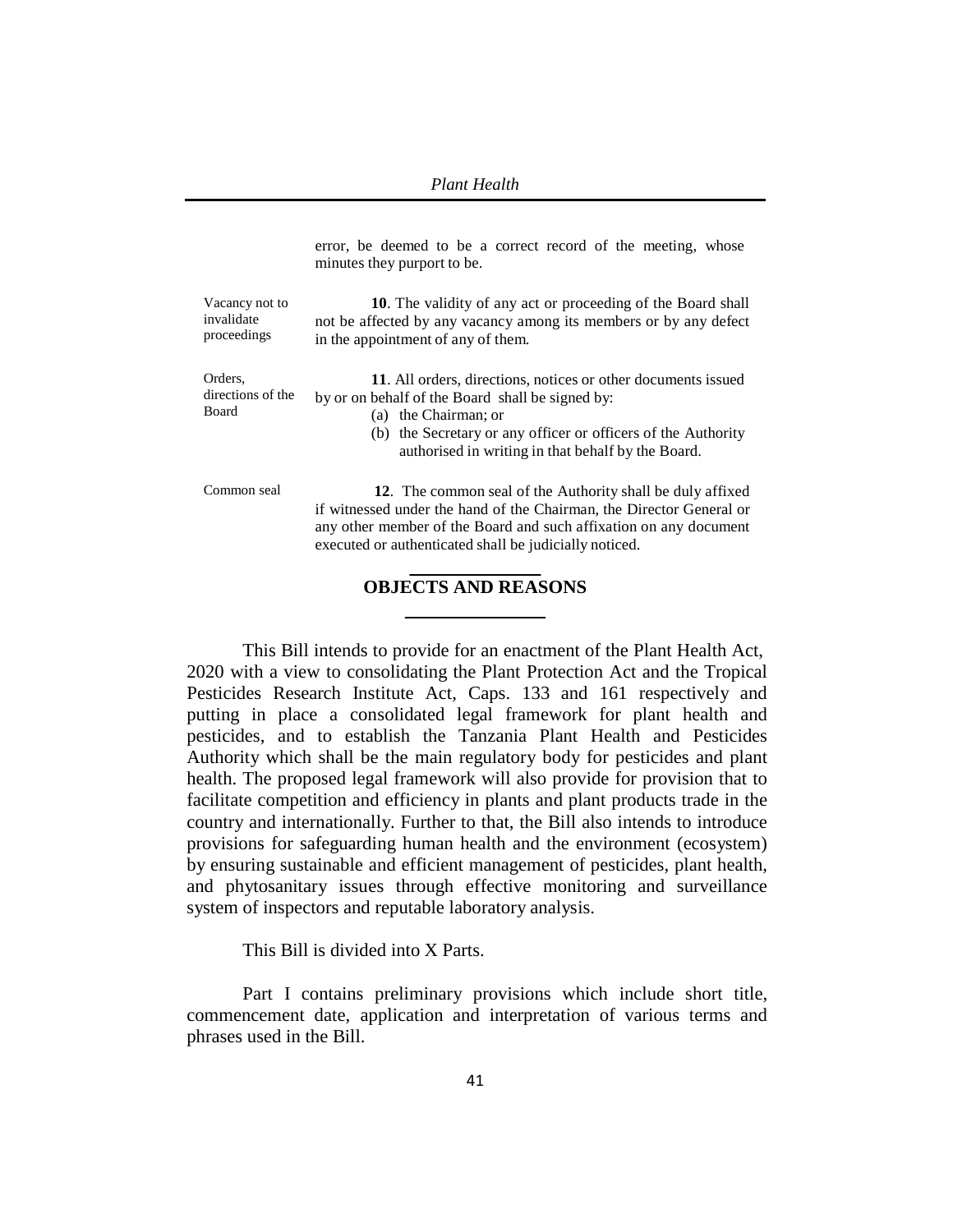Part II contains provisions relating to the establishment of the Tanzania Plant Health and Pesticides Authority and also provides for powers and functions of the Authority.

Part III deals with administration of the Authority. It provides for the establishment, powers and functions of the Board, its composition and procedures and observance of impartiality and matters relating to conflict of interest. Further, the Part makes provisions for the management and staff of the Authority, appointment of Director General who shall also be the Registrar of Pesticides.

Part IV deals with registration, licensing and permit for pesticides dealers. It provides for registration of pesticides, bio-pesticides and pesticide application equipment. Further to that, the Part provides for bio-efficacy trial and analysis as well power of the Authority to cooperate with private individuals or institutions that also conduct bio-efficacy trials.

Part V contains provisions for enforcement. It provides for the appointment and designation of analysts and inspectors as well as providing for their powers and functions. The Part makes provisions for handling of samples and duties of other officials who are necessary in assisting inspectors to perform their functions under the Act.

Part VI provides for control of pests. This Part provides for the power of declaration of regulated pests and of pest free areas. Further, the Part provides for phytosanitary measures to be used during quarantine pest outbreak and phytosanitary control measures to be taken by the Authority.

Part VII deals with pesticides safety. The provisions in this Part relate to the manner of packing, re-packaging, labeling, storage and transportation of pesticides. The Part also provides for prohibition in dealing with restricted and banned pesticides and substandard, counterfeit, fake or adulterated pesticides. The procedures for disposal of obsolete pesticides and empty pesticide containers are also contained in this Part.

Part VIII provides for financial provisions. It contains provisions relating to funds of the Authority, budget, accounts and audit and annual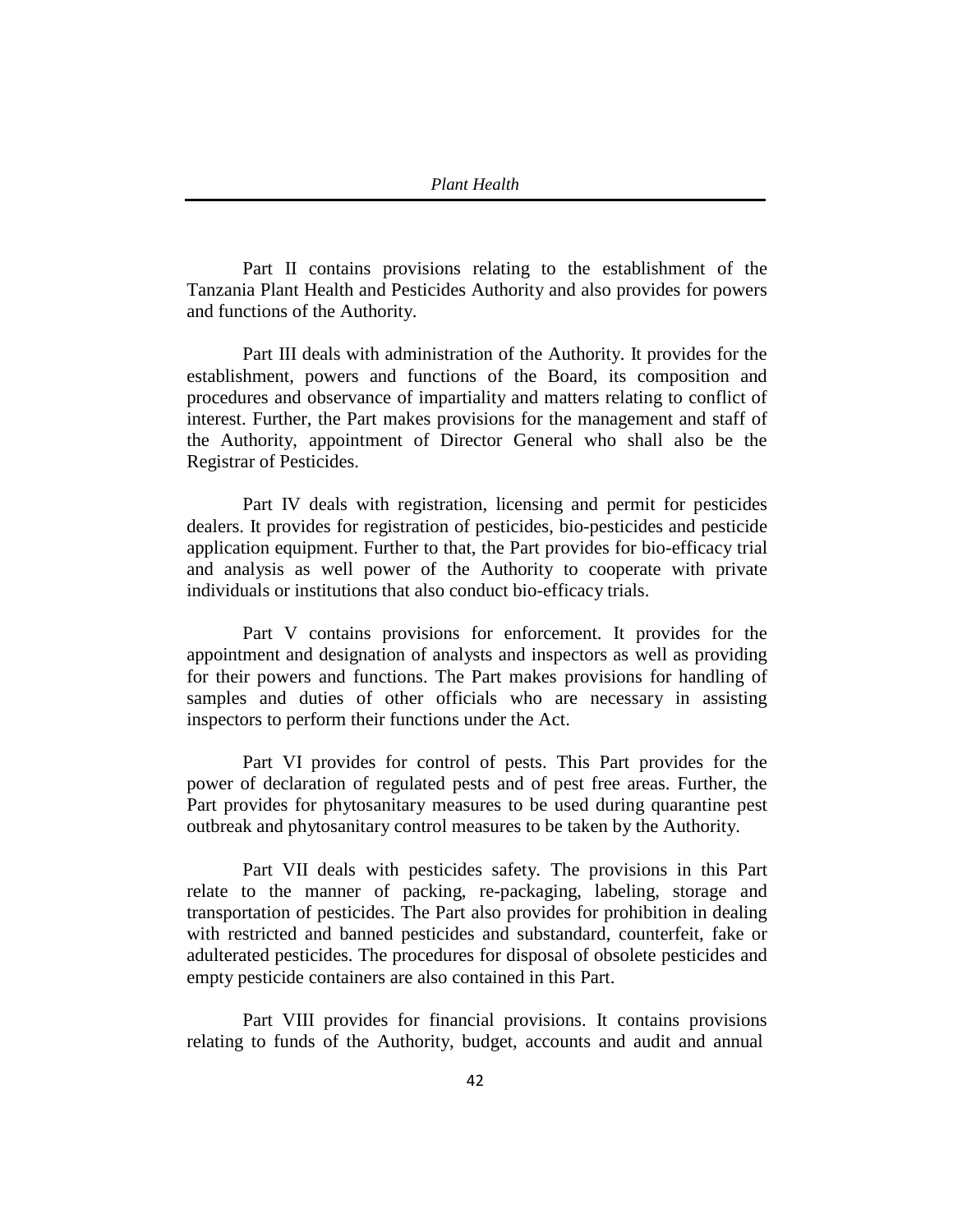report. The Authority is required to prepare annual report for each financial year and submit it to the Minister who shall lay it the report before the National Assembly.

Part IX deals with offences and penalties, compensation for damage and loss and the power of the Director to compound offences under the Act.

Part X deals with general provisions which including the power of the Minister to make regulations, repeal of laws, transfer of staff and employees of the Tropical Pesticides Research Institute and their rights and transfer of assets and liabilities.

# **MADHUMUNI NA SABABU**

Muswada huu unapendekeza kutungwa kwa Sheria ya Afya ya Mimea ya mwaka 2020. Lengo la Sheria pendekezwa ni kuunganisha Sheria ya Hifadhi ya Mimea, Sura 133 na Sheria ya Taasisi ya Utafiti wa Viuatilifu vya Kitropikia (TPRI), Sura 161 ili kuweka mfumo wa pamoja wa kisheria ambao utasimamia hifadhi ya mimea na viuatilifu. Vilevile Mswaada huu unapendekeza kuanzisha Mamlaka ya Afya ya Mimea na Viuatilifu kama chombo kikuu cha usimamizi wa hifadhi ya mimea, udhibiti wa viatilifu, kuweka masharti ya kusimamia uhifadhi wa afya ya mimea, kuzuia, kuingiza na kuenea kwa visumbufu, udhibiti wa usafi wa mimea, udhibiti wa viuatilifu, udhibiti na usimamizi wa majaribio ya ufanisi wa viuatilifu, kuwezesha biashara ya mimea na mazao ya mimea pamoja na mambo mengine yanayohusiana na hayo kufanyika kwa ufanisi na kwa ushindani.

Muswada huu umegawanyika katika Sehemu Kumi.

Sehemu ya Kwanza inahusu masharti ya utangulizi ambayo yanajumuisha jina la Muswada, tarehe ya kuanza kutumika kwa sheria, matumizi na tafsiri ya maneno na misemo mbalimbali iliyotumika katika Muswada pendekezwa.

Sehemu ya Pili ya Muswada inahusu kuanzishwa kwa Mamlaka ya Afya ya Mimea na Viuatilifu ambayo ndio itakuwa na jukumu la kusimamia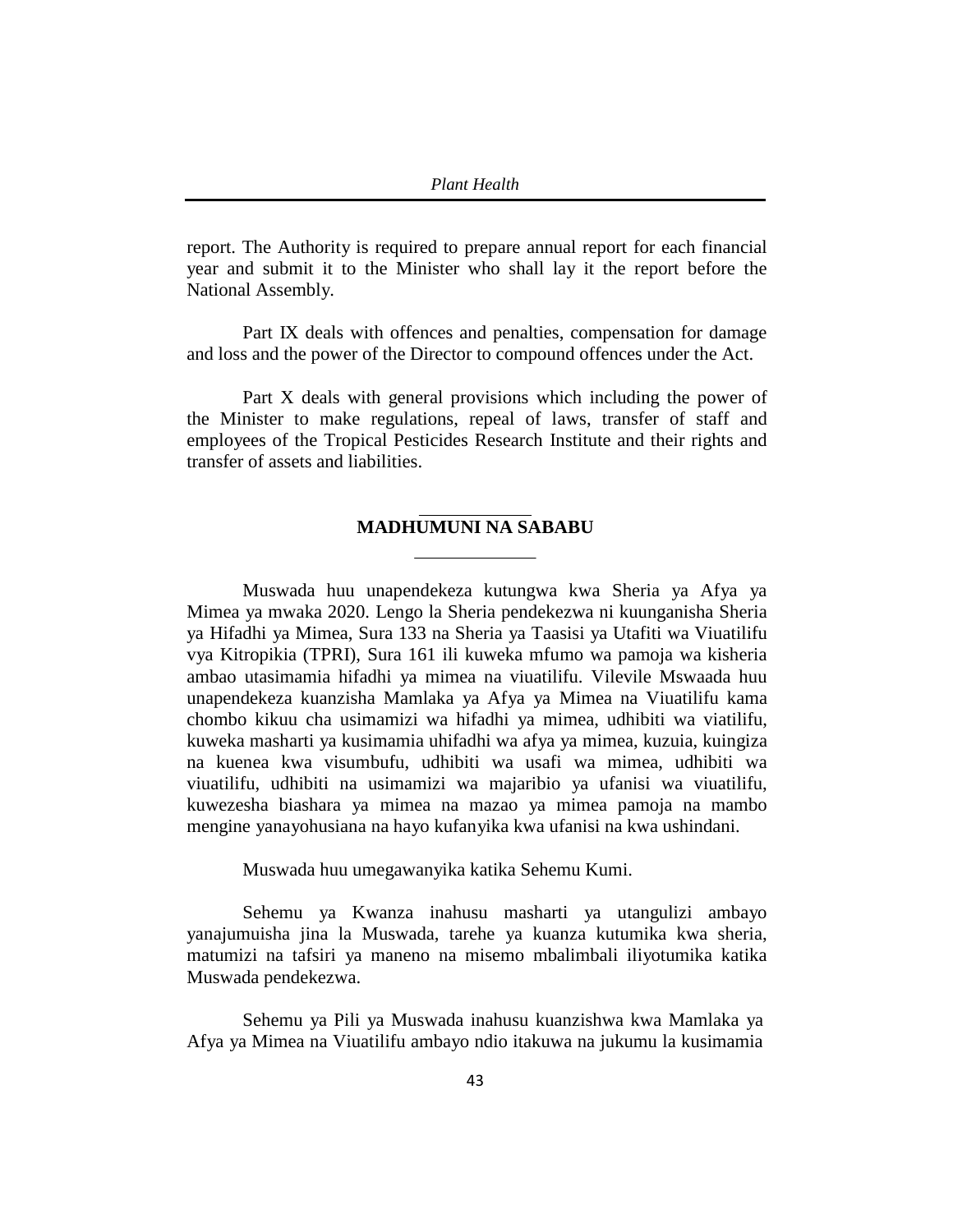uhifadhi wa afya ya mimea na udhibiti wa viuatilifu. Sehemu hii inaainisha pia mamlaka na majukumu ya Mamlaka hiyo.

Sehemu ya Tatu inajumuisha masharti ya utawala wa Mamlaka. Sehemu hii inaelezea uanzishaji na majukumu ya Bodi, muundo wake, umuhimu wa kuzingatia usawa na masuala yanayohusu mgongano wa maslahi. Sehemu hii inaweka pia masharti ya usimamizi wa watumishi wa Mamlaka, uteuzi wa Mkurugenzi ambae ndie atakuwa Msajili wa Viuatilifu.

Sehemu ya Nne inahusu usajili wa viuatilifu, utoaji wa leseni kwa watu wanaojihusisha na mimea, mazao ya mimea na viuatilifu pamoja na vibali. Sehemu hii inaweka pia masharti ya ufanyaji wa majaribio na tathmini ya ubora pamoja na ushirikiano na watu au taasisi nyingine zinazofanya shughuli za majaribio na tathmini ya ubora.

Sehemu ya Tano inahusu mashati ya usimamizi wa sheria. Sehemu hii inajumuisha masharti ya uteuzi wa wachunguzi na wakaguzi pamoja na mamlaka na majukumu yao. Sehemu hii pia inaweka utaratibu utakaotumiwa na wakaguzi kuchukua sampuli na kuainisha majukumu ya maafisa wengine ambao ni muhimu kushirikiana na wakaguzi katika utekelezaji wa majukumu yao chini ya Sheria inayopendekezwa.

Sehemu ya Sita inahusu udhibiti wa visumbufu. Sehemu hii inatoa mamlaka kwa Mamlaka kutangaza visumbufu vinavyodhibitiwa na maeneo ya visumbufu na hatua zitakazochukuliwa na Mamlaka wakati wa mlipuko wa visumbufu.

Sehemu ya Saba inahusu usalama wa viuatilifu. Masharti katika Sehemu hii yanahusiana na utaratibu wa kufungasha, kuweka lebo, utunzaji na usafirishaji wa viuatilifu. Sehemu hii pia inaweka zuio kwa matumizi ya viuatilifu vilivyozuiliwa au viuatilifu bandia ama visivyokidhi viwango na kuainisha utaratibu wa utupaji wa viuatilifu visivyofaa na makopo tupu ya viuatilifu.

Sehemu ya Nane ya Muswada inaweka masharti ya fedha ambayo yanajumuisha vyanzo vya mapato vya Mamlaka, bajeti, ukaguzi wa hesabu na taarifa ya mwaka ya utekelezaji wa shughuli za Mamlaka. Kwa mujibu wa Sheria inayopendekezwa, Mamlaka inapaswa kuandaa taarifa ya mwaka